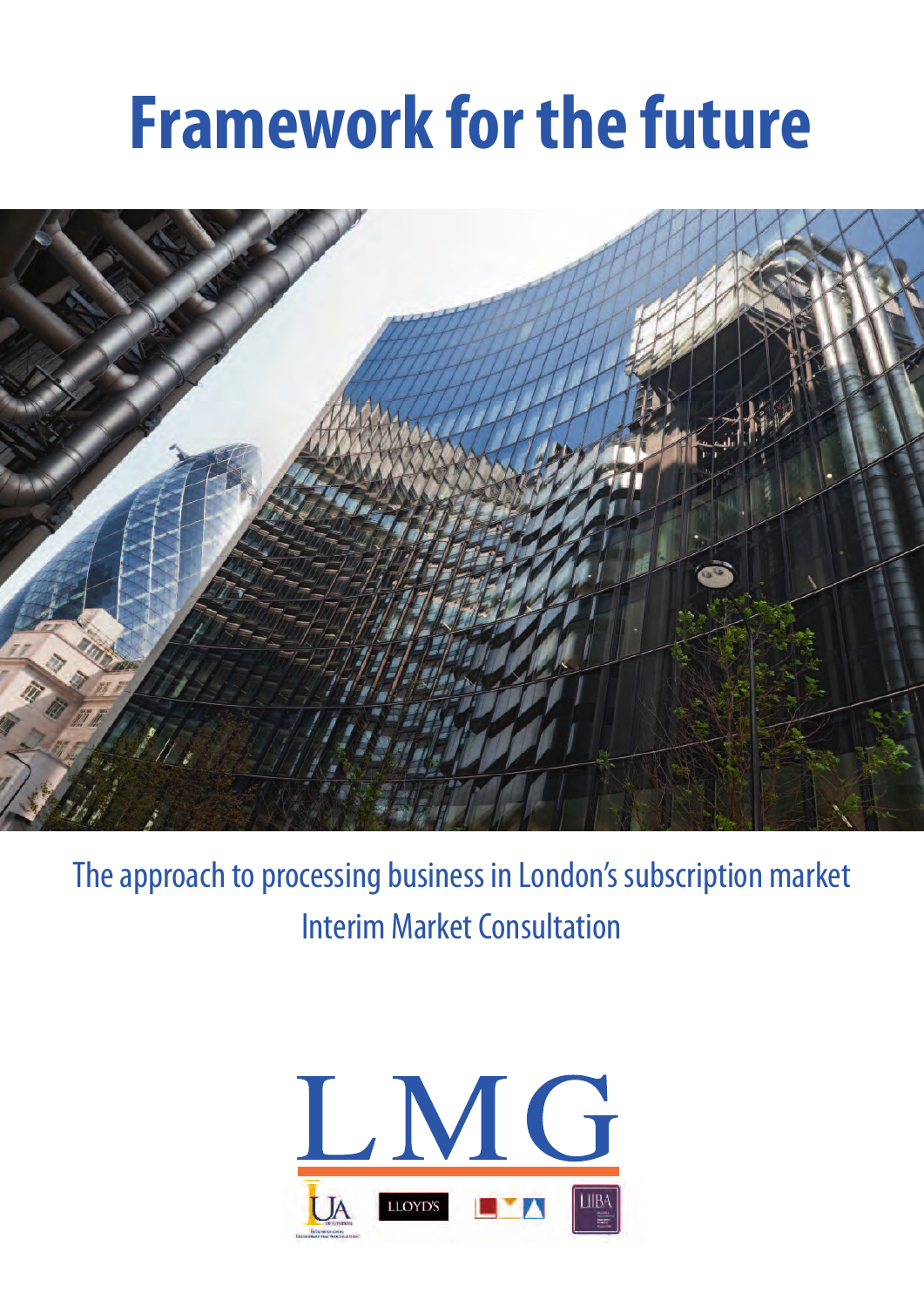

## Contents

|   |                                                                    | Page           |
|---|--------------------------------------------------------------------|----------------|
|   | Foreword                                                           | 1              |
| 1 | <b>Executive summary</b>                                           | 3              |
| 2 | Introduction                                                       | $\overline{7}$ |
| 3 | Background                                                         | 8              |
| 4 | The starting point                                                 | 9              |
| 5 | <b>Timescales</b>                                                  | 10             |
| 6 | <b>Business Requirements - Narrative</b>                           | 11             |
| 7 | <b>Business Requirements Common to all Working Groups</b>          | 11             |
| 8 | Placing Support Group - Subscription Business Requirements         | 12             |
| 9 | Accounting & Settlement Group - Subscription Business Requirements | 14             |
|   | 10 Facilities & Binders Group - Subscription Business Requirements | 15             |
|   | 11 Claims Group - Subscription Business Requirements               | 16             |
|   | 12 What next?                                                      | 18             |
|   | 13 How to comment                                                  | 19             |
|   | 14 Detailed Business Requirements Common to all Working Groups     | 20             |
|   | 15 Detailed Placing Support Working Group Requirements             | 24             |
|   | 16 Detailed Accounting & Settlement Working Group Requirements     | 26             |
|   | 17 Detailed Facilities & Binders Working Group Requirements        | 29             |
|   | 18 Detailed Claims Working Group Requirements                      | 35             |
|   | 19 Appendix 1: Future Processing Model Principles & Assumptions    | 41             |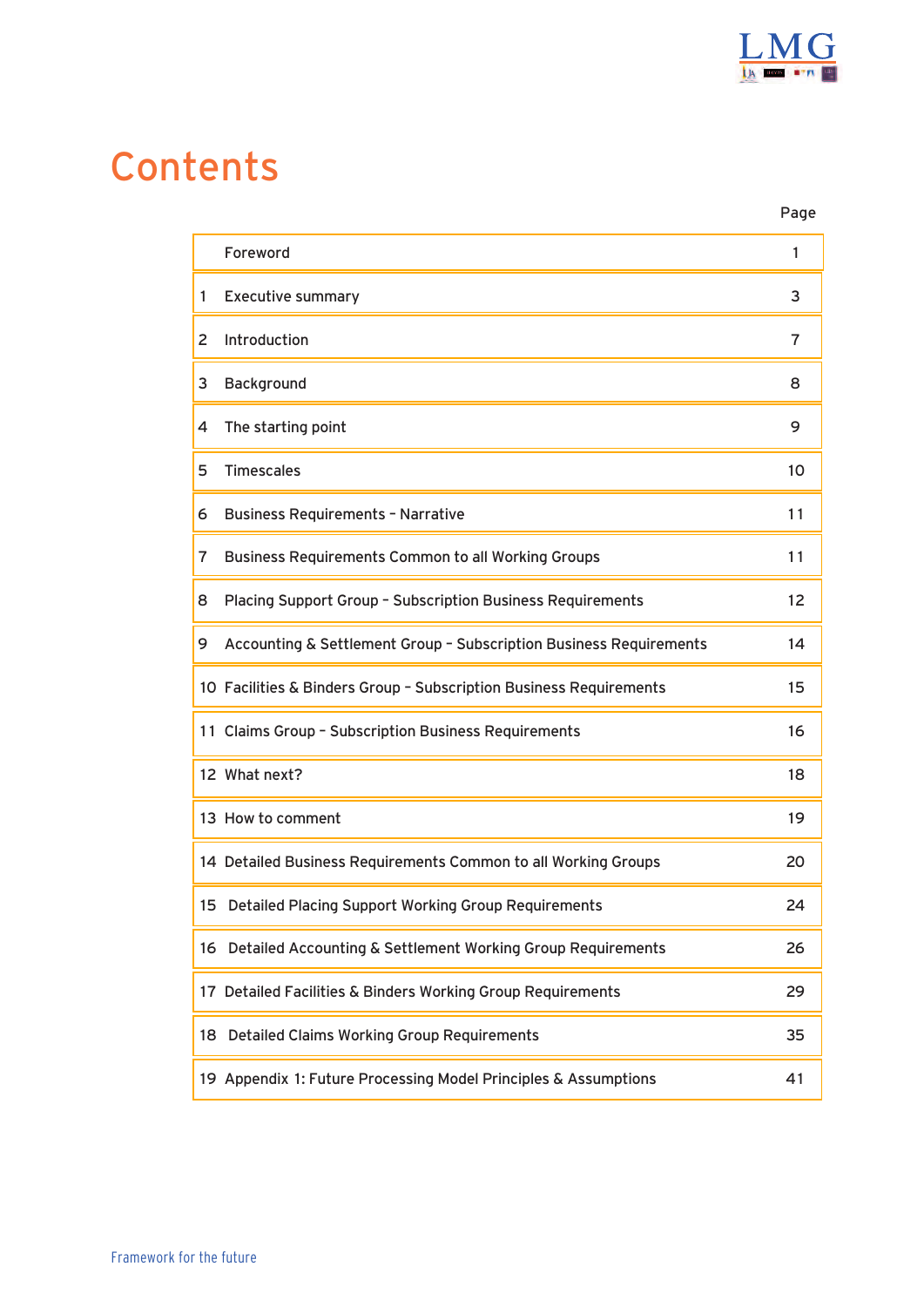<span id="page-2-0"></span>



## **FOREWORD** By Tim Carroll

#### What sort of London insurance market do we want in ten years' time?

**A** t the heart of any successful market will be operational efficiency, whatever the answer to that question might be in terms of the business that is placed; the approach to the provision and management of capital; or the effects of globalisation, climate change or other phenomena. Efficiency improvement has been an increasing focus in our market for the last decade or so.

Without doubt we have made remarkable progress in our efforts to modernise. Premiums and claims are paid faster, the vast majority of policies are electronic, use of ACORD standards has greatly increased and we now have contract certainty.

Impressive as these gains are, London needs to maintain the momentum if it is to meet the rising expectations of those who use the market and the challenges posed by other centres. The London Market Group (LMG) asked me earlier this year to lead a project to design a Future Processing Model, with a brief to look beyond the current initiatives and consider where we should be going in the longer term.

This interim consultation document is our initial response. The ideas set out are for discussion with all stakeholders. Although it paints a vision and considers some of the practical implications, it does not say how it will be achieved. We need first to establish a consensus on what we want to do.

I stress the word 'consensus'. It is one of our core principles that all sectors of the market should benefit from, and buy into what we are doing. We need your input. Please, therefore, engage fully with this exercise.

Do you believe that the proposals will deliver a more efficient London market? Are they achievable and robust? Have we missed anything? Are there better alternative proposals? Which services do you think should remain centrally provided? How would you propose we seek to implement the suggested new approaches?

I look forward to working with you to develop and improve these ideas, which will certainly benefit greatly from other people's perspectives and expertise.

This consultation exercise and the next phases of our work as we look to progress to a quality project require substantial resource. This means that firms must be prepared to commit good people to the project and, ultimately, money (assuming broad market agreement around eventual implementation). This commitment may be made directly or in the form of market association resources but it does need to be made!

To those market practitioners who are interested in becoming actively involved in our work as part of the project team, I urge you to contact me or your market association. You will find contact details in section 13. We are always looking for enthusiastic people prepared to share their expertise and give something back to the market which provides so many of us with such interesting careers.

Yours sincerely,

**Tim Carroll** Chair and project sponsor January 2011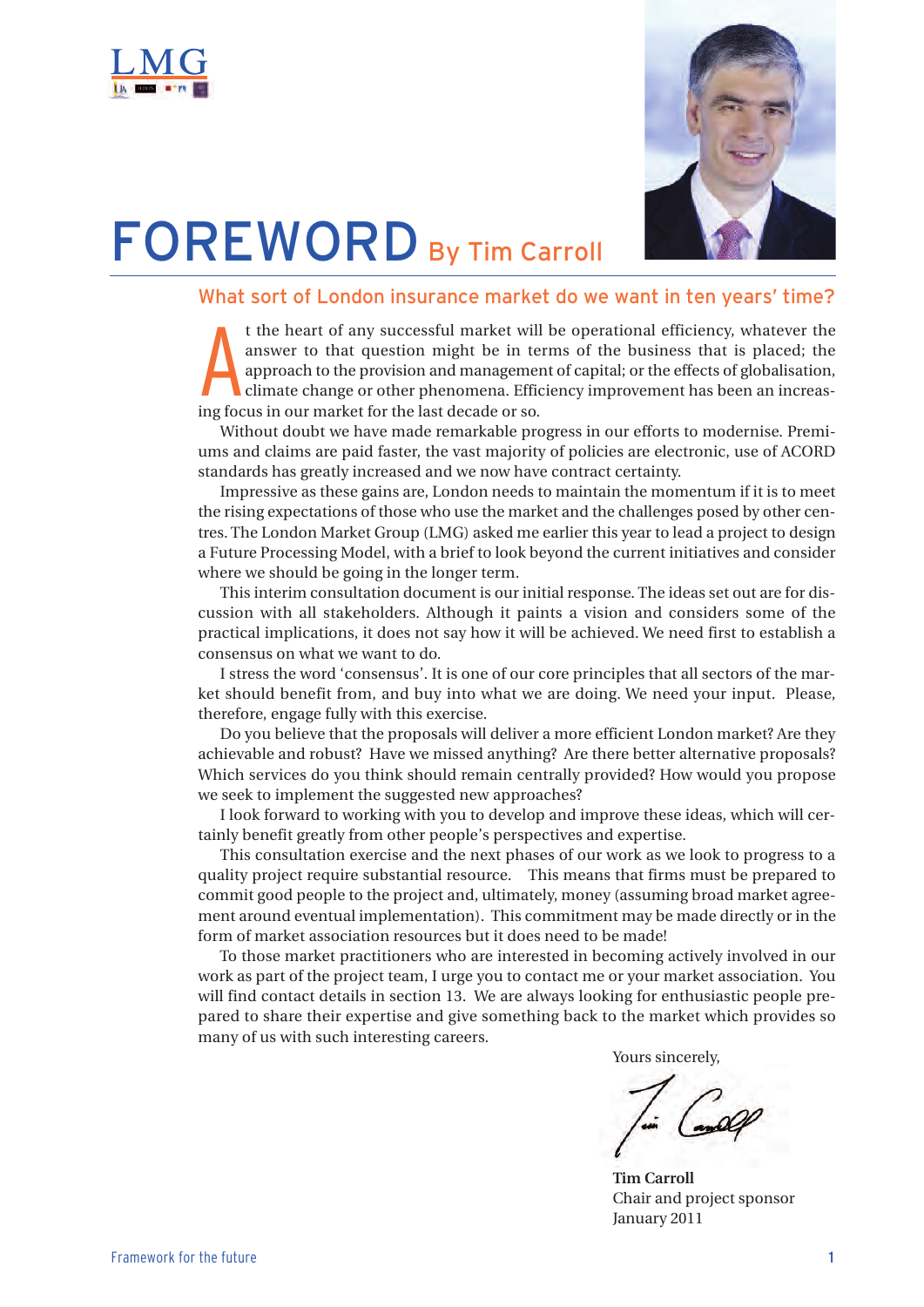

## <span id="page-3-0"></span>1 Executive Summary



- 1.1 There is widespread recognition that the drive to make the London market more efficient and more competitive has to be a continuous process. For this to be successful, however, this consensus needs to be matched by a shared understanding of our long-term goals. What sort of London market would we create?
- 1.2 This consultation document looks beyond current modernisation initiatives, productive as they continue to be, at how things might develop over the next decade and beyond. Although it paints a vision, we are not, yet, setting out a programme for achieving it. That will come later once we have agreed where we are going. It does, however, consider some of the practical implications.
- 1.3 This document is the work of the Future Processing Model project team, comprising its steering group and four sub-groups. All stakeholders are strongly encouraged to respond so that we can be sure the business requirements are robust and have backing across the market.

#### 1.4 The Vision

- 1.4.1 In simple terms, we seek to provide an efficient, fast, cost-effective, easy-to-use and transparent marketplace for all who work in or engage with it - re/insurers, brokers, service-providers and, above all, our clients.
- 1.4.2 In this market, London merges seamlessly with the rest of the world using internationally agreed ACORD standards. Similarly, the facilities that organisations choose to use on a collective basis dovetail comfortably with those that remain specific to individual participants, such as in-house back offices. Technology supports the business imperatives and processes of those who use the market, allowing them flexibility and avoiding the straightjackets that IT systems can sometimes create.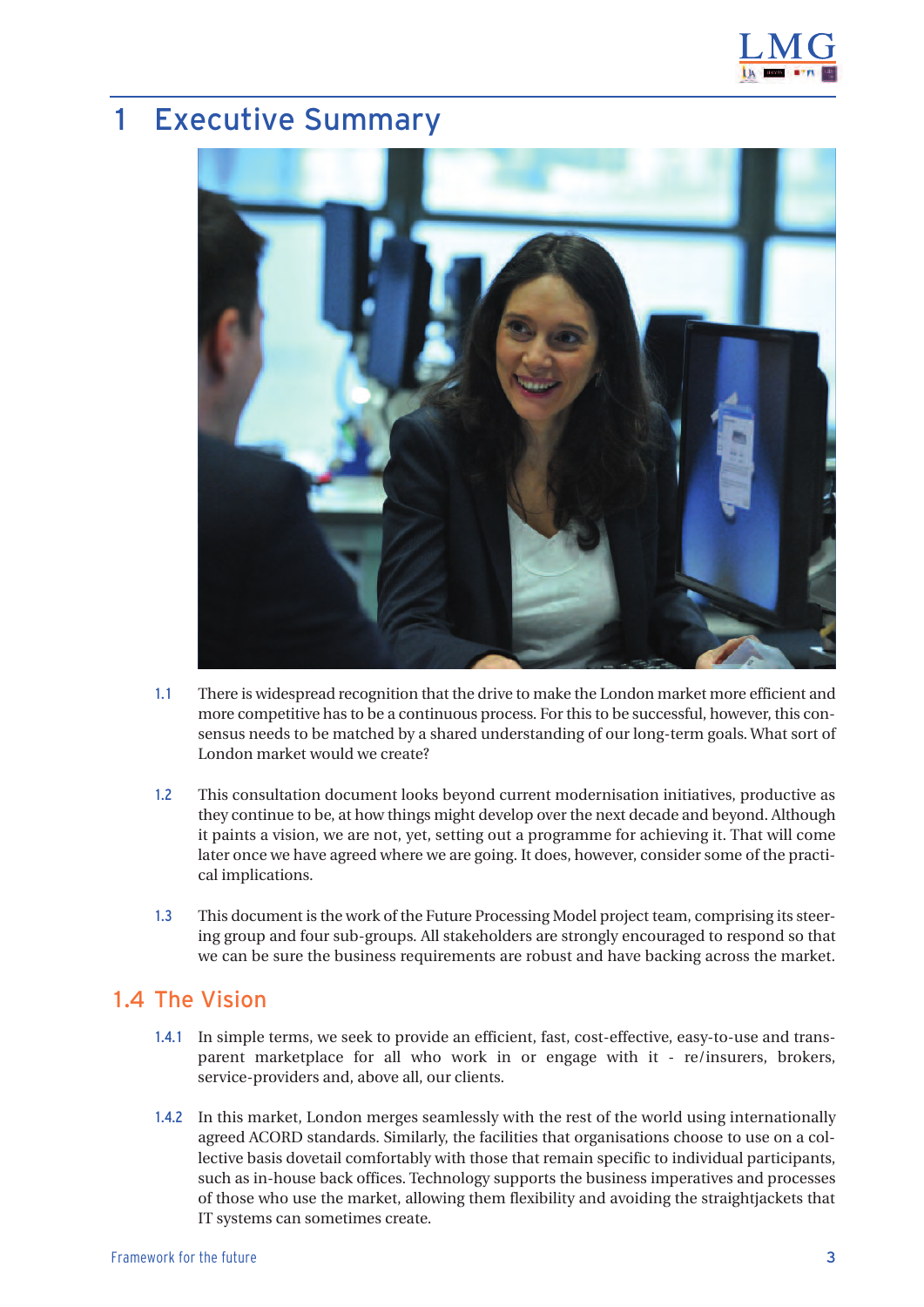

- 1.4.3 The current "one size fits all" approach to processing is broken in many instances. Where there is no advantage to be gained from collective purchase or process, we should allow competition in service provision to be introduced. We should provide each organisation with the ability to choose which functions to outsource based on its own core competencies.
- 1.4.4 All of our suggestions are intended to support better the continuation of face-to-face broking that is at the core of much of the competitive advantage of the London Market. Many London placements are both large and complex. These will continue to require face-to-face broking in order to deliver to the client coverage tailored to his specific needs, at acceptable terms and conditions, for best price. Will this end anytime soon? We think not! But what will end is the need for brokers to carry bulging slipcases around the market with papers to support the negotiation process and, in time, face-to-face broking might eventually be replaced for straight-forward, non-complex placements.
- 1.4.5 In all cases, data are captured as soon as practical and distributed to those who need them. This means that they can be accessed without having to be rekeyed, thereby eliminating unnecessary duplication.
- 1.4.6 In summary, we wish to create an environment that uses technology to make the enormous expertise and capacity located in London easily accessible to the rest of the world, unencumbered by process and inappropriate systems.

#### 1.5 The underlying assumptions

- 1.5.1 Evolution is better than revolution: progress must consist of incremental gains that bring benefits in their own right, as well as leading towards our ultimate goal.
- 1.5.2 The client wins. Initially, benefits and costs may be spread across all sectors. But in the long run, the advantages will accrue to the end policyholder. This is not about massaging the bottom line, it is about delivering better service at a keener price. Cost-benefit analysis, which the project team will address towards the end of its work, will check that this core objective is being achieved.
- 1.5.3 Modernisation has already reaped substantial and tangible benefits for all those who use the London insurance market. These include contract certainty; faster payment of claims and premiums; greater use of the ACORD standards; and electronic policies issued in more than 90% of cases – not to forget the far-reaching benefits of shared facilities such as the bureau.
- 1.5.4 It is also assumed that current projects will be completed: Finish What We've Started is finished; the endorsements pilot leads to full roll out across business classes and the appropriate spread into original placement; the lessons from the current claims transformation pilot at Lloyd's are digested and absorbed; above all, ACORD-standard data become the norm.
- 1.5.5 We need to preserve those aspects specific to our market that deliver genuine benefit to our clients. Principal amongst these is subscription and the "one to many" processing challenges that this brings. But we must be rigorous in eliminating negative 'Londonisms' - those other process quirks that have grown up over the course of our history that can make London harder to deal with than other insurance centres.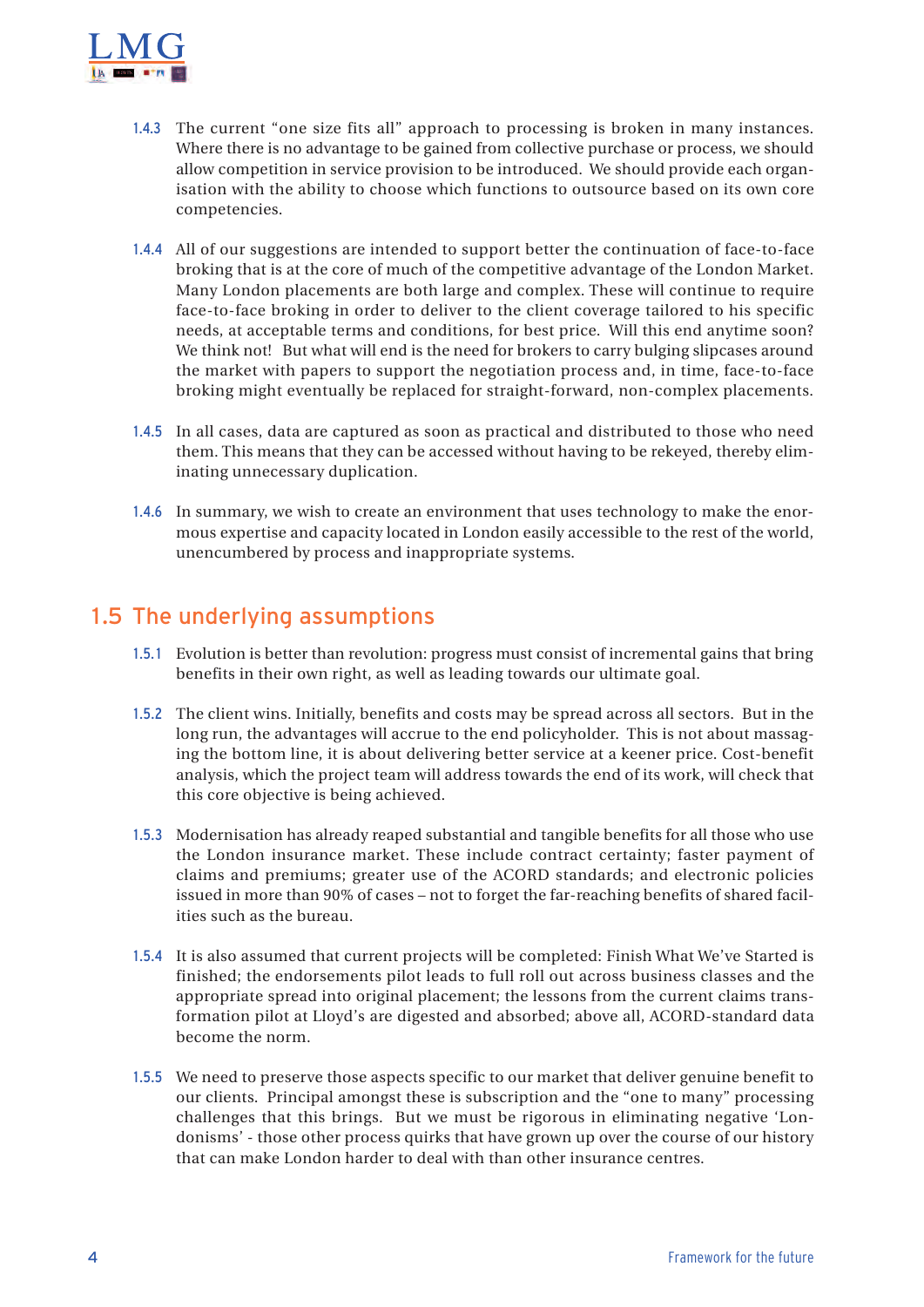

#### 1.6 Key features of the future market

- Straight-through processing: data to be keyed just once, so reducing duplication, cost and the scope for error.
- All risks and claims captured and processed electronically. Where the parties agree that face-to-face negotiation is desirable this will remain a mainstay of our approach. Other business will be processed entirely remotely.
- We will need a method to distribute ACORD messages between trading partners.
- Data captured as early as is practical. It is accepted that it is often not desirable to capture all the data at the outset and there will then be two phases, pre-bind and post-bind. Note that no proposal has been made at this point as to who should have responsibility for data capture, simply that it should be done as soon as possible.
- The interface between brokers and insurers in London is consistent with that in other markets.
- A single version of the truth, so ensuring consistency of information across all parties, reducing the scope for misunderstanding and legal disputes.
- Capture of reporting data separated from accounting & settlement, removing complexity and cost, enabling cleaner, richer data and aligning London with the rest of the world.
- Standardised settlement cycles and currencies, delivering a simpler, more easily automatable process, minimising errors and facilitating reconciliation.
- Greater transparency: a straightforward approach to processing that is easily understood by practitioners and clients alike.
- A flexible approach to claims processing that can accommodate any agreed protocol or approach to agreement.
- Payment of claims possible on an individual insurer basis, rather than waiting for the whole market to pay.
- An efficient way in which to translate differing coverholder bordereaux submissions to a more consistent data rich message, to reduce the current nightmare of having to rekey thousands of different entries.

#### 1.7 Transparency and avoiding anti-competitive practices

- 1.7.1 Market practitioners will already be familiar with and recognise the importance of the BIPAR principles. These require underwriters to make their own pricing decisions. Nothing should be read into the business requirements outlined in this document that would jeopardise the BIPAR principles or expose us to the threat of being accused of anti-competitive practices.
- 1.7.2 In aiming for greater transparency, it should be noted that the emphasis is upon transparency for the client. Greater transparency for insurers as regards placing status must be understood to mean "in respect of their own participation only and to the extent of any subscription agreements under which they may be bound".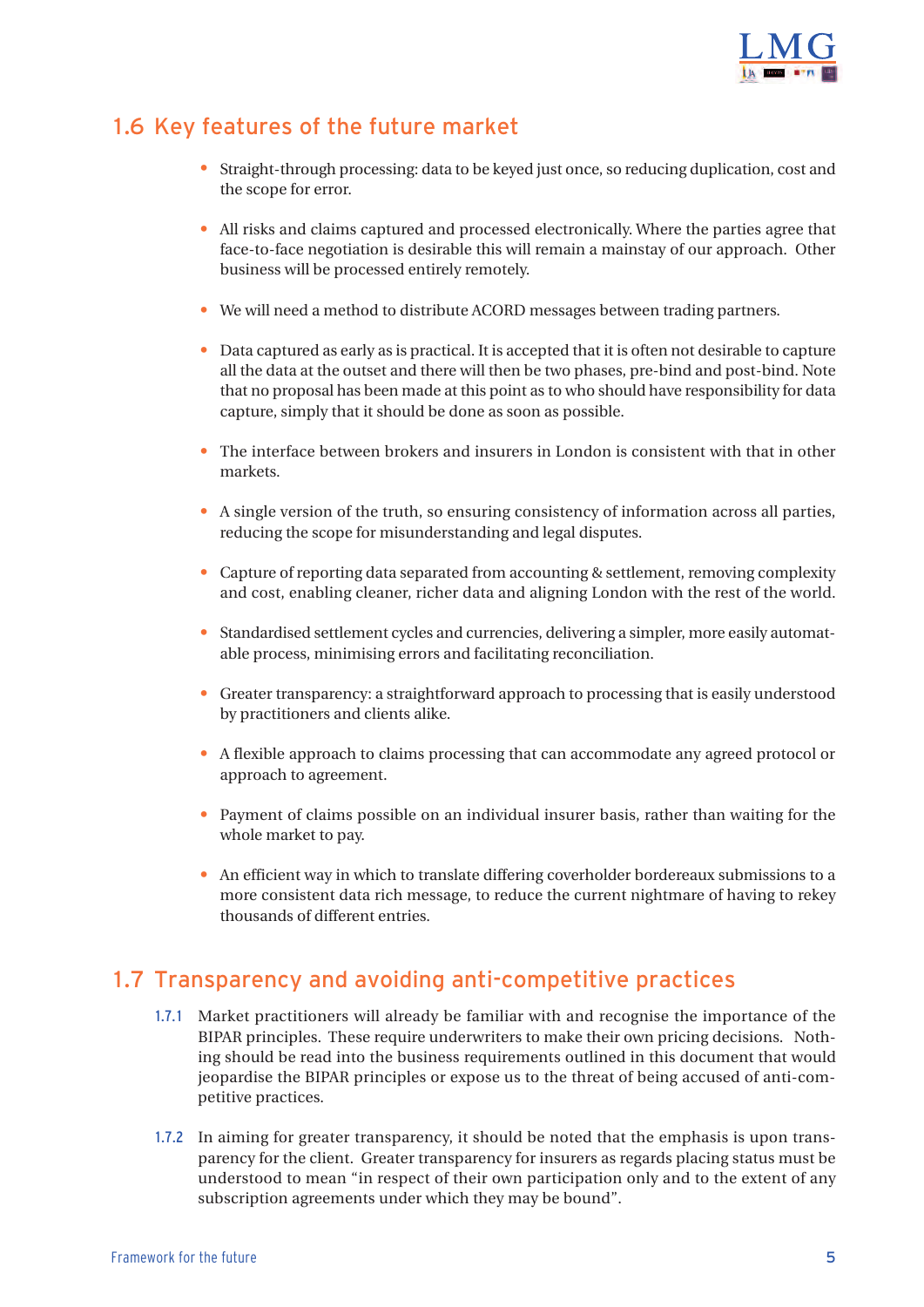

#### 1.8 Timetable and comment

- 1.8.1 *The timetable is set out in section 5, the next key date being the end of March, 2011 for responses to this consultation document. Please go via your representative association; direct to future@londonmarketgroup.co.uk or online at [www.londonmarketgroup.co.uk/future](http://www.londonmarketgroup.co.uk/index.php?option=com_content&view=category&id=85&Itemid=194) [where](http://www.londonmarketgroup.co.uk/index.php?option=com_content&view=category&id=85&Itemid=194) you will find an electronic facility enabling you to input your feedback directly.*
- 1.8.2 Throughout the document, you will find specific questions that we would be interested in your views on. However, do not feel restricted by these. If there are other aspects of the requirements that you wish to comment on, please feel free to do so.
- 1.8.3 Once your views on these requirements have been assimilated, the project team will begin work on possible solutions, transition and implementation options. This may well take us into the autumn. We anticipate further consultation late next year before moving on to costbenefit analysis and production of our final project report. LMG will then have the difficult task of deciding what should be implemented and in what order of priority, not to forget the attendant funding implications. Big strategic decisions should not be rushed, implying a timescale not earlier than the middle of 2012 always assuming that "Finish What We've Started" has, by then, actually finished. Being realistic and to avoid setting unreasonable expectations, there will be a huge amount of work necessary to deliver the vision we are proposing. Therefore full realisation of the finally agreed vision could easily be five years away.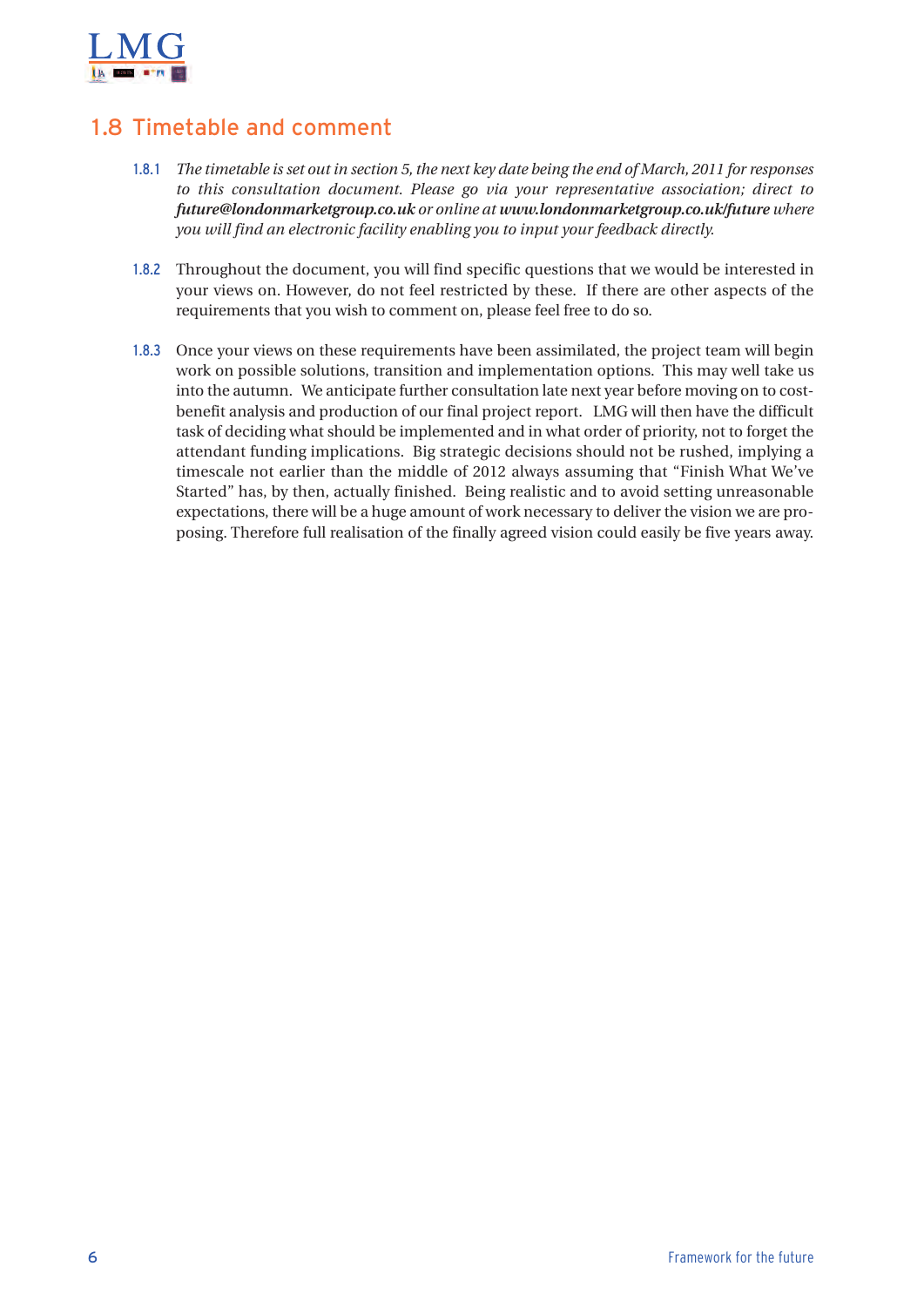

## <span id="page-7-0"></span>2 Introduction



#### 2.1 Historical Context

- 2.1.1 In 2006 the Market Reform Group published its vision of the London insurance "market of choice". This envisaged:
	- Maximising electronic processing across the market:
		- o All risk submissions sent electronically; wholly electronic trading for some simple risks with no manual intervention; face-to-face broking when required for large and complex risks
		- o All claims processed and agreed electronically; face-to-face negotiation only when required for complex claims
		- o All accounting and settlement of risks performed electronically
	- Using
		- o ACORD international standards for data messages and documents
		- o Common processes
		- o Agreed service levels
- 2.1.2 This set of principles has provided the framework for the successful modernisation initiatives of the past five years. The development of the Insurers' Market Repository and its use for electronic claims handling and as a tool for transmitting accounting submissions; contract certainty; the standard slip; electronic policies; all were part of putting the building blocks of the market of choice in place. The approach of delivering change in our market in "bite sized chunks" has worked because we have had a consensus on the overall direction in which we should be headed. We could see how each small step could make things better.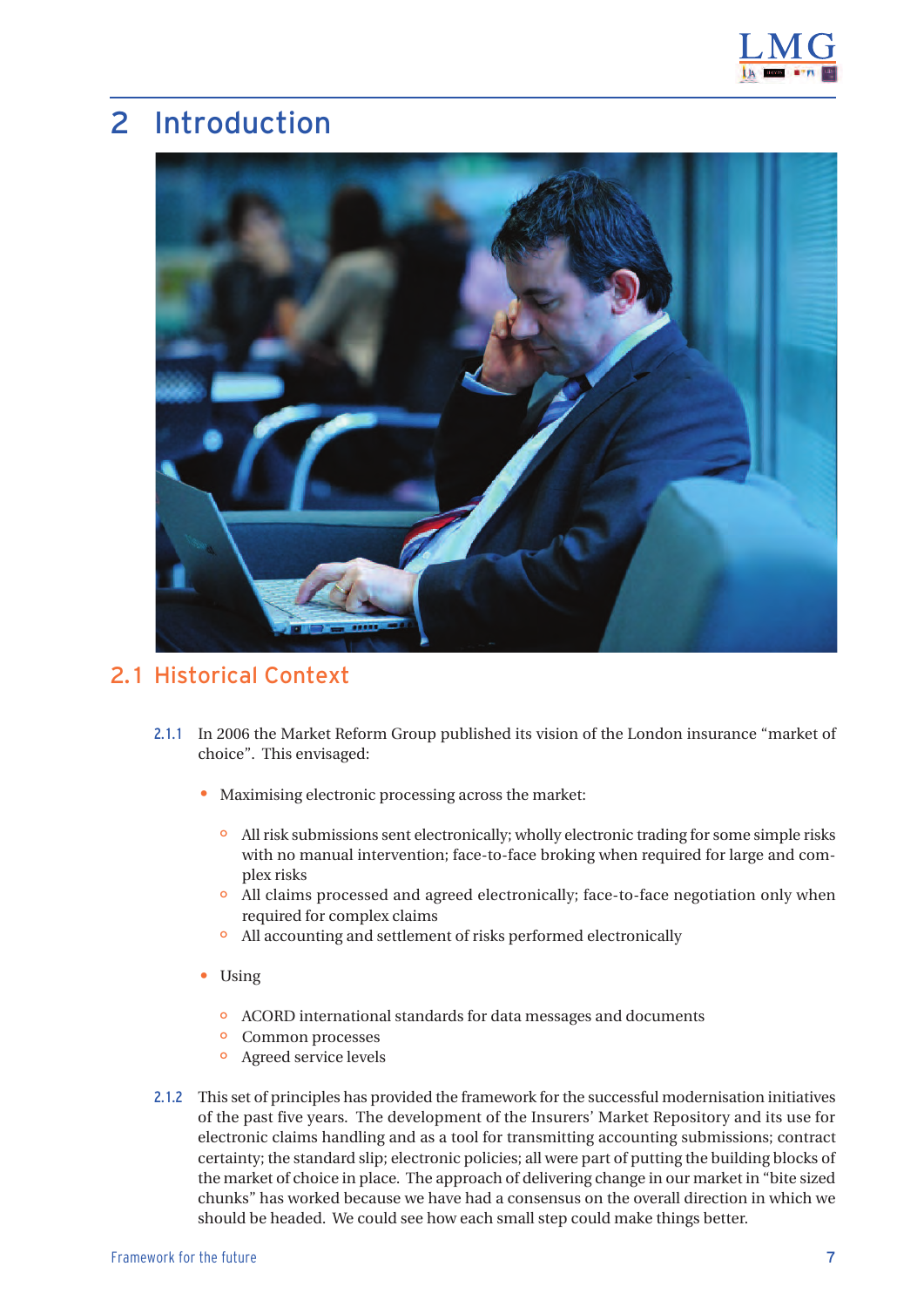<span id="page-8-0"></span>

- 2.1.3 Five years on and the fundamental underlying notion that modernisation is best delivered in manageable stages underpinned by a common view of the high level target – remains. But, given the development of our market over that period – much of it driven by the modernisation programme – it is high time we looked again at our overall vision.
- 2.1.4 Thus in 2009 the London Market Group (LMG) began to consider how it might develop a new consensus. A working party report at the end of last year set out some ideas on how we might better service business, and a set of principles and assumptions (see Appendix 1) underlying those suggestions.

#### 2.2 Why this project?

2.2.1 London is an important and thriving centre in a flourishing global insurance industry. But it faces continuous competitive threats from other centres that are growing up and seeking to drive ever lower operational costs. London must match and, ideally, better those efforts. Modernisation is about ensuring that the client reaps the full benefit of London's offering, which already stands up well against all others when judged on the basis of price, coverage and service. This Future Processing Model project is about determining where to focus those efforts - setting the agenda for our modernisation efforts for the next decade or so. Fundamental to this project is the principle that it will make ALL trading parties more cost-effective. This principle lies at the heart of all our work.

#### 2.3 Why this document?

2.3.1 Clearly, for this project to achieve its goals, we need to capture the views of all participants in the market – brokers, insurers and service providers. So it is vital that we engage with you and seek your thoughts. We want to open this subject up to as much debate, input, challenge, scrutiny, contribution as possible over the coming months. We want as much discussion as we can generate around these ideas. It is only when they have been thoroughly tested that we can expect the market to buy in to the work needed to implement them. This document is the start of this process. A chance for us, as a project team, to let you, as our key stakeholders, see what we have been up to and tell us what you think.

### 3 Background

- 3.1 During 2009, an LMG sub-group started work to review potential future processing models for the London market. The aim was to define a process environment which included central services that:
	- removed process burdens from brokers;
	- removed negative Londonisms; and
	- opened up the model to enable service provider competition where appropriate.
- 3.2 The group made up of representatives from brokers, managing agents and companies as well as the Associations and Lloyd's considered potential future operating models. It recommended that a cross market project was initiated with the following key deliverables.
	- Ratification of an operating model providing choice in service provision.
	- Designs in sufficient detail to enable the Market to build and implement.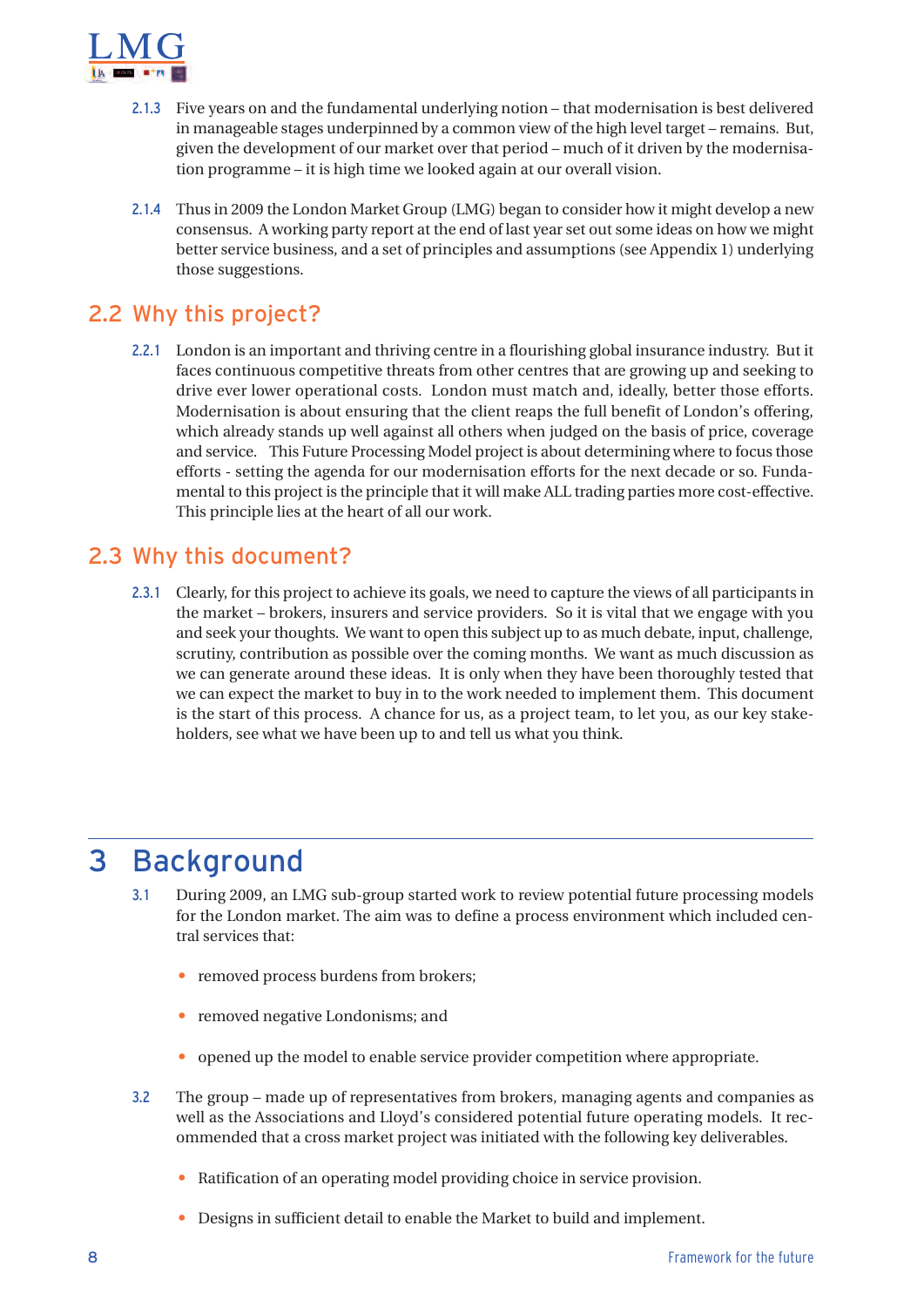

- A transition/implementation plan, likely to identify a two stage approach, with a new model for 100% written business as the first implementation.
- <span id="page-9-0"></span>3.3 LMG asked Tim Carroll to lead this work as sponsor and chair of the Future Processing Model Steering Group. Four working groups were also created to examine placing support, accounting and settlement, claims and binders and facilities.
- 3.4 The objectives are as follows.
- 3.4.1 Define a future processing model for the London insurance market. The model will feature the following characteristics.
	- Internationally agreed ACORD messages support all processes required to complete the risk life cycle.
	- Information is re-used throughout the end to end business process, with business validation at the point of data creation thereby reducing the need for rekeying.
	- London market insurers are provided with some core central services, including technology infrastructure.
	- Insurers have the option to undertake some business processing activities themselves or to select from services offered on a commercial basis from multiple competing suppliers.
- 3.4.2 Express the proposed future processing model in sufficient detail that it can be adopted and implemented by the market.
- 3.4.3 Recommend a transition/implementation plan, including a recommendation for the handling of legacy risks & claims.
- 3.4.4 Highlight potential changes to insurers' and brokers' processes and systems across the risk life-cycle.
- 3.4.5 Validate the model with the market and gain buy-in to implementing the model.
- 3.4.6 Determine whether the financial benefits of the future model outweigh the costs.

## 4 The starting point

- 4.1 We have assumed that the future model design will look beyond "Finish What We've Started", i.e. once the ECF2 and eAccounts projects have been completed.
- 4.2 We have also assumed a market where placing is supported by the exchange of ACORD messages. This will be dependent on the roadmap of activity currently being discussed by the Placing Support Steering Group. Given that there is significant activity still to take place in this area, and given the extent of the thinking that this project's Placing Support Working Group has already undertaken, there is a clear need to ensure that the two pieces of work are absolutely aligned. We will be managing this interdependency carefully, over the next year in particular, in order to ensure that the work PSSG sponsors and delivers is a clear staging post on the route to the future that our working party is devising.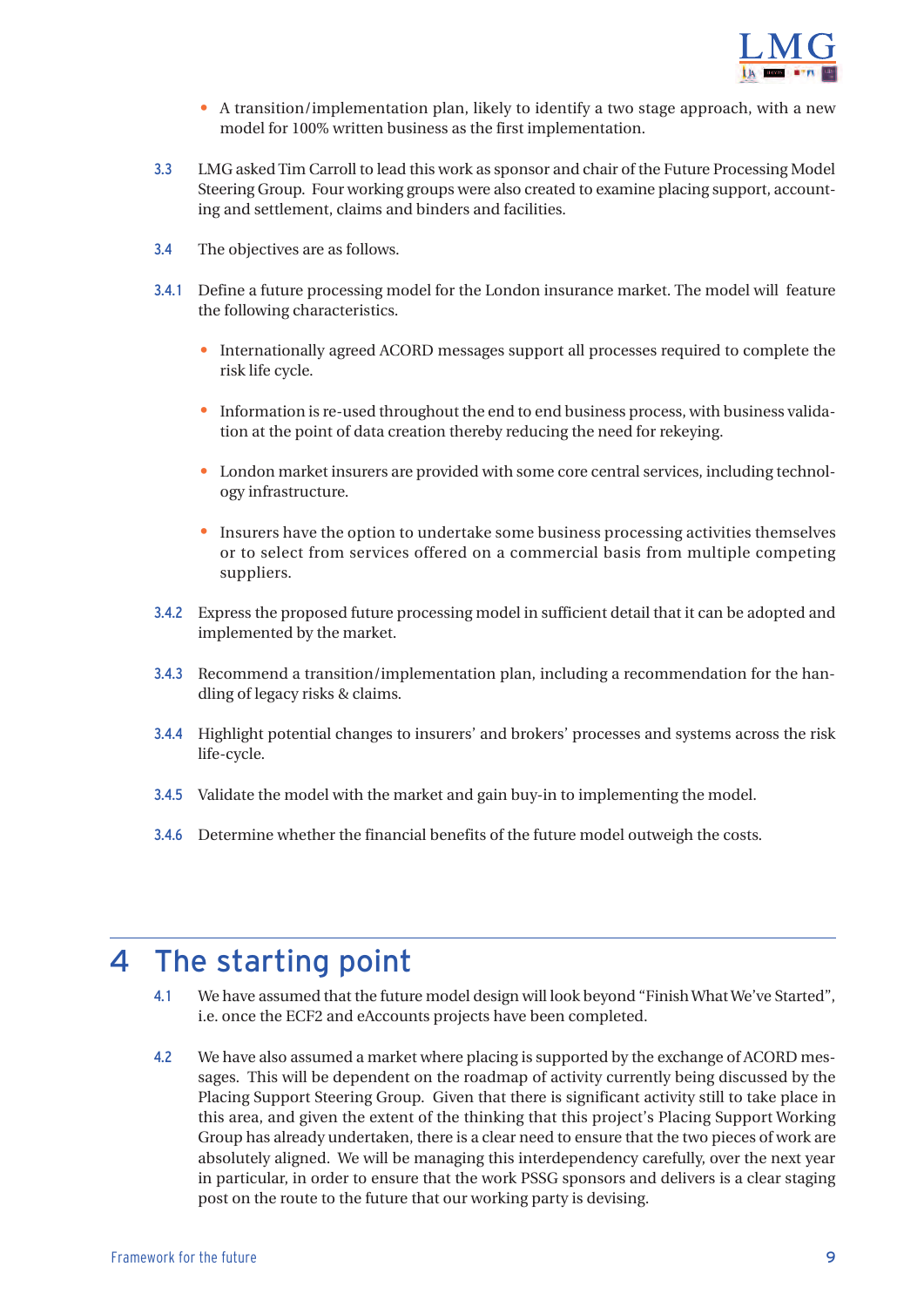<span id="page-10-0"></span>

4.3 The following table provides a summary of the assumptions that have been made in respect of where modernisation initiatives will leave us prior to the future processing model being implemented:

#### PROJECT ASSUMPTIONS

|                                           | <b>FWWS in scope</b>                                           | What will be finished                                                             | Still to do                                                                 |
|-------------------------------------------|----------------------------------------------------------------|-----------------------------------------------------------------------------------|-----------------------------------------------------------------------------|
| <b>Placing</b>                            |                                                                | Endorsements marine pilot                                                         |                                                                             |
|                                           |                                                                | Remaining endorsement classes                                                     |                                                                             |
|                                           |                                                                | Agree and implement the approach to<br>original placements                        |                                                                             |
| <b>Settlement</b>                         | <b>Accounting &amp;</b> eAccounting for bureau business        | The introduction of ACORD standards<br>for the broker submission to the<br>bureau | Straight-through A&S processing at the<br>bureau                            |
| <b>Claims</b>                             | ECF for all new claims (including<br>"standard binder" claims) | ECF for non-binder business<br>ECF for legacy claims where                        | Electronic solution for co-lead binder<br>claims                            |
|                                           | ECF for legacy claims                                          | appropriate                                                                       | Modernisation of claims messages to<br>insurers                             |
|                                           |                                                                |                                                                                   | Gradual reduction in open legacy files                                      |
| <b>Facilities &amp;</b><br><b>Binders</b> | N/A                                                            | Definition of ACORD standard for<br>premium bordereaux                            | Definition of ACORD standard for risk<br>declarations and claims bordereaux |
|                                           |                                                                |                                                                                   | Electronic support for binder claims                                        |
|                                           |                                                                |                                                                                   | Electronic support for placing declarations                                 |

Nb: All of the above "FWWS" workstreams apply to bureau business only. The LMG has initiated a further project to consider what process improvements can be made to non-bureau business.

## 5 Timescales

5.1.1 The key timetable for the project is as follows:

|           | • End of interim consultation:                     | end March 2011      |
|-----------|----------------------------------------------------|---------------------|
| $\bullet$ | Definition of future model and transition options: | targeting Q3 2011   |
|           | • Market consultation:                             | targeting late 2011 |
| $\bullet$ | Final report (including cost benefit analysis):    | targeting mid 2012  |
|           | • LMG decision on transition / implementation:     | targeting late 2012 |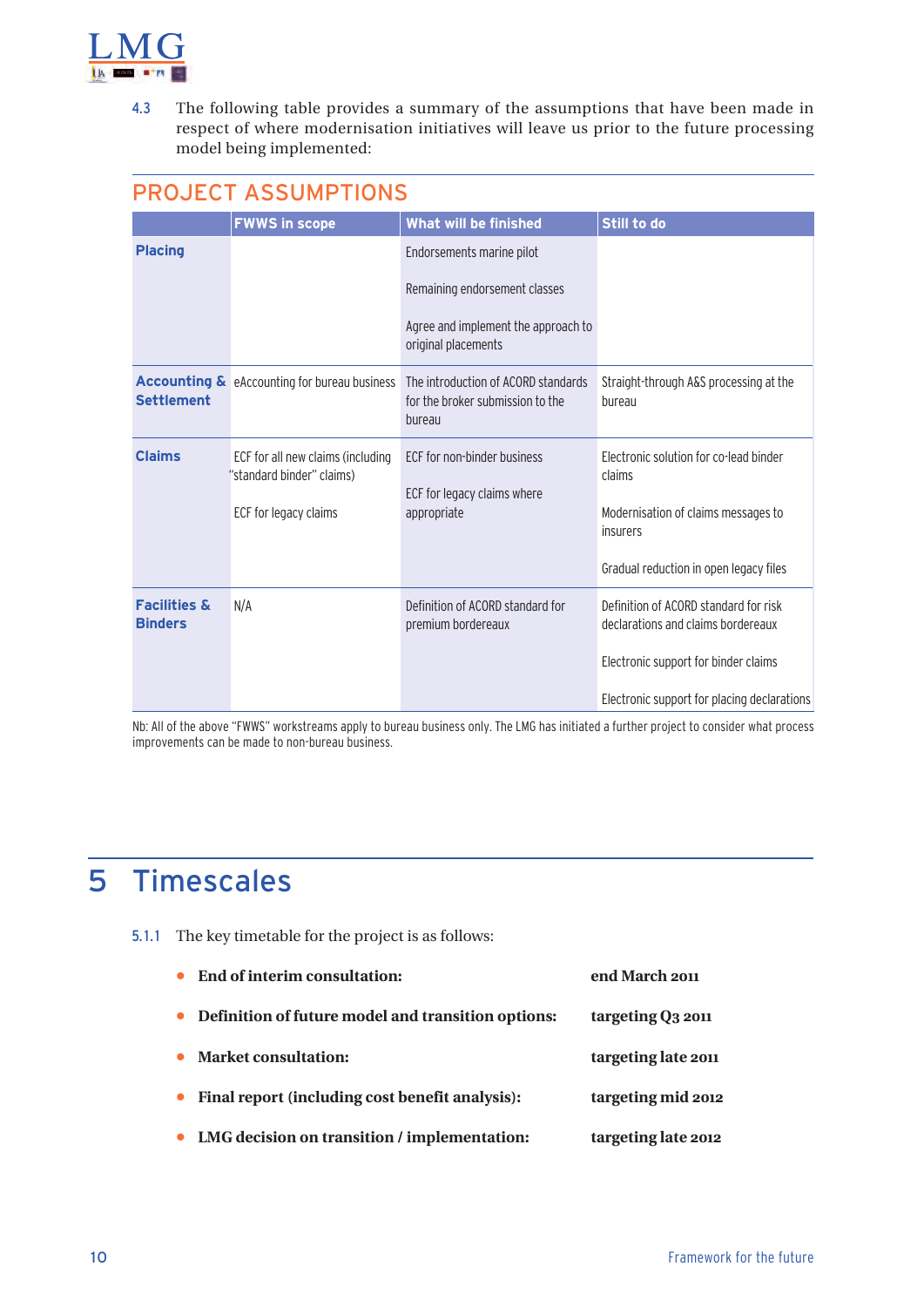

## <span id="page-11-0"></span>6 Business Requirements – Narrative

6.1 At the back of this document you will find the detailed business requirements<sup>1</sup>, as developed by the four working groups, laid out in tabular form. As this document will be distributed across the widest possible readership, we felt it would be helpful to provide, in addition, a summary in narrative form, starting with those requirements that are common to all four working groups.

### 7 Business Requirements Common to all Working Groups

- 7.1 There were a number of common elements to our vision across the workstreams. We want to aspire to straight through processing, to data being keyed once and being used multiple times. We want to see business processed and supported electronically using, as far as possible, structured data based on international ACORD standards. Data that are captured as early as appropriate in the cycle to facilitate the efficient processing of each element of the transaction.
- 7.2 We want to see a more visible, easy to understand process that is clear to practitioners and to clients. We need to define the common process steps that will deliver that approach and define the points at which responsibility for the process passes between counterparties, what data are needed to drive that and what each counter party can expect in terms of a response.
- 7.3 Where documents are still part of the process they should be aligned and consistent with the corresponding structured data. Documents should be held in standard formats that will allow fast access and rich usability.
- 7.4 It is paramount that all participants on any transaction view the same version of the data at the same time – and that changes from previous versions are highlighted. Where access needs to be concurrent and contemporaneous, we must deliver that.
- 7.5 All this will need to be underpinned by a common, standard referencing structure across placing, accounting and claims. This must also be the bedrock of more granular, effective management information.
- 7.6 Questions for consideration
- 7.6.1 *Do you agree these are the fundamentals that would underpin an efficient market place? If not, why not?*
- 7.6.2 *Are there other key common requirements that we have missed?*

**[Click here to give us your feedback](http://www.londonmarketgroup.co.uk/index.php?option=com_content&view=category&id=85&Itemid=194)**

<sup>&</sup>lt;sup>1</sup> The detailed business requirements are published in the online version of this document only.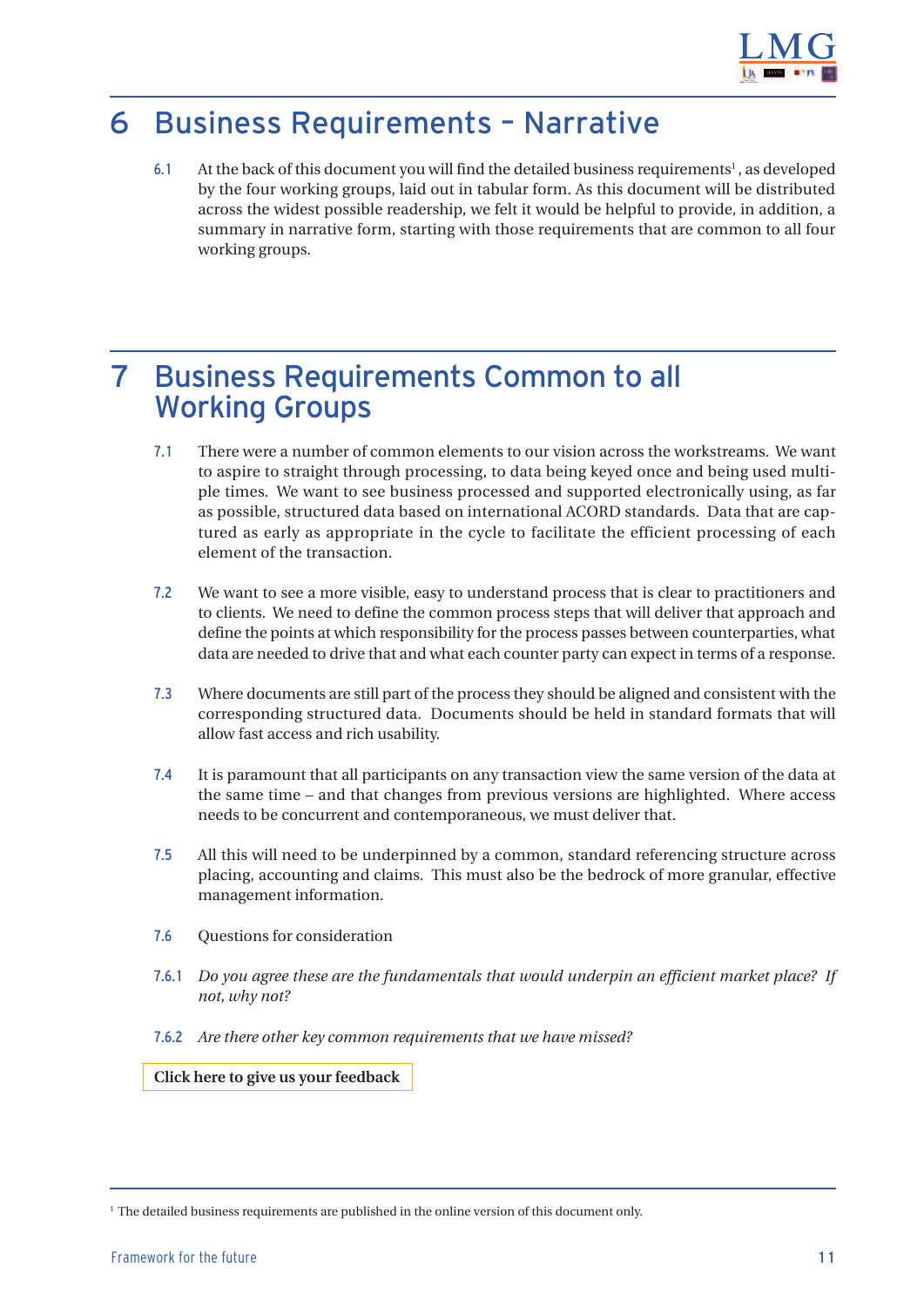<span id="page-12-0"></span>

## 8 Placing Support Group – Subscription Business Requirements

- 8.1.1 The Future Processing Model (FPM) should:
	- facilitate the automation of business processes where appropriate and should eliminate the need to re-key data anywhere in the value chain;
	- enable standardised structured data to be captured as early as possible in the lifecycle, rich enough to support downstream processes;
	- involve the use of internationally agreed ACORD standard messaging; and
	- deliver a single version of the truth as to what has been placed
- 8.1.2 A key change to today's predominant placing process will involve the use of ACORD standard messaging and the early capture of structured data without slowing down the negotiation phase of the placement. We have looked at the amount of data we need to transfer during the quotation stage - when nimbleness and flexibility are crucial to the acquisition of business – and what can be left to be provided electronically post bind. By capturing and sharing data much earlier in the risk life-cycle, more speedy and efficient downstream processing is enabled and by eliminating the need for re-keying, the potential for data errors is reduced. This offers the potential for significant benefits in terms of reduced duplication of effort and associated costs along with the prospect of reduced E&O risk.
- 8.1.3 The overall aim is a quicker, error free placement process delivering improved client service. We would advocate the adoption across the market of common agreed workflow steps or waypoints in the placing process to enable greater transparency in the placing process for all parties, but particularly for clients, by way of a "status search" utility. Note : transparency only in so far as it does not conflict with the BIPAR principles or create the potential for anti-competitive practices.
- 8.1.4 Note also that when we say "capture information at its earliest point", that will quite often mean the client – and we need to consider what we might do, either as a market or as individuals, to create the tools that will enable this. For example, brokers might choose to develop a client interface portal so clients themselves can submit some basic risk details in a structured format. Alternatively, a suite of centrally hosted web services e.g. web forms could be developed.
- 8.1.5 There is a need to move, over time, to far richer ACORD messages such that more and more of the information needed to underwrite a risk comes in a format that is easily passed electronically into insurer systems, whether via trading platforms or otherwise. These standard messages would be internationally agreed. Clearly, structured data should be aligned and consistent with supporting documents provided by the client (which would be electronically transferred to the market, normally via the broker) to help ensure that all parties are reviewing the same and most up to date information.
- 8.1.6 A slip building tool could be used to create global placing documents. Any other documentation produced downstream in the process should use placing message data as the source of information, for example, the creation of signed or stamped paper policies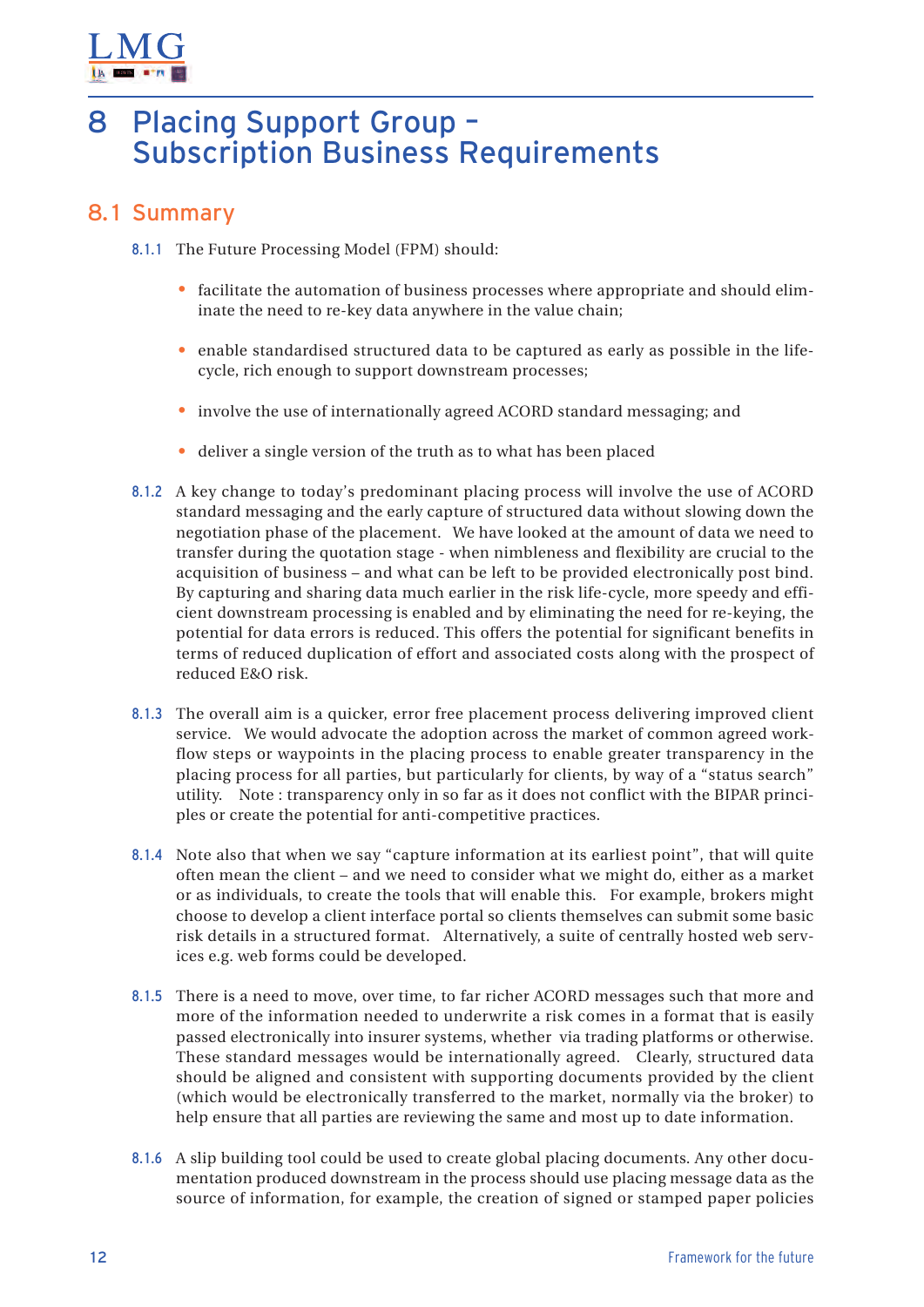

where required and branded as appropriate. Structured data processing rather than word processing tools could be used to create documentation.

- 8.1.7 We would expect the completion of subjectivities post-bind to be handled through the use of messaging (subjectivities thereby becoming part of the messaging audit trail). Easier monitoring of time-constrained subjectivities would be enabled. Another requirement is that the FPM should provide common streamlined agreement practices for endorsements, where roles and responsibilities are clear. Brokers and insurers must have ready access to data that evidences the contract formed and any changes subsequently agreed.
- 8.1.8 We are looking at ways in which we can deliver a single version of the truth in terms of what has and what has not been placed. A central facility could be provided, so that both documents and data could be stored and re-used. Alternatively, messaging could ensure that all market participants have aligned and verifiable versions of documents and data, thus providing identical version of the truth. The use of model , version controlled wordings is very much encouraged and, in any event, the FPM team believes that the version of the contract wording effective at contract formation should be "lockeddown" and made available to all stakeholders.
- 8.1.9 The team believes that brokers and insurers should achieve contract certainty before each insurer confirms its order (i.e. before writing its line) and also a higher level of contract quality, facilitated by greater use of agreed model wordings. To deliver this a store of downloadable quality assurance checking rules might be developed for use during creation of the risk submission or a third party could carry out QA checks before insurers write their lines.
- 8.1.10 The FPM team also believes that the premium tax position for any given risk should be identified before an insurer commits its line. This would include accurately identifying what rates of tax apply where and who is responsible for paying and administering it. It might be possible to automate the identification and calculation of taxes and levies but, if not, and where specialist knowledge and informed judgement is required, a pool of tax expertise might be established and accessed as needed by insurers and brokers at the front end of the placing process.

#### 8.1.11 Questions for consideration

- 8.1.12 *Does this describe the most efficient placing process that would help maintain the key advantages of the London market?*
- 8.1.13 *Do you consider our proposals around early, once-only data capture to be realistic?*
- 8.1.14 *Who do you see is best placed to capture these data and when in the process should it happen? Is there a role for a third-party service provider?*

#### **[Click here to give us your feedback](http://www.londonmarketgroup.co.uk/index.php?option=com_content&view=category&id=85&Itemid=194)**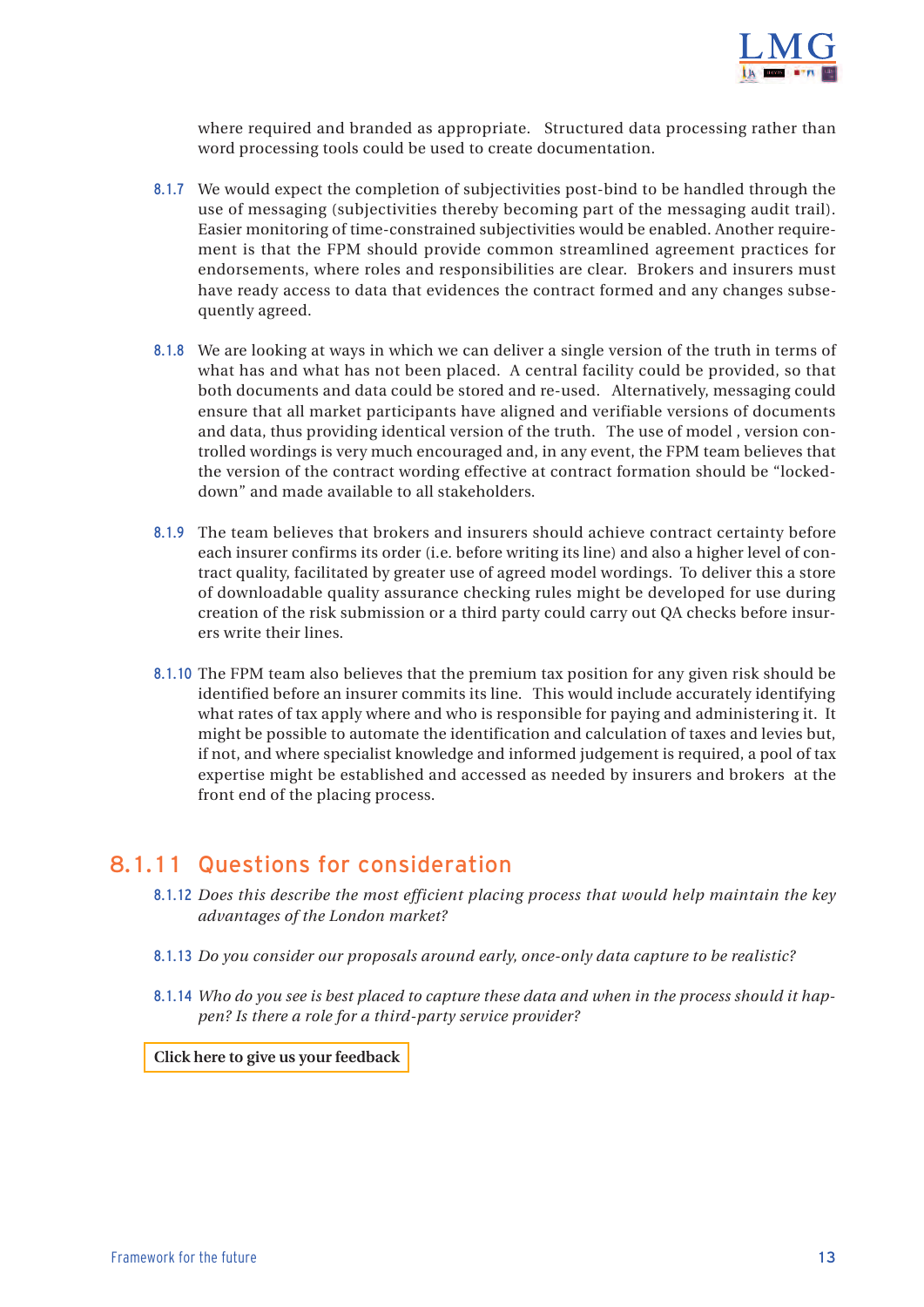<span id="page-14-0"></span>

### 9 Accounting & Settlement Group – Subscription Business Requirements

- 9.1.1 The Future Processing Model for Accounting and Settlement shares a number of requirements with that for Placing Support (the use of standard messaging and elimination of re-keying, for example) so these are not repeated here.
- 9.1.2 The requirements specific to A&S are that the model should:
	- enable automation of the A&S process with the need for manual intervention only in exceptional circumstances;
	- ensure that the London settlement process is consistent across its component parts (e.g. Lloyd's, Companies, etc)
	- deliver the ability for insurers and brokers to choose whether payments can be made via a central net settlement facility or directly between trading partners; while maintaining a consistent process regardless of the settlement method
- 9.1.3 A cornerstone of our thinking on accounting has been the need to separate the accounting of the debt from the regulatory reporting requirements with which it is currently restrained. As a contract is bound, the data needed to establish ledger records and trigger financial settlement should be made available in the appropriate, ACORD standard format. This is, therefore, an area that will clearly benefit from a better definition at the placing stage as to what is the information needed to service the business further down the line. Many of the errors that plague our current approach to settlement are the result of inaccurately recorded information when the contract is placed, or as the result of having to rediscover information that was not recorded at all. This is the chance to eliminate that inefficiency.
- 9.1.4 Moving to a pure accounting and settlement process and removing the reporting element will mean that we will operate at the "fundamental" level. This means that insurers (or their service providers) will be responsible for ensuring that they have sufficient information to fulfil their reporting obligations, derived from preceding business processes. The notable benefit of this approach will be that the London settlement process will become consistent with that in other insurance centres – removing a significant barrier to business being brought to our market. For large insurance companies it enables a common method of processing across bureau and non-bureau operations.
- 9.1.5 We want to ensure that the process is sufficiently flexible to ensure settlement can be made direct from broker to insurer; or via a central service; or straight to and from the client as appropriate. It will allow for the splitting of accounting for commission and net premium. We also want to see transactions processed in parallel and with documentation relevant to the business process generating the financial movement, claims agreement for example, thereby enabling a quicker more relevant technical account process. We see significant benefit in facilitating the single settlement of grouped transactions i.e. delivering the ability to link payments relating to multiple transactions so that they settle simultaneously and on a net basis, premium and claims bordereaux together, for example.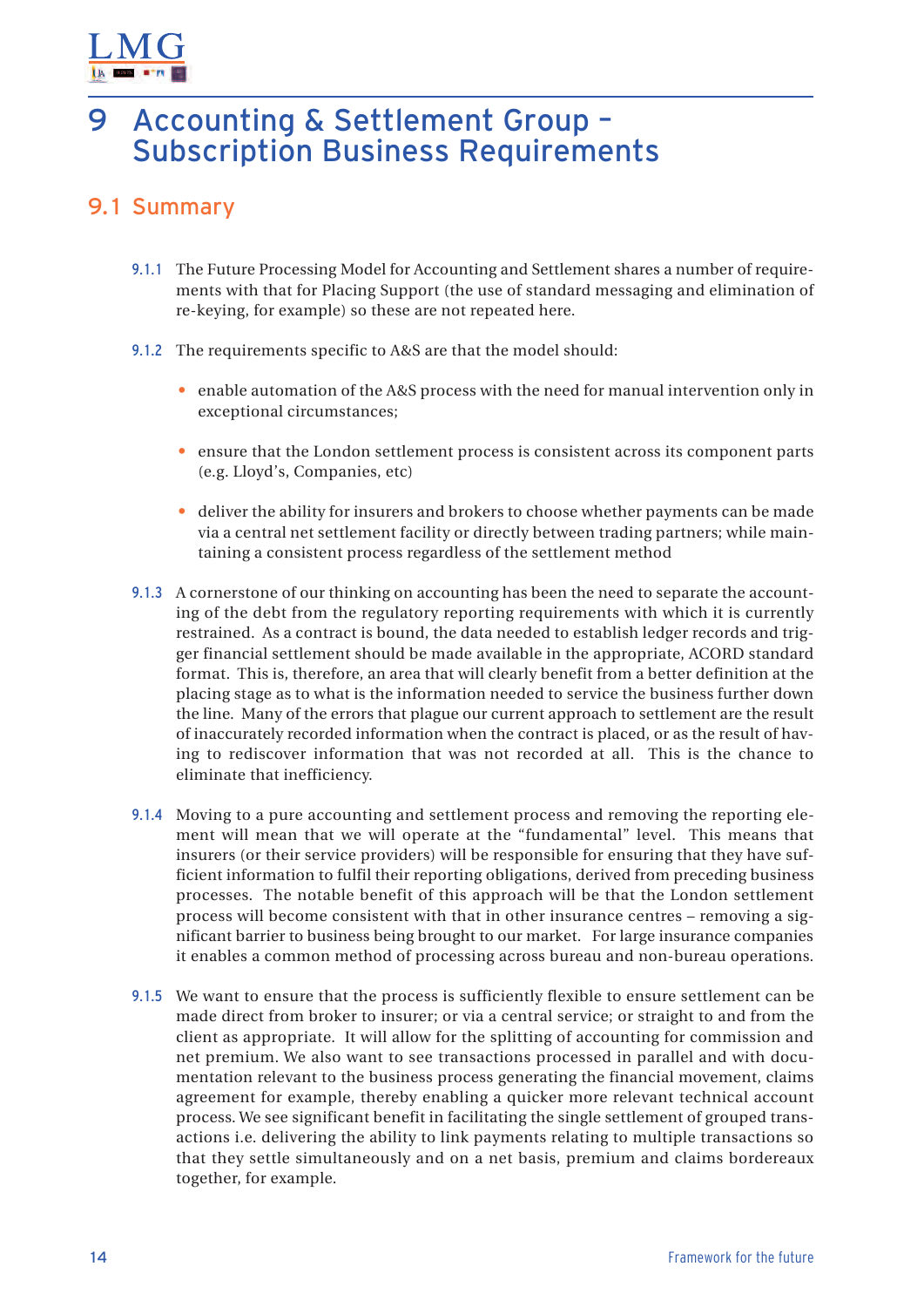

<span id="page-15-0"></span>9.1.6 We also see opportunities to standardise across the market on things like settlement cycles and settlement currencies. This will deliver a simpler, more easily automatable process which will help minimise error and facilitate reconciliation – which should in turn speed the movement of money both ways: premium from broker to insurer and claims payment from insurer to client.

#### 9.1.7 Questions for consideration

- 9.1.8 *Do you believe that implementing this process would encourage more business to London (i.e. it would be a positive discriminator in making the choice of where to place risks)?*
- 9.1.9 *Do you envisage significant economies of scale from being able to standardise London accounting processes with those in other insurance centres?*
- 9.1.10 *Would firms welcome the ability for insurers to interact directly with the client in the A&S process?*
- 9.1.11 *Do you believe that this approach will speed up claims payment and thus improve client service?*

**[Click here to give us your feedback](http://www.londonmarketgroup.co.uk/index.php?option=com_content&view=category&id=85&Itemid=194)**

## 10 Facilities & Binders Group – Subscription Business Requirements

- 10.1.1 Facilities and binders represent a huge segment of our business and between 25% and 30% of Lloyd's premium income. There are over 2,500 cover-holders, some with multiple covers, yet precious little time has been invested into modernising and streamlining the handling of these facilities. Cover-holders complain of receiving multiple data requests from numerous participants on the same facility, all different and seeking ever greater granularity with ever tighter deadlines for response. If we could better define who does what, agree what standard data we want and when (possibly in real time), we would hugely simplify our own and our clients' lives while reducing the potential for errors and enabling more accurate monitoring and control of exposures.
- 10.1.2 The Future Processing Model should:
	- ensure that the facility terms expressly define the responsibilities of parties; the relevant agreement processes and parties; and the responsibility for the provision of data to support that;
	- deliver standardisation of data and documents while allowing flexibility in terms of processes and roles across facility types;
	- allow insurers access to lower level information that is as close to "real time" as practicable; and
	- deliver standard electronic support for the end to end facility process including a method of automatically routing risks and claims that fall outside a cover-holder's level of authority to a comparable process to that used for their open market equivalent.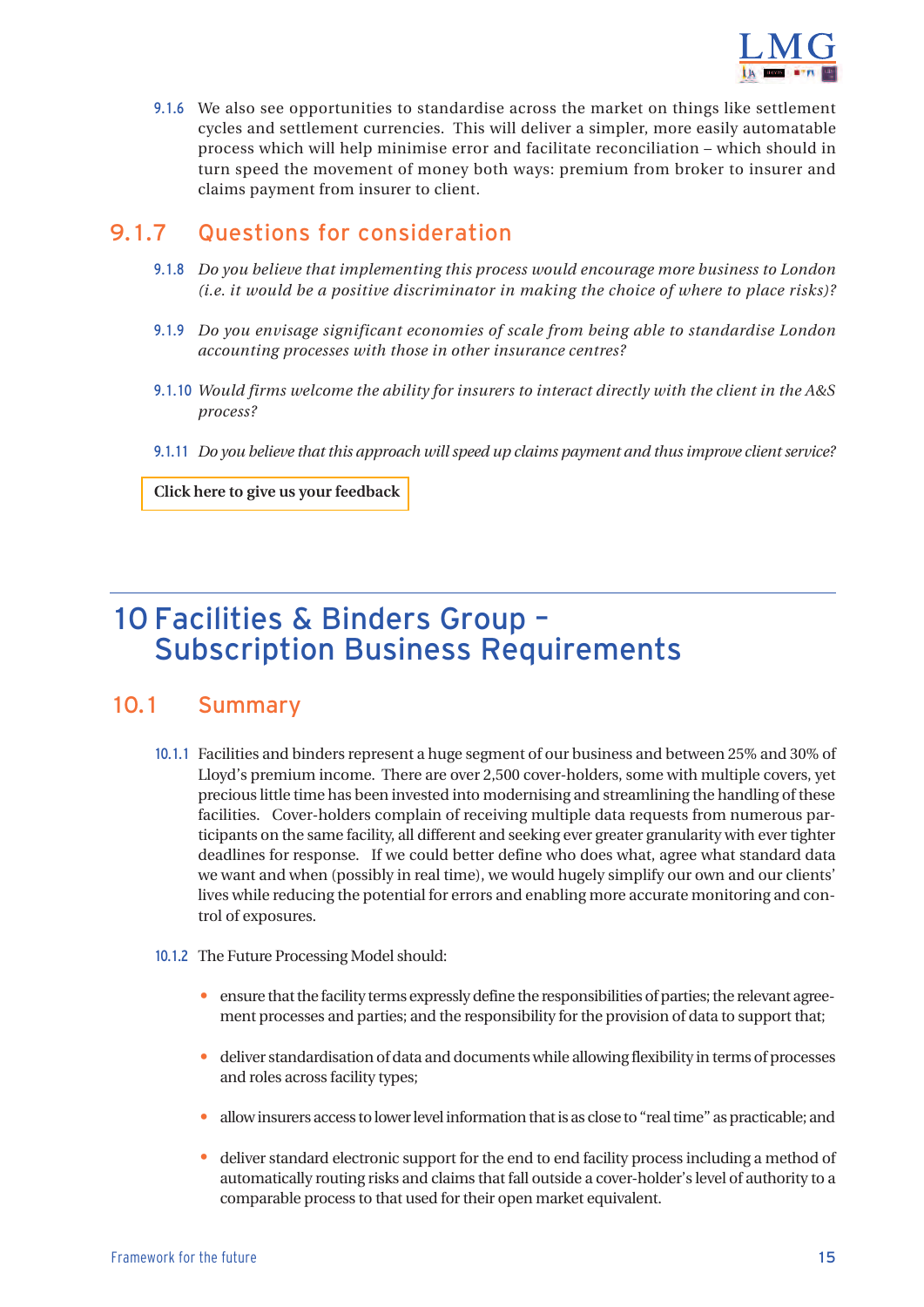<span id="page-16-0"></span>

- 10.1.3 The opportunity for facilities and binders is to deliver a level of standardisation to the way they are processed that has been lacking to this point. This will allow insurers and brokers to bring more consistent and practical approaches to the management of facilities which should in turn both speed up the processing of risks and claims and lower the operational risk for the end insurer.
- 10.1.4 The delivery of more standard approaches to processing; the standards for data and documents that will be needed to support these and the introduction of appropriate technology to underpin this will lead to a potential step change in the level of information available to the end insurer. Whilst preserving the economies of scale that can be delivered through aggregate settlement, insurers should be able to access far more granular data on individual risks and claims in effectively real time. This will aid capital management and reserving and ensure that the sort of experience seen in the wake of Hurricane Katrina – where policyholders whose insurance had been placed through a facility contacted Lloyd's, because they knew the policy was underwritten in the market, but little detail existed at this end to help resolve issues – does not recur.
- 10.1.5 The introduction of standard processes and consistent technology will also allow for the introduction of measurement and SLAs which should help drive further efficiency improvements.

#### 10.1.6 Questions for consideration

- 10.1.7 *Will this improve the coverholder's experience and allow London to extend its reach into global markets?*
- 10.1.8 *What challenges do you envisage in implementing these sorts of changes with coverholders?*
- 10.1.9 *How will standard, more-timely information being available to the insurer allow for improvements in risk and exposure management?*

**[Click here to give us your feedback](http://www.londonmarketgroup.co.uk/index.php?option=com_content&view=category&id=85&Itemid=194)**

## 11 Claims Group – Subscription Business Requirements

- 11.1.1 Two years ago the London Market Claims Strategy Group (LMCSG) set out its Claims Vision to the end of 2011 with the aim of developing a world class claims service to help attract and retain business delivering a flexible, quality claims response to exceed clients demands while at all times complying with regulatory reporting requirements and protecting Lloyd's International Licenses. Among its objectives, LMCSG agreed the following.
	- A single claims agreement and settlement platform which will meet international standards and enable third party access.
	- A single cross market claims scheme.
	- A flexible claims handling environment to enable carriers to utilise contracted external service providers of their choice.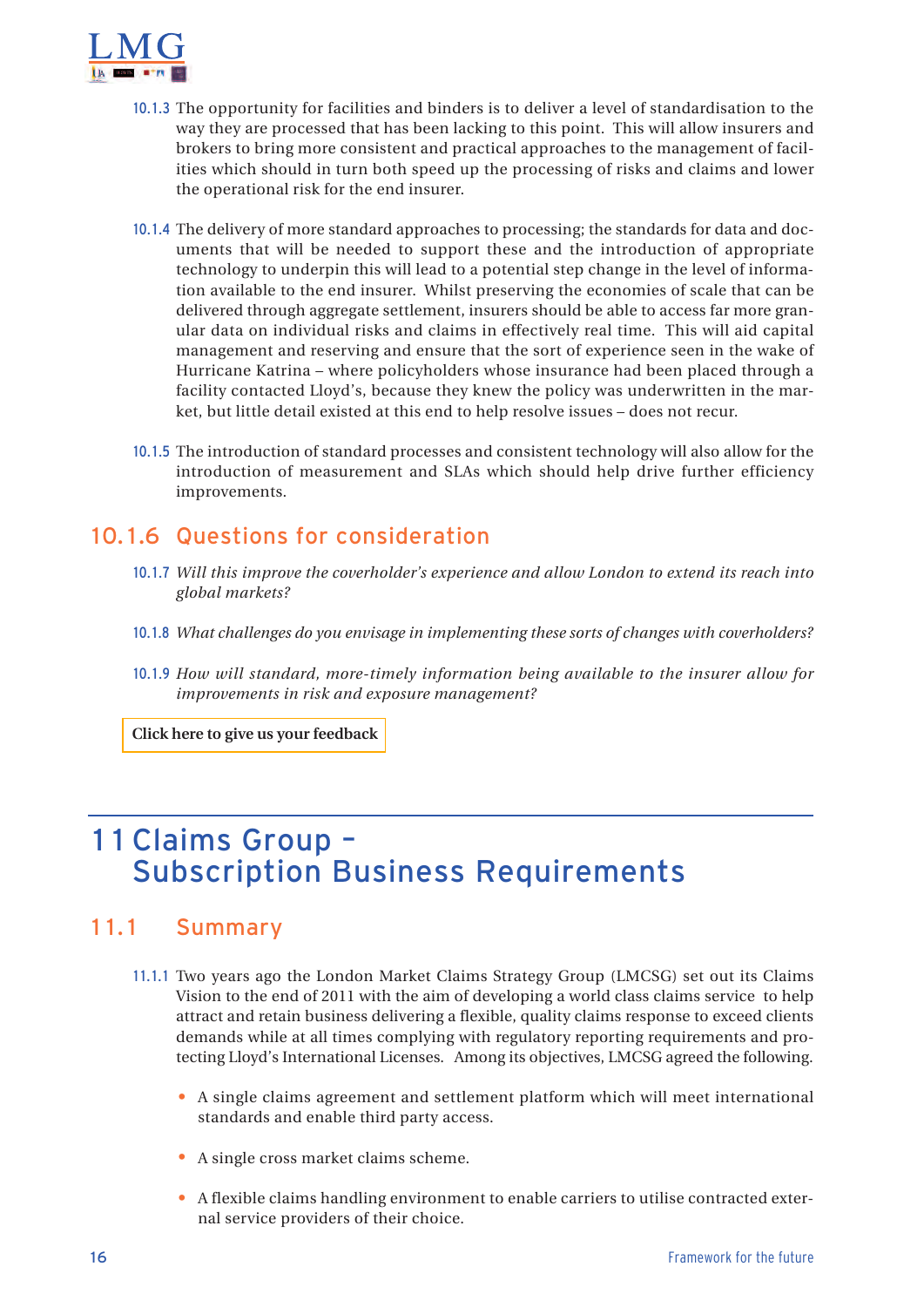

- Introduction of automatic settlement, with a built in objection period on agreed claims.
- Optional Peer to Peer facility with the consent of the contracting parties.
- 11.1.2 The future processing model work has built on this vision. We propose that our new model should:
	- deliver a flexible process that can accommodate any current or future claims protocols or schemes;
	- ensure that the primacy of speed of settlement is reflected in the approach to processing;
	- allow for the most appropriate parties to communicate directly to notify or progress a claim but keep all interested parties informed at all times; and
	- allow for the electronic agreement of all claims if appropriate.
- 11.1.3 Along with other business rules, it is acknowledged that a claims agreement protocol has to be part of the placement process. We also anticipate a discussion around claims segmentation rules (as between simple "small ticket" and more complex claims); the number of agreement parties needed; and the circumstances where that number might differ. The Claims Working Group has already given early consideration to these issues and will continue this debate as our work progresses.
- 11.1.4 Our vision is to ensure that our approach to processing reflects the primary importance of claims in the delivery of client service.
- 11.1.5 We need to deliver a process and associated technology support that ensures a flexible, fast and efficient approach to the resolution of claims and to the movement of monies to the client where appropriate. Delivery on our promise to pay is the key criterion that clients use to determine their level of satisfaction in our offering. This is our chance to ensure we are best placed to meet that challenge.
- 11.1.6 Our principles in the claims arena are, therefore, clear. As with accounting and settlement we need to ensure that the data captured at the point of placing meets our needs. This will involve the capture of structured risk information but will also involve the need to be clear up front as to whom the agreement parties will be and which third party experts might be required. We will also look to confirm the methods for reporting and agreeing claims at the outset of the contract.
- 11.1.7 The structured risk data will need to be augmented by standardised, structured claim data as soon as possible once a claim has been notified. Some of this data could be provided in a structured, standard format directly by the client if they are given access to appropriate tools to assist this.
- 11.1.8 We will need a fully integrated platform for managing subscription claims capable of supporting the full claims lifecycle from first notification to final settlement, where multiple parties may require contemporaneous access to data. But this "platform" may not necessarily be a piece of central infrastructure – that is a design question we are yet to come to. But we will need to ensure that documents and data are held in standard formats to facilitate any solution.
- 11.1.9 What we can say is that those firms that wish to drive all their claims management work from within their own systems will have that opportunity. Insurers should have the capability to perform relevant arbitrage – defining the level of handling that each claim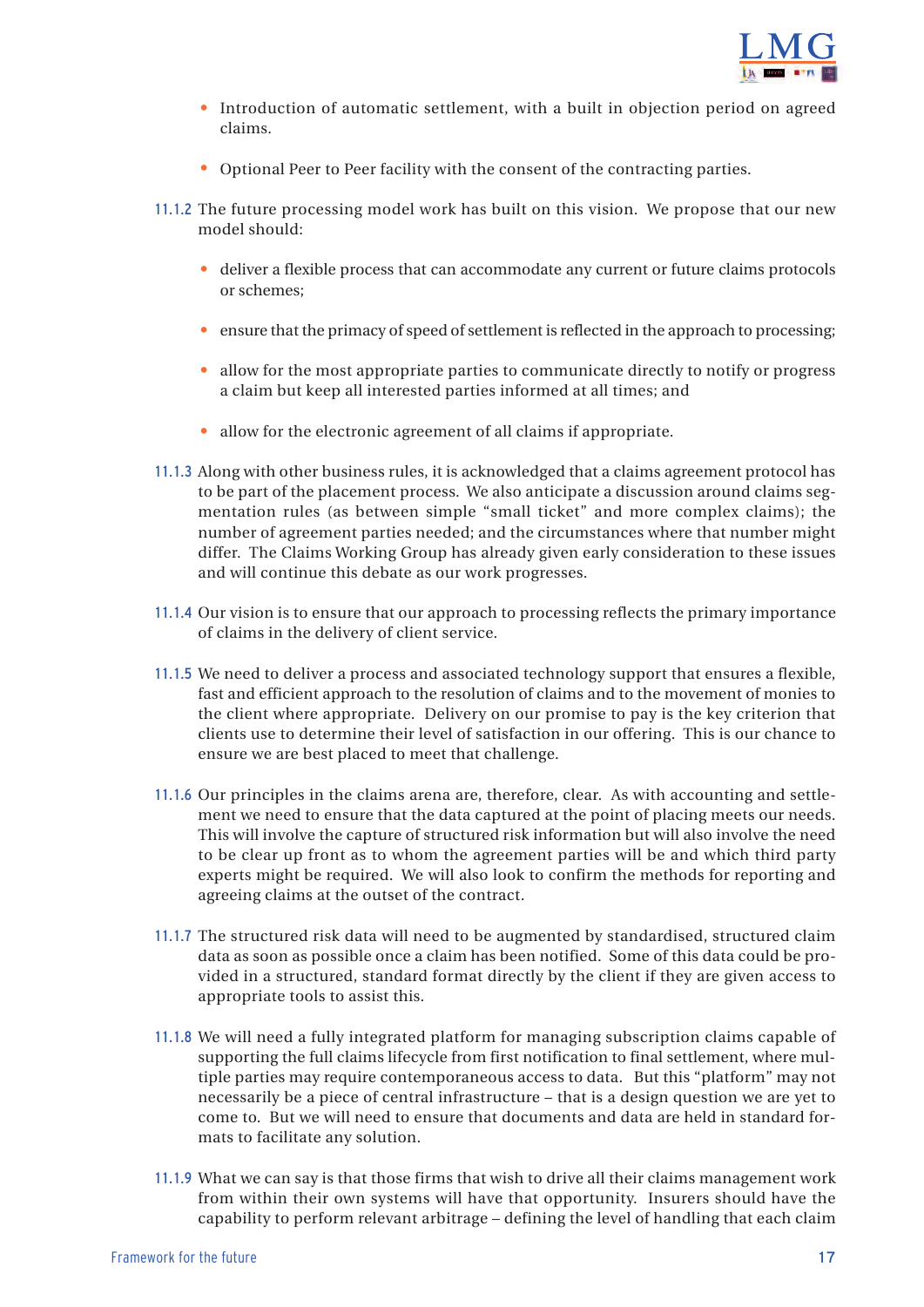<span id="page-18-0"></span>

requires based on parameters defined internally as well as in any applicable claims protocols and with the potential to automate this task.

- 11.1.10 We also need to allow the wholesale broker to play a full advocacy role where required, but that allows them to be bypassed where more direct contact between the insurer and the wholesale broker or the insured themselves will streamline the process.
- 11.1.11 The future processing model must also allow for:
	- Transactions to be grouped together across multiple layers or contracts as appropriate, maintaining links between related transactions.
	- Default agreement parties and third party experts such as lawyers and adjusters to be agreed at placing together with the methodology for reporting and agreement of claims. This would enable greater clarity as to what happens on receipt of claims leading to faster, more efficient handling. It would also allow the potential for automatic routing to appropriate parties. Obviously, the process would have to allow for changes of agreement parties by consent where circumstances clearly require it (e.g. conflict of interest).
- 11.1.12 The implementation of operational protocols for the handling of claims e.g. target response times to enable improved performance monitoring.

#### 11.1.13 Questions for consideration

- 11.1.14 *Will this approach ensure London leads the world in terms of our claims performance; i.e. how valid claims are agreed and paid to clients?*
- 11.1.15 *What are the advantages/disadvantages of relatively heavyweight central infrastructure compared as opposed to a more messaging based, peer to peer, approach to processing?*

**[Click here to give us your feedback](http://www.londonmarketgroup.co.uk/index.php?option=com_content&view=category&id=85&Itemid=194)**

## 12 What next?

- 12.1 As set out above, the project is scheduled to run to early 2012. Between now and then we will be:
	- continuing to refine the proposals for the future model, incorporating the feedback we have received as the result of this consultation exercise;
	- developing an implementation plan for moving the market towards the agreed vision; and
	- carrying out a comprehensive cost benefit analysis on the proposals to ensure they will generate sufficient advantage for the market.
- 12.2 Our intention is to then come back to you for further debate. We will produce a second consultation paper and use that as the basis for a widespread market discussion through next summer. The aim will be to conclude with a set of proposals, and an approach to implementation, that everyone is comfortable with and committed to playing their part in delivering.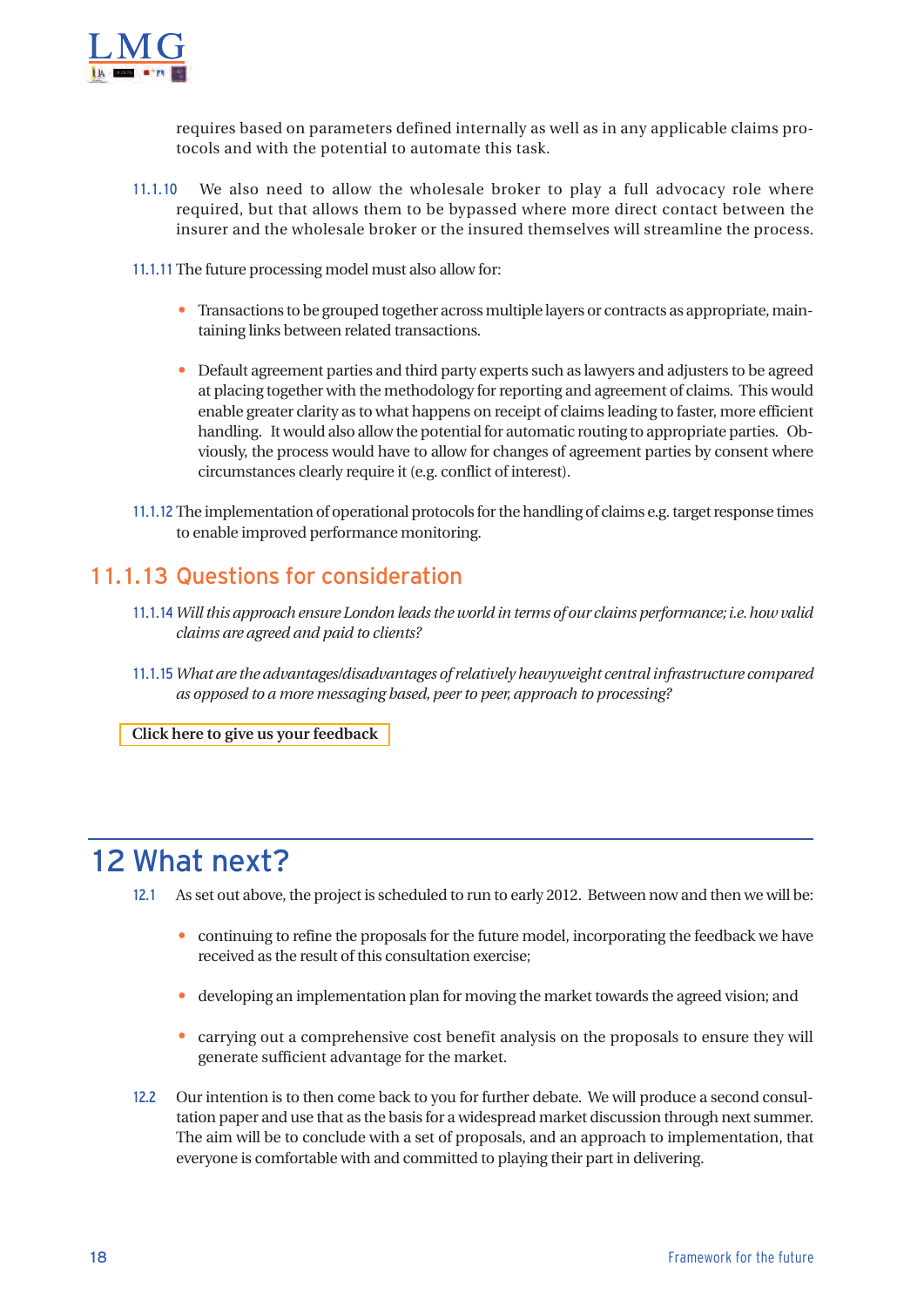

## <span id="page-19-0"></span>13 How to comment

- 13.1 If you have thoughts, comments, suggestion, input on the proposals set out in this paper you can get these to us in a number of ways, as an individual, firm or via a market association.
- 13.2 By email to: **future@londonmarketgroup.co.uk**
- 13.3 Online at: **[www.londonmarketgroup.co.uk/future](http://www.londonmarketgroup.co.uk/index.php?option=com_content&view=category&id=85&Itemid=194)**
- 13.4 By telephone or email to one of the following contacts:

| <b>IUA</b>             | John Hobbs (john.hobbs@iua.co.uk)                 | 020 7617 4445 |
|------------------------|---------------------------------------------------|---------------|
| LIIBA                  | Chris Buer (chris.buer@liiba.co.uk)               | 020 7280 0154 |
| LMA                    | Rob Gillies (robert.gillies@Imalloyds.com)        | 020 7327 8377 |
| <b>LMG Secretariat</b> | Steve Hulm (steve.hulm@londonmarketgroup.co.uk)   | 020 7327 5249 |
| <b>Project Manager</b> | Simon Collins (simon.collins@lloyds.com)          | 020 7327 6683 |
| <b>Project Sponsor</b> | Tim Carroll (tim.carroll@londonmarketgroup.co.uk) | 07990 651431  |

- 13.5 Additionally, if it would help for a member of the project team to visit your firm to debate some of the issues, please let us know.
- 13.6 It is our intention to publish all the comments we receive. If you wish your submission to be confidential, please indicate this at the time.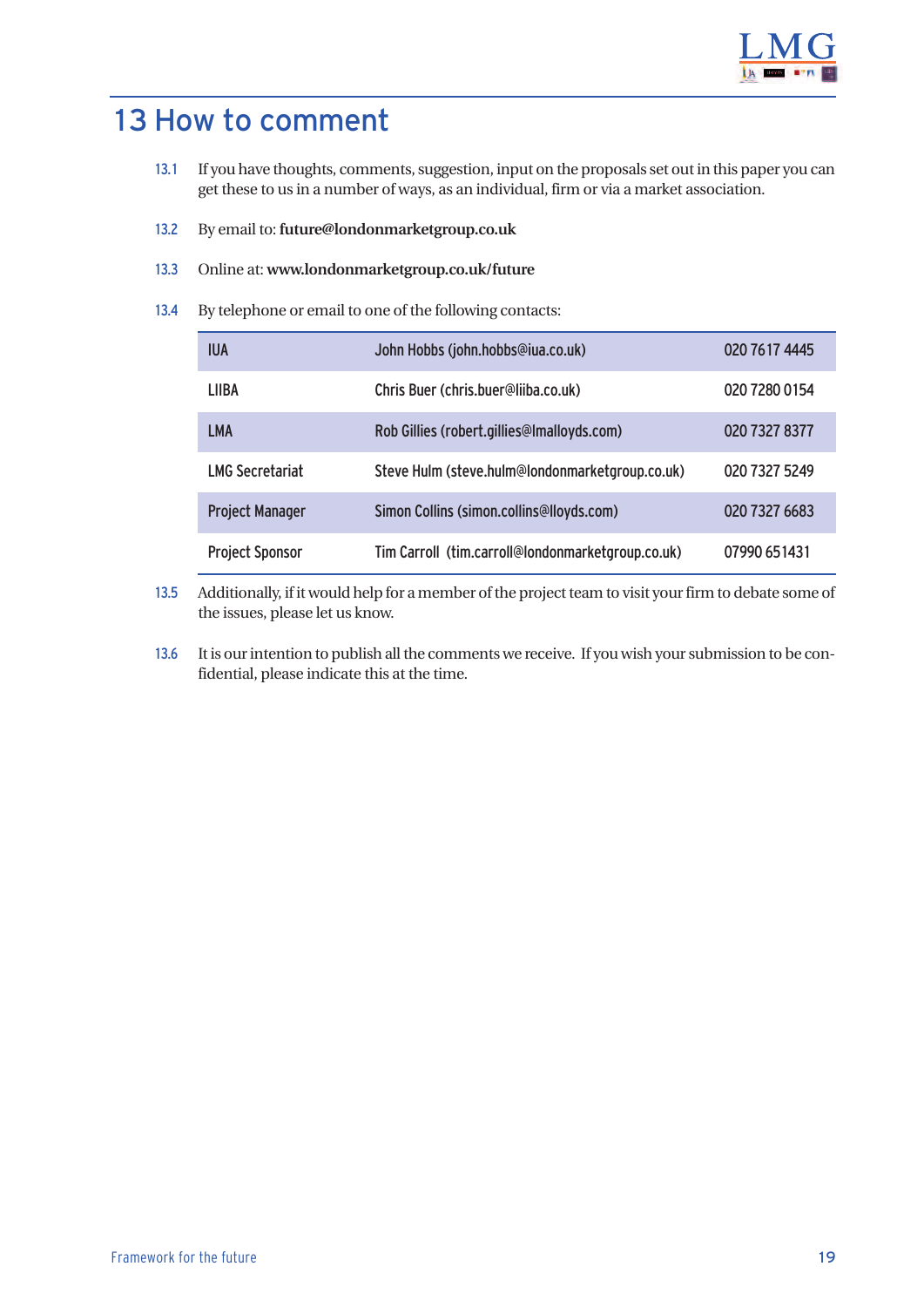<span id="page-20-0"></span>

## 14 Detailed Business Requirements Common to all Working Groups

| Ref.  | <b>Business Requirement</b>                                                                                                                                                                                                                                                                                | <b>Benefits Statement(s)</b>                                                                                                                                                                                                                                                                                                                                                                                                                                                                                                                                                                                                                                                                                                                                                                                                                                                        | <b>Possible Solutions</b><br>(Current Ideas Provided by Working Groups)                                                                                                                                                                                                                      |
|-------|------------------------------------------------------------------------------------------------------------------------------------------------------------------------------------------------------------------------------------------------------------------------------------------------------------|-------------------------------------------------------------------------------------------------------------------------------------------------------------------------------------------------------------------------------------------------------------------------------------------------------------------------------------------------------------------------------------------------------------------------------------------------------------------------------------------------------------------------------------------------------------------------------------------------------------------------------------------------------------------------------------------------------------------------------------------------------------------------------------------------------------------------------------------------------------------------------------|----------------------------------------------------------------------------------------------------------------------------------------------------------------------------------------------------------------------------------------------------------------------------------------------|
| X.1.0 | Straight Through Processing of data: The Fu-<br>ture Processing Model should facilitate au-<br>tomation of business processes where<br>appropriate and should remove the need to<br>re-key data throughout the value chain.                                                                                | · Reduced duplication of effort and<br>associated costs.<br>· Potential to reduce E&O risk.                                                                                                                                                                                                                                                                                                                                                                                                                                                                                                                                                                                                                                                                                                                                                                                         | · Richer, structured, standardised data.                                                                                                                                                                                                                                                     |
| X.2.0 | The Future Processing Model should allow<br>the electronic placing of all risks<br>(notwithstanding the option for face-to-<br>face negotiation).                                                                                                                                                          | • Allows for the early capture of risk<br>information in a standard, structured format.<br>· Removes the need for face-to-face trading<br>costs for simple risks.<br>· Allows for greater client choice.                                                                                                                                                                                                                                                                                                                                                                                                                                                                                                                                                                                                                                                                            | · Richer, structured, standardised data and<br>electronic transfer of supporting<br>documentation.                                                                                                                                                                                           |
| X.3.0 | Electronic Claims: The future model should<br>allow the electronic agreement of all claims<br>(notwithstanding the option for face-to-face<br>negotiation)<br>Note: current market initiatives delivering<br>some of the anticipated outcomes in this area                                                 | • Allows for the early capture of information<br>in a standard, structured format.<br>· Allows for greater client choice.                                                                                                                                                                                                                                                                                                                                                                                                                                                                                                                                                                                                                                                                                                                                                           | · Richer, structured, standardised data and<br>electronic transfer of supporting<br>documentation.                                                                                                                                                                                           |
| X.4.0 | Internationally agreed standard messages<br>for processing all business should be<br>adopted by the market. The standards should<br>be consistent, coherent and support the end-<br>to-end risk lifecycle.<br>Note: current market initiatives delivering<br>some of the anticipated outcomes in this area | • All parties operating to same standards and<br>implementations would help remove need<br>for re-keying of data and rework.<br>Understanding of data requirements will<br>assist parties with achieving "right first<br>time" submissions.                                                                                                                                                                                                                                                                                                                                                                                                                                                                                                                                                                                                                                         | An appropriately constituted London<br>market group to set and police data and<br>messaging standards and define how they<br>should be implemented in the London<br>Market. This group should also support<br>market members and their system<br>providers and, in particular, new entrants. |
| X.4.1 | The future model should operate using stan-<br>dard fields and code sets for information ex-<br>changed between parties, consistent with<br>existing and future ACORD standards where<br>appropriate.<br>Note: current market initiatives delivering<br>some of the anticipated outcomes in this area      | · Allows straight-through-processing.<br>· Allows automation of both the exchange of<br>information, and subsequent downstream<br>processes.<br>· Reduces potential for human error and<br>therefore less rework, and lower risk/impact<br>of errors arising further downstream.<br>• Allows easier communication and better<br>understanding of information exchanged,<br>meaning less ambiguity, fewer queries and<br>less rework.<br>• Allows a single process for producing and<br>distributing information to all parties<br>contemporaneously, requiring less effort<br>and overhead to reformat and redistribute<br>the information for different parties.<br>· Allows data to be captured by lower-skilled<br>resources and/or those without high levels<br>of technical knowledge - e.g. this could<br>mean more information being captured<br>from the client earlier on. | • Use of standard data fields and code sets.<br>· Use of data tables to enforce data sets, e.g.<br>Selection of US States if and only if US<br>based risk.<br>· Use of existing/future ACORD data<br>standards where appropriate.                                                            |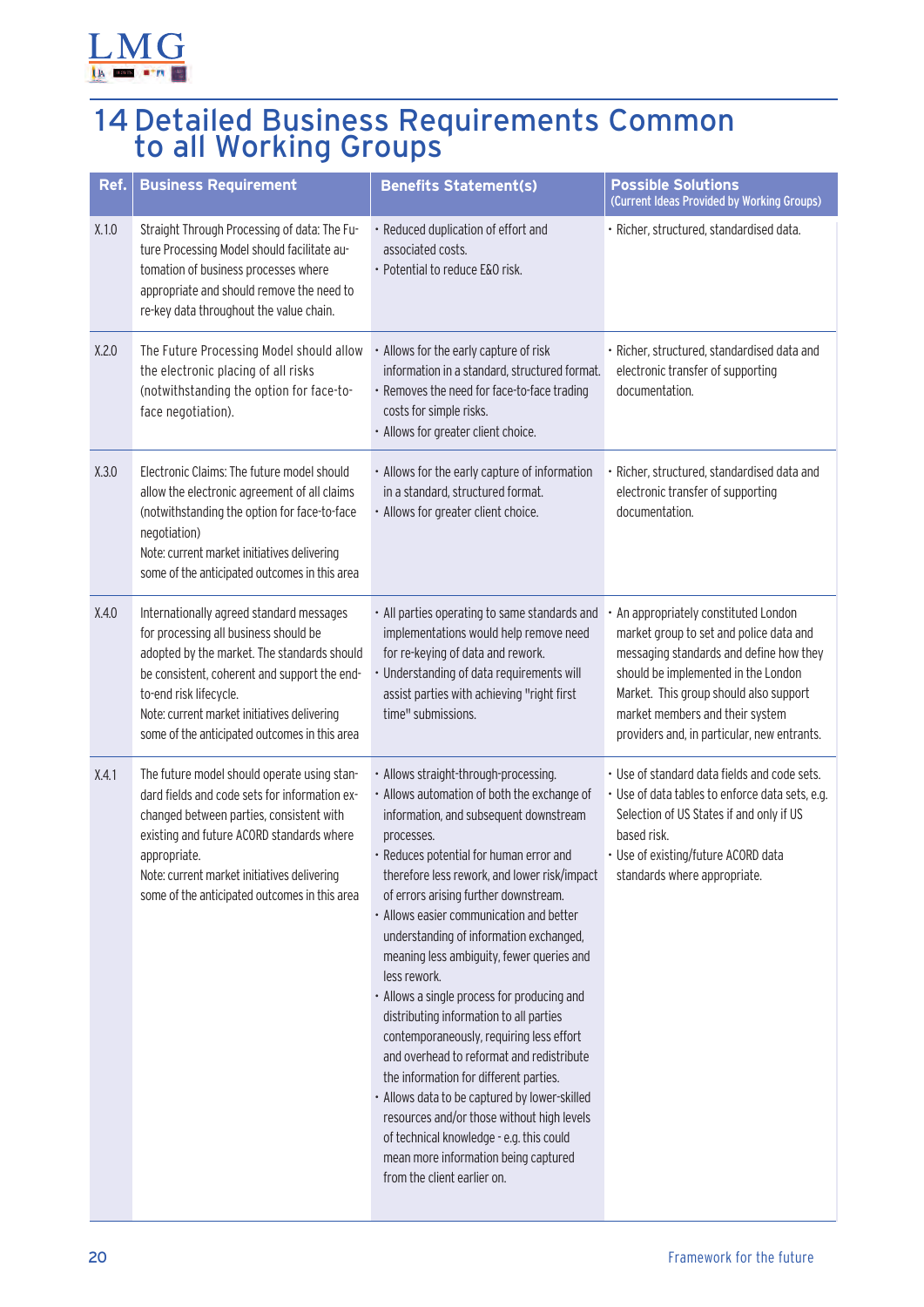

| Ref.  | <b>Business Requirement</b>                                                                                                                                                                                                                                                                                                                                      | <b>Benefits Statement(s)</b>                                                                                                                                                                                                                                                                                           | <b>Possible Solutions</b><br>(Current Ideas Provided by Working Groups)                                                                                                                                                                                                                                                                                                                                                                                                                                              |
|-------|------------------------------------------------------------------------------------------------------------------------------------------------------------------------------------------------------------------------------------------------------------------------------------------------------------------------------------------------------------------|------------------------------------------------------------------------------------------------------------------------------------------------------------------------------------------------------------------------------------------------------------------------------------------------------------------------|----------------------------------------------------------------------------------------------------------------------------------------------------------------------------------------------------------------------------------------------------------------------------------------------------------------------------------------------------------------------------------------------------------------------------------------------------------------------------------------------------------------------|
| X.5.0 | Delivering & Managing Messages - An ACORD<br>certified mechanism should be used to handle<br>the authentication, routing, delivery and re-<br>sponse management of ACORD messages be-<br>tween brokers and insurers whilst providing<br>validation of standards.<br>Note: current market initiatives delivering<br>some of the anticipated outcomes in this area | · Faster processing of payment requests and<br>payment approvals.<br>· Validated and accurate data using ACORD<br>standards.                                                                                                                                                                                           | • The Exchange could be used to manage and<br>deliver ACORD messages as this is what the<br>messaging hub component of the Exchange<br>currently does.<br>• Peer-to-peer messaging with appropriate<br>validation and controls applied consistently<br>across each organisation                                                                                                                                                                                                                                      |
| X.6.0 | The Future Processing Model should enable<br>standardised, structured data to be captured<br>as early as possible in the life cycle and<br>where appropriate directly from the client.                                                                                                                                                                           | · Reduces the re-keying of data further on<br>during the process.<br>• May improve transparency of the placing<br>process for clients.                                                                                                                                                                                 | • A combination of structured data and free<br>text could be used for transition.<br>· Explore existing ACORD Document Standards<br>e.g. exposure reporting.                                                                                                                                                                                                                                                                                                                                                         |
| X.6.1 | The Future Processing Model should also pro-<br>vide the opportunity for structured data to<br>be provided to clients, where appropriate.                                                                                                                                                                                                                        | · Facilitates Straight Through Processing.<br>· Potential to reduce E&O risk.                                                                                                                                                                                                                                          | • A client interface portal provided by<br>individual broker organisations.<br>• A suite of centrally hosted web services e.g.<br>web forms.                                                                                                                                                                                                                                                                                                                                                                         |
| X.7.0 | There should be greater transparency of<br>processes (subject to BIPAR principles) for all<br>parties including clients, where appropriate,<br>and the market should adopt common<br>agreed workflow steps/checkpoints.                                                                                                                                          | • Workflow/tracking achieved on a consistent<br>basis.<br>• Provides clarity to clients and other parties<br>regarding the status of the placement.                                                                                                                                                                    | Portals provided by individual broker<br>organisations for clients to check the status<br>of their placement.<br>• A market wide tracker service which<br>provides transaction statuses to all parties<br>including the client where appropriate.<br>· Individual organisations could track statuses<br>using workflow tools and ACORD messages.<br>• Trading platforms.                                                                                                                                             |
| X.7.1 | The process must have identified handover<br>points and automated, meaningful statuses<br>at various levels which will provide sufficient<br>information to the interested parties e.g. Sta-<br>tus descriptions should vary according to the<br>audience.                                                                                                       | • Allows a quicker and more visible process.<br>· Greater transparency of progress for<br>clients<br>· Improved monitoring of the length of each<br>part of the process e.g. submission,<br>acknowledgement<br>· Better market performance information for<br>the handling of claims<br>· Improved workflow management | · Different levels of status must be developed<br>to suit the audience<br>• A 'tracking' service could be implemented to<br>monitor the transactions conducted against<br>risks or claims<br>· Statuses could be automatically recorded in<br>the claims platform and extracted for MI<br>purposes<br>• Broker portals<br>• Creation of a standard credit control message                                                                                                                                            |
| X.8.0 | Structured data should be aligned and con-<br>sistent with supporting documents provided<br>by the client.                                                                                                                                                                                                                                                       | · Provides clarity and less rework later on in<br>the process as it will help to ensure that all<br>parties are reviewing the same and most<br>up to date risk information.                                                                                                                                            | • A central facility could be provided so that<br>both documents and data can be stored<br>centrally and can be reused to serve as a<br>single version of the truth. Alternatively<br>messaging could ensure that all market<br>participants have aligned and verifiable<br>versions of documents and data, thus<br>providing identical versions of the truth.<br>• A wider use of the Global Placing Document<br>& placing message mapping.<br>• A wider use of tools that merge documents<br>with structured data. |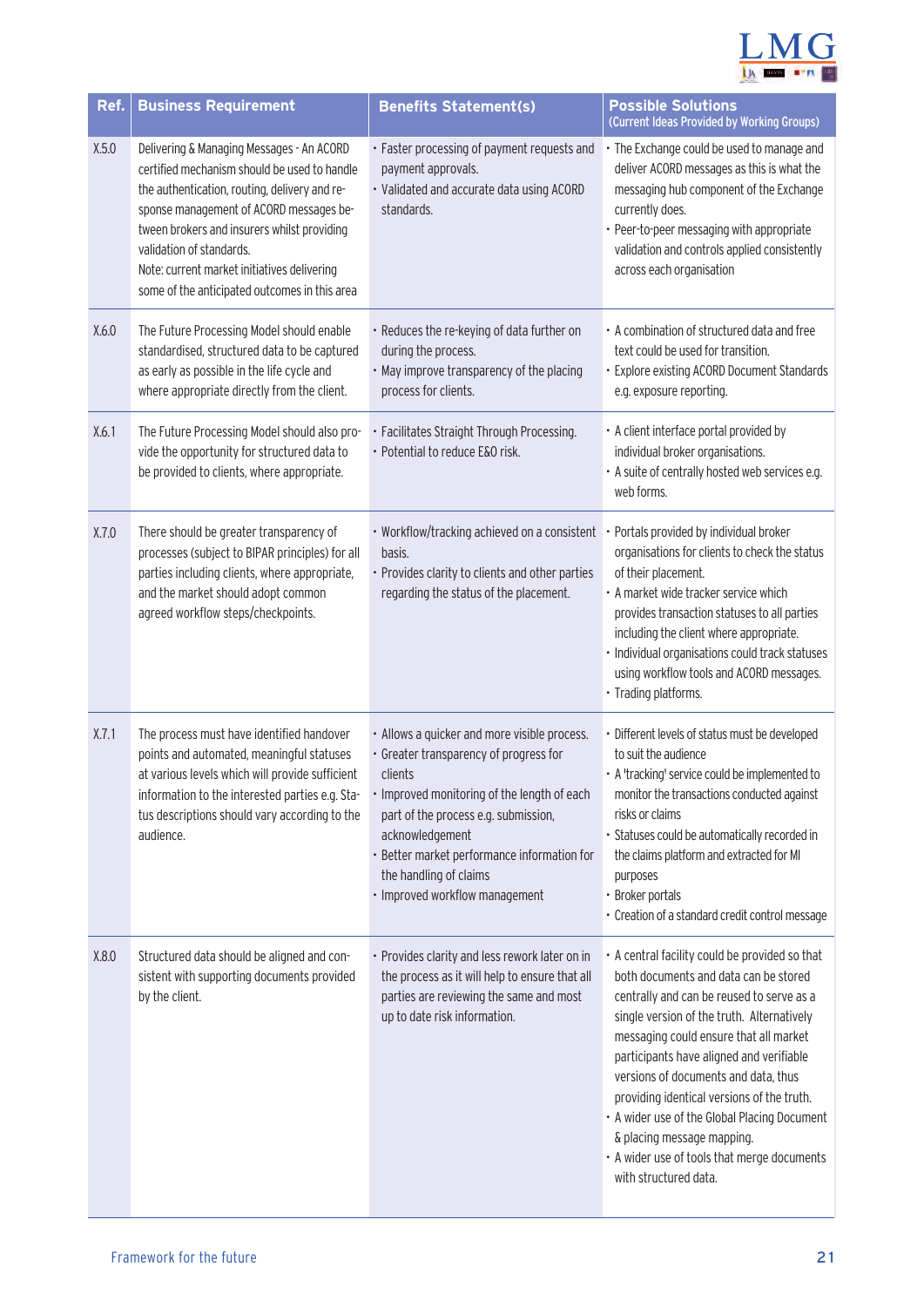

| Ref.   | <b>Business Requirement</b><br>(Placing Support Working Group)                                                                                                                                                                                                                                                                                                                                                        | <b>Benefits Statement(s)</b>                                                                                                                                                                                                                                                                                                          | <b>Possible Solutions</b><br>(Current Ideas Provided by Working Groups)                                                                                                                                                                                                                                                                                                                                                                                                                                                                                                                                                                                                                                                         |
|--------|-----------------------------------------------------------------------------------------------------------------------------------------------------------------------------------------------------------------------------------------------------------------------------------------------------------------------------------------------------------------------------------------------------------------------|---------------------------------------------------------------------------------------------------------------------------------------------------------------------------------------------------------------------------------------------------------------------------------------------------------------------------------------|---------------------------------------------------------------------------------------------------------------------------------------------------------------------------------------------------------------------------------------------------------------------------------------------------------------------------------------------------------------------------------------------------------------------------------------------------------------------------------------------------------------------------------------------------------------------------------------------------------------------------------------------------------------------------------------------------------------------------------|
| X.9.0  | Document standards: Documents & data<br>should be held in standard formats, enabling<br>firms to either access a central repository or<br>through interfacing with internal systems. A<br>document naming convention should also be<br>adopted.                                                                                                                                                                       | • Provide choice in how data and documents<br>are accessed.<br>· Ensure consistent file formats.<br>· Improve speed, transparency, clarity and<br>efficiency.<br>• Avoid rekeying errors and associated costs                                                                                                                         | · Defined list of accepted file types e.g. jpeg,<br>pdf.<br>· Common sets of reference data e.g.<br>currency codes, risk codes.                                                                                                                                                                                                                                                                                                                                                                                                                                                                                                                                                                                                 |
| X.10.0 | The process must enable all parties to ensure<br>they are viewing the same version of data<br>and documents with sufficient security and<br>access control, audit trail and version control.                                                                                                                                                                                                                          | . A 'aligned version of the truth'<br>· Consistency of data available to all parties<br>· Information can only be seen by those<br>parties with the correct permissions<br>• Visibility of changes made to documents<br>• Access to latest version of information<br>· Supports capital protection<br>· Meets regulatory requirements | • A claims platform for claims data<br>• A 'common core record' for placing data<br>• A central document repository                                                                                                                                                                                                                                                                                                                                                                                                                                                                                                                                                                                                             |
| X.11.0 | Brokers and insurers should be able to store<br>documents and data for reuse. Parties should<br>able to compare different versions of docu-<br>ments to highlight edits and their author                                                                                                                                                                                                                              | · Provides an audit trail.<br>• Allows brokers and insurers to view historic<br>data as it could help to resolve legal<br>queries.<br>• Avoid rekeying errors and associated costs<br>· Supports capital protection<br>· Meets regulatory requirements                                                                                | • A central document repository<br>Gateway, box systems and stand alone<br>systems could compare versions of ACORD<br>messages and highlight changes that have<br>been made on internal systems or via a<br>web based service.<br>· User Platform e.g. Ri3k                                                                                                                                                                                                                                                                                                                                                                                                                                                                     |
| X.12.0 | Data and document availability: Brokers and<br>insurers should have ready access to data<br>and documents that evidences the contract<br>formed, or any changes subsequently agreed,<br>plus any relevant transactions. This access<br>should be concurrent and should ensure par-<br>ties are viewing the same versions of docu-<br>ments and (where appropriate) risk<br>declarations, premium and claims data etc. | · Ensures a single version of the truth for<br>data and documents.<br>· Enforces consistency of information and<br>more efficient communication with fewer<br>queries and rework.                                                                                                                                                     | • A single central data and document<br>repository with appropriate access control<br>and workflow so that only the necessary<br>parties will action any transactions<br>• OR optional repositories owned by each<br>party, communicating via DRI.<br>• OR a combination of these two scenarios<br>(i.e. a single central repository with key<br>core data/documents, and other peripheral<br>repositories with non-key data/docs,<br>communicating via DRI).<br>• For the second and third options there<br>would need to be clear ownership of<br>document versions with clear handover<br>points in the end-to-end process, therefore<br>requiring a workflow protocol that allows<br>all peripheral systems to communicate. |
| X.13.0 | A common referencing structure for risks,<br>claims, etc should be in place and used con-<br>sistently across the market                                                                                                                                                                                                                                                                                              | · Avoids some of today's workarounds, e.g.<br>mid-term broker or market changes.<br>· Enables linking of all related transactions<br>or movements, meaning reduced overhead<br>on brokers/insurers                                                                                                                                    | • Definition of a new referencing structure                                                                                                                                                                                                                                                                                                                                                                                                                                                                                                                                                                                                                                                                                     |
| X.14.0 | Contact Information - A store of key contact<br>information for participating organisations<br>should be used to ensure that messages are<br>routed to the correct destination.                                                                                                                                                                                                                                       | • Messages are routed to the correct<br>destinations.<br>· Efficient ability to deal with message errors.                                                                                                                                                                                                                             | • The Exchange could be used to manage and<br>deliver ACORD messages as this is what the<br>market directory component of the<br>Exchange currently does.                                                                                                                                                                                                                                                                                                                                                                                                                                                                                                                                                                       |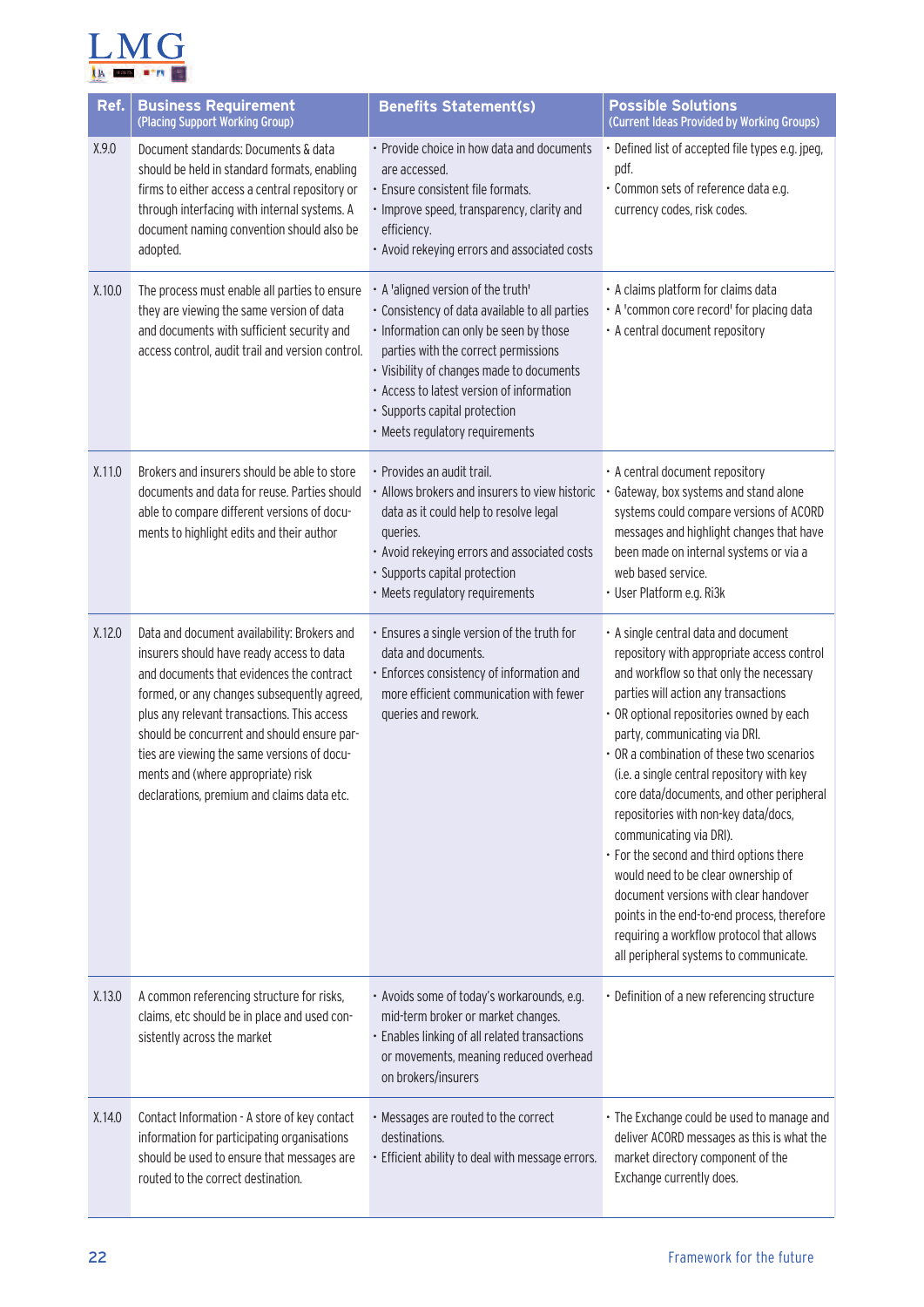

| Ref.   | <b>Business Requirement</b>                                                                                                                                                                                                                               | <b>Benefits Statement(s)</b>                                                                                                                                                                                                                                                                                                         | <b>Possible Solutions</b><br>(Current Ideas Provided by Working Groups)                                                                                                                    |
|--------|-----------------------------------------------------------------------------------------------------------------------------------------------------------------------------------------------------------------------------------------------------------|--------------------------------------------------------------------------------------------------------------------------------------------------------------------------------------------------------------------------------------------------------------------------------------------------------------------------------------|--------------------------------------------------------------------------------------------------------------------------------------------------------------------------------------------|
| X.15.0 | There should be sufficient data captured in<br>the processes to support the collection of<br>management information for use internally<br>by organisations and by the market as a<br>whole. This should include query reasons, re-<br>sponse reasons etc. | · Improved management information<br>individual organisations and for the market<br>as a whole<br>• Ability for benchmarking against other<br>markets<br>· Improves speed, efficiency, clarity &<br>transparency<br>• Avoid rekeying errors and associated costs<br>· Supports capital protection<br>· Meets regulatory requirements | • The copying of ACORD messages to a<br>central reporting/monitoring body<br>• Access to claims platform details for<br>central body<br>• Access to document storage for a central<br>body |
| X.16.0 | The future process must cater for different<br>methods of communication between brokers<br>and insurers                                                                                                                                                   | · Flexibility<br>· consistency with other markets                                                                                                                                                                                                                                                                                    | · ACORD standard messaging & messaging<br>hub<br>• Access to a central facility for receiving<br>messages for those parties without the<br>capability (a Claims platform)                  |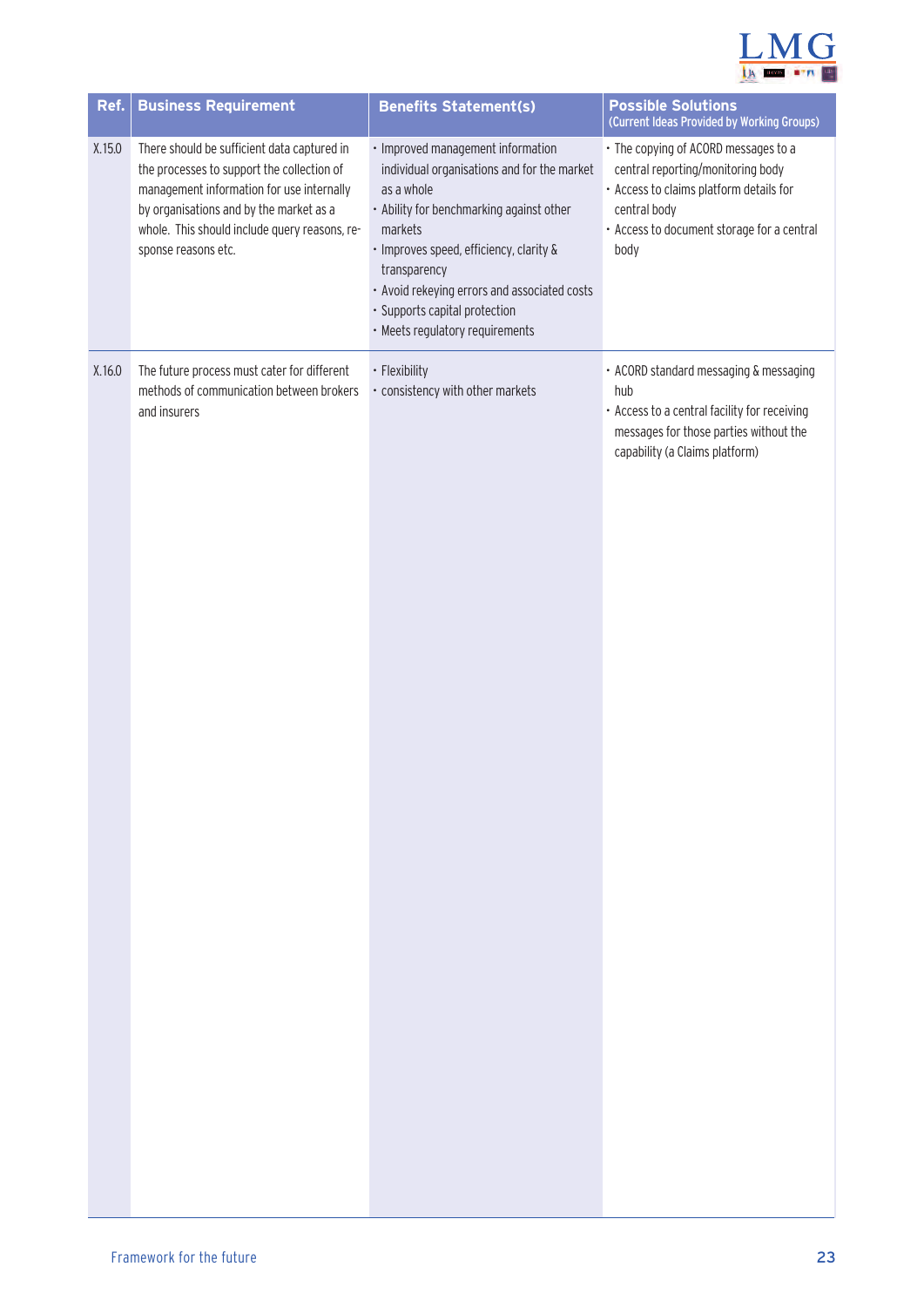<span id="page-24-0"></span>

## 15 Detailed Placing Support Working Group Requirements

| Ref.  | <b>Business Requirement</b><br>(Placing Support Working Group)                                                                                                                                                                                              | <b>Benefits Statement(s)</b>                                                                                                                                                                                                          | <b>Possible Solutions</b><br>(Current Ideas Provided by Working Groups)                                                                                                                                                                                                                                                                                                                                                                                                                                                                                                                                                                                                                                                        |
|-------|-------------------------------------------------------------------------------------------------------------------------------------------------------------------------------------------------------------------------------------------------------------|---------------------------------------------------------------------------------------------------------------------------------------------------------------------------------------------------------------------------------------|--------------------------------------------------------------------------------------------------------------------------------------------------------------------------------------------------------------------------------------------------------------------------------------------------------------------------------------------------------------------------------------------------------------------------------------------------------------------------------------------------------------------------------------------------------------------------------------------------------------------------------------------------------------------------------------------------------------------------------|
| P.1.0 | Documentation produced downstream in<br>the process should use Placing message<br>data as the source of information e.g. the<br>creation of contract documentation where<br>required (with appropriate branding).                                           | · Provides consistency.<br>· Less downstream data capture and<br>corrections.<br>· Removes multiple keying of data.                                                                                                                   | · Structured data processing tools rather<br>than word processing tools could be used to<br>create documentation (e.g. signed/stamped<br>paper policies, where required).<br>· Trading platforms.                                                                                                                                                                                                                                                                                                                                                                                                                                                                                                                              |
| P.2.0 | Structured risk data should be rich<br>enough to support downstream<br>processes, without creating an onerous<br>burden on stakeholders that may slow<br>down the trade.                                                                                    | · Supporting the capture of data as early<br>as possible from its original source will:<br><b>o</b> Reduce re-keying of data further on<br>during the process.<br>o Lead to a quicker placement process.<br>o Improve client service. | · Brokers could send "full" placing messages.<br>· Review existing "skinny" messages to<br>determine what additional data is required.<br>· Review the barriers to Straight Through<br>Processing.<br>• The placing process could be separated<br>into pre and post bind stages - define what<br>data is required pre and post bind. Brokers<br>could send "skinny" placing messages<br>during the pre-bind stage and a "full"<br>placing message post bind.<br>• A Placing Admin Function service could be<br>set up to aid transition and to convert<br>unstructured data (e.g. documents) into<br>structured data.<br>Brokers could provide facilities to capture<br>risk data directly from their clients and<br>insureds. |
| P.3.0 | The completion of subjectivities post-bind<br>should be handled through the use of<br>messaging.<br>Note: current market initiatives delivering<br>some of the anticipated outcomes in this area                                                            | . Allows for subjectivities to be part of the<br>messaging audit trail.                                                                                                                                                               | Review how subjectivities are currently<br>handled by ACORD Placing messages.<br>· Time constrained subjectivities can be<br>more easily monitored.                                                                                                                                                                                                                                                                                                                                                                                                                                                                                                                                                                            |
| P.4.0 | The Future Processing Model should<br>provide common streamlined agreement<br>practices for endorsements, where roles<br>and responsibilities are clear.<br>Note: current market initiatives<br>delivering some of the anticipated<br>outcomes in this area | • Provide greater certainty in the event of • Review ACORD Placing message to confirm<br>a claim.<br>· Improved speed of endorsement<br>agreement.                                                                                    | that it supports agreement practises such<br>as the GUA and can identify the relevant<br>agreement parties on each contract.<br>• Check that agreement practises such as<br>the GUA require any enhancements to<br>support the Future Processing Model.                                                                                                                                                                                                                                                                                                                                                                                                                                                                        |
| P.5.0 | Brokers and insurers should have ready<br>access to data (subject to BIPAR principles)<br>that evidences the contract formed or any<br>changes subsequently agreed.                                                                                         | • Provides an audit trail and consistency.<br>• Allows brokers and insurers to view historic<br>data as it could help to resolve legal<br>queries.                                                                                    | • A central facility could be provided so that<br>both documents and data can be stored<br>centrally and can be reused to serve as an<br>aligned version of the truth.<br>· Gateway, box systems and stand alone<br>systems could compare versions of ACORD<br>messages and highlight changes that have<br>been made on internal systems or via a<br>web based service.<br>· Trading platforms.                                                                                                                                                                                                                                                                                                                                |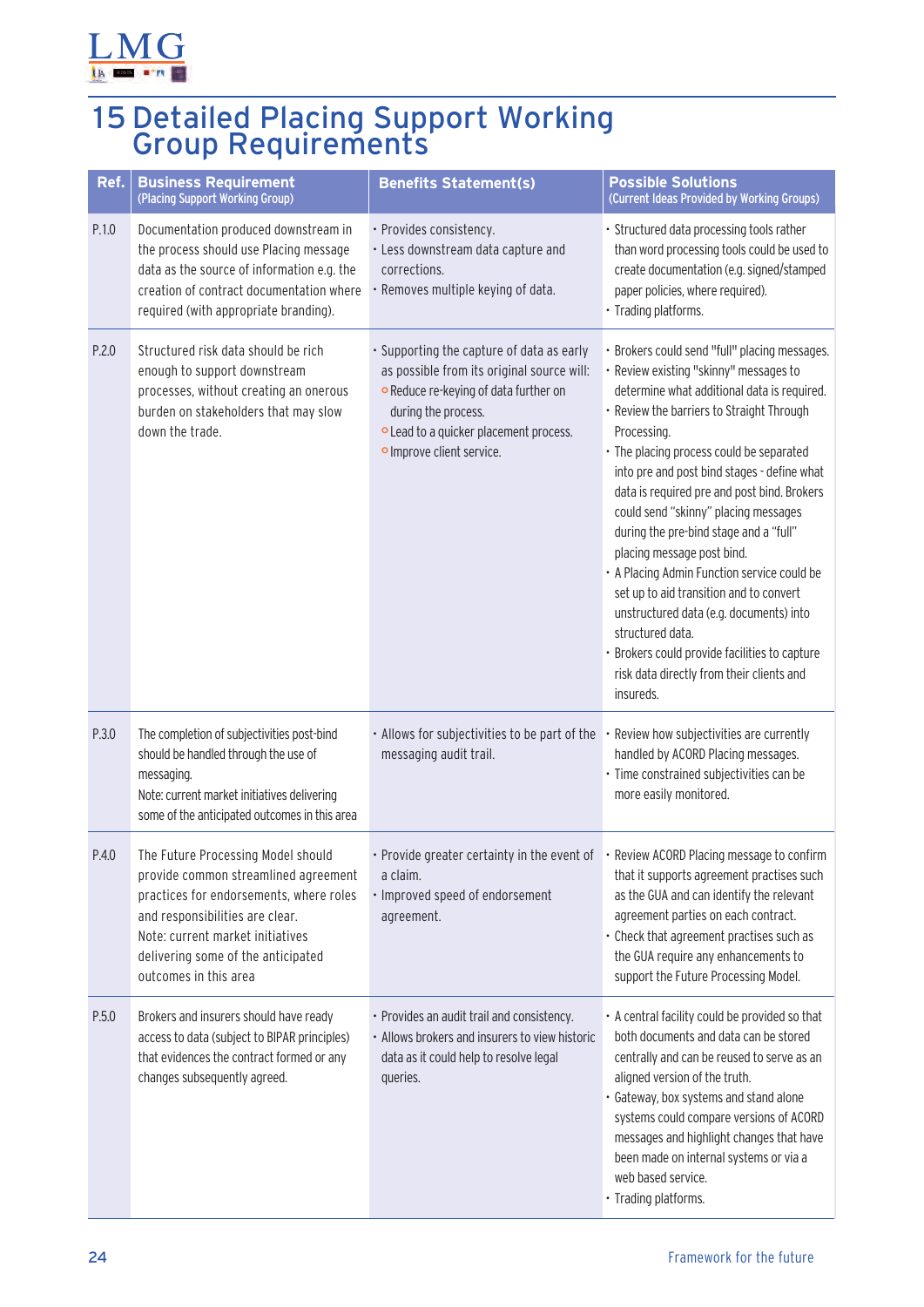

| Ref.  | <b>Business Requirement</b><br>(Placing Support Working Group)                                                                                                                                                                                                                                                                      | <b>Benefits Statement(s)</b>                                                                                                                                                                                                                 | <b>Possible Solutions</b><br>(Current Ideas Provided by Working Groups)                                                                                                                                                                                                                                                                                                                                                      |
|-------|-------------------------------------------------------------------------------------------------------------------------------------------------------------------------------------------------------------------------------------------------------------------------------------------------------------------------------------|----------------------------------------------------------------------------------------------------------------------------------------------------------------------------------------------------------------------------------------------|------------------------------------------------------------------------------------------------------------------------------------------------------------------------------------------------------------------------------------------------------------------------------------------------------------------------------------------------------------------------------------------------------------------------------|
| P.5.1 | During the placing process, insurers should<br>expect the slip leader to be identified but not<br>necessarily the other participating risk<br>carriers. Similarly underwriters should know<br>when their own line has been bound but<br>should not expect to know whether or not<br>the broker has placed the risk in its entirety. | • Ensures that each line is offered on the<br>most competitive basis                                                                                                                                                                         | · Electronic binding of risks via ACORD<br>messages                                                                                                                                                                                                                                                                                                                                                                          |
| P.6.0 | Brokers and insurers should achieve contract<br>certainty before each insurer confirms their<br>order i.e. before they write their line. Just as<br>the current process, brokers & insurers<br>should maintain a high level of contract<br>quality - to agreed market standards.                                                    | · Quality of contract definition for client and<br>insurer.<br>• Avoids rework and as a result saves time.<br>• Allows for an aligned version of the truth to<br>be applied.<br>· Further reduction in the potential for<br>claims disputes. | • A store of quality assurance checking rules<br>could be used when creating the risk<br>submission.<br>• A third party could carry out QA checks<br>before insurers write their lines.<br>· Trading platforms.<br>· Rules/checks/standards downloadable by any<br>party to assist creators of documentation.<br>· Tools and standards/guidance to support<br>achievement of contract quality.                               |
| P.6.1 | The tax position for a risk should be<br>identified before a line is committed. This<br>should include:<br>• What rates of tax apply<br>• Who should pay<br>• Who administers it<br>• Where it applies<br>Note: current market initiatives delivering<br>some of the anticipated outcomes in this<br>area                           | • Helps clarify tax queries early on in the<br>process which also saves rework as pricing<br>may change as it is affected by tax<br>amounts.                                                                                                 | • An automated tax tool which identifies and<br>calculates taxes of relevant locations.<br>· In instances where automation is not<br>possible and where specialist knowledge<br>and judgement is required a pool of tax<br>expertise could be set up at the front end<br>of the process for brokers and insurers to<br>call upon when required.<br>· Insurance companies may need to share<br>fiscal representative details. |
| P.7.0 | Brokers and insurers maximise the use of<br>model wordings, which are version<br>controlled, when checking and selecting the<br>appropriate insert for a contract.                                                                                                                                                                  | · Assists with improving contract quality.<br>· Reduces queries regarding wordings.                                                                                                                                                          | • A single view of wordings could be used to<br>ensure the aligned version of the truth.<br>· Multiple wordings stores could be used to<br>encourage competition.<br>· Comparison tools could be used to<br>determine differences between versions of<br>wordings and clauses.                                                                                                                                               |
| P.7.1 | Owners of the wordings should apply version<br>control to the wordings and there should be<br>a mechanism for changes to wordings and<br>clauses to be advised to users.                                                                                                                                                            |                                                                                                                                                                                                                                              |                                                                                                                                                                                                                                                                                                                                                                                                                              |
| P.8.0 | There should be a "locked-down" version of<br>contract wording effective at contract<br>formation.                                                                                                                                                                                                                                  | • Provided clarity for downstream processing<br>(e.g. claims).                                                                                                                                                                               | Full policy wording made available to all<br>stakeholders.                                                                                                                                                                                                                                                                                                                                                                   |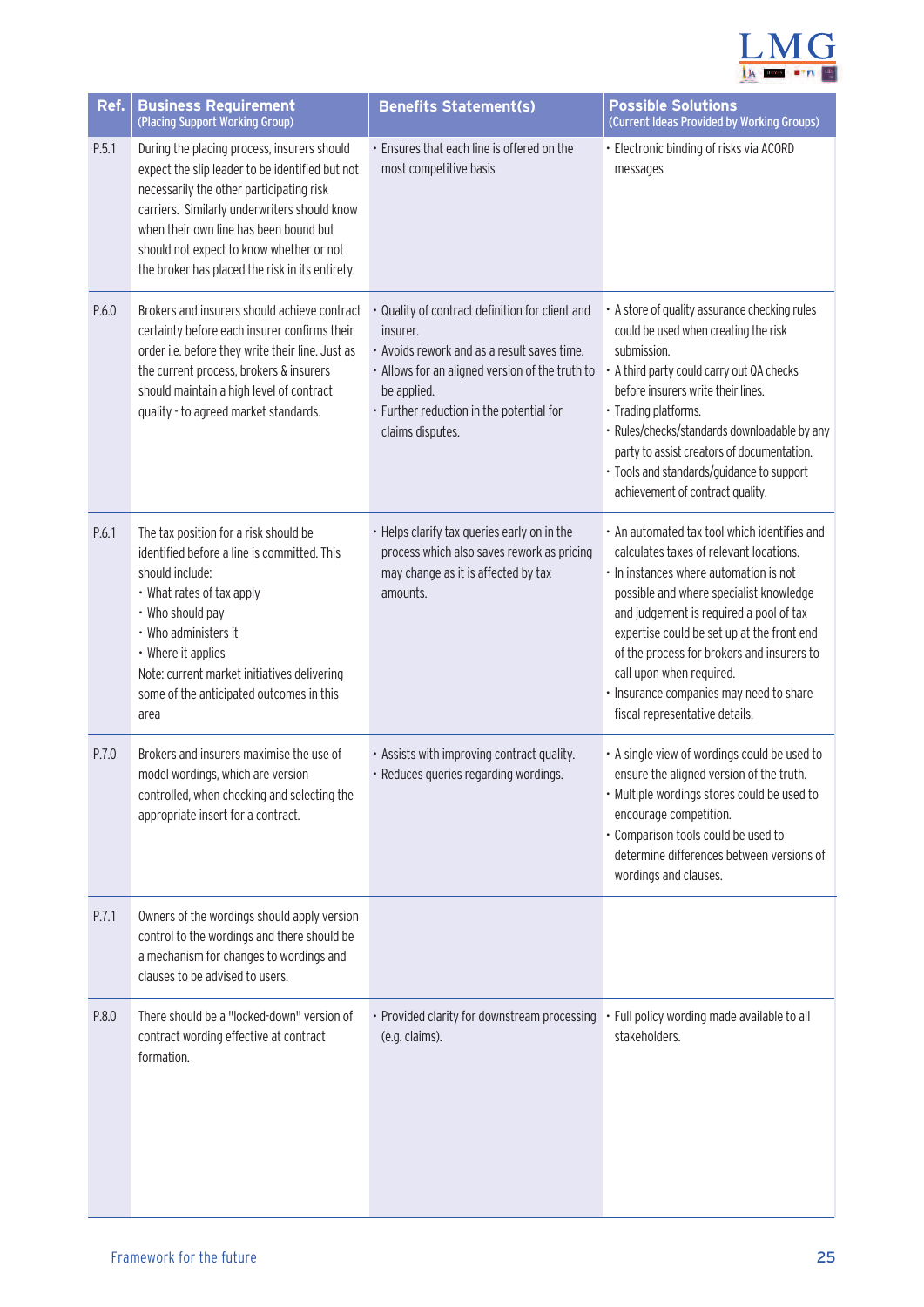<span id="page-26-0"></span>

# 16 Detailed Accounting & Settlement Working Group Requirements

| Ref.  | <b>Business Requirement</b><br>(Accounting & Settlement Working Group)                                                                                                                                                                                                                                                                                                                                                                       | <b>Benefits Statement(s)</b>                                                                                                                                                                                                                                                                                                                                                                                                               | <b>Possible Solutions</b><br>(Current Ideas Provided by Working Groups)                                                                                                                |
|-------|----------------------------------------------------------------------------------------------------------------------------------------------------------------------------------------------------------------------------------------------------------------------------------------------------------------------------------------------------------------------------------------------------------------------------------------------|--------------------------------------------------------------------------------------------------------------------------------------------------------------------------------------------------------------------------------------------------------------------------------------------------------------------------------------------------------------------------------------------------------------------------------------------|----------------------------------------------------------------------------------------------------------------------------------------------------------------------------------------|
| A.1.0 | The process should allow intermediaries the<br>ability to settle net premium direct to insurers<br>and commission direct to brokers.                                                                                                                                                                                                                                                                                                         | • Allows for the splitting of accounting for<br>commission and net premiums                                                                                                                                                                                                                                                                                                                                                                | • Provide controlled mechanism for<br>intermediaries to settle direct.                                                                                                                 |
| A.2.0 | The A&S process should not be burdened<br>with the capture of reporting data. Data<br>should be provided to the A&S process<br>from the preceding business processes<br>simply to establish ledger records and<br>trigger financial settlements.<br>Note: current market initiatives delivering<br>some of the anticipated outcomes in this area                                                                                             | · There will be no burden on the A&S process<br>to capture any reporting data.<br>. It will allow the Technical Account &<br>Financial Account stages to work more<br>efficiently.<br>• Removes complexity and cost from the<br>accounting process.<br>o Aligns London with the rest of the world.<br>· Gives large insurance companies a<br>common method of processing and<br>reporting across their bureau and non<br>bureau operations | Richer, structured, standardised data to be<br>provided in the preceding business<br>processes.<br>Insurers compile own reports or service<br>provider compile and report information. |
| A.2.1 | The agreement process of premiums and<br>claim accounting will operate at a fundamental<br>level, as per the rest of the world. Insurers<br>and/or appointed service providers will be re-<br>sponsible for ensuring sufficient information<br>has been obtained from preceding business<br>processes to fulfil their reporting obligations.<br>Note: current market initiatives delivering<br>some of the anticipated outcomes in this area |                                                                                                                                                                                                                                                                                                                                                                                                                                            |                                                                                                                                                                                        |
| A.3.0 | Technical Account transactions should be<br>processed in parallel and with documentation<br>relevant to the business process generating<br>the financial movement, e.g. Claims Agreement.                                                                                                                                                                                                                                                    | • It allows for a quicker, more relevant<br>technical account process to be completed.                                                                                                                                                                                                                                                                                                                                                     | · Integrate ACORD messaging with DRI<br>ability for message and document delivery.                                                                                                     |
| A.4.0 | Financial values should be agreed as part of<br>the relevant business process (technical ac-<br>counts) and settlement requests (financial<br>accounts) should act as confirming transac-<br>tions and as input to both ledger and finan-<br>cial settlement systems                                                                                                                                                                         | • Provides separation between agreements<br>and payment requests creating a more<br>efficient process.                                                                                                                                                                                                                                                                                                                                     | Split accounting and settlement messages<br>into:<br>• Technical Account (invoicing)<br><b>• Financial Accounts (settlement requests)</b>                                              |
| A.5.0 | Settlement cycles should be aligned across<br>the insurer markets, including firms that are<br>in run off, and operate to the most practica-<br>ble minimum agreed period.                                                                                                                                                                                                                                                                   | · It will allow the speedier settlement of<br>monies between parties, removing any<br>settlement time related delays.                                                                                                                                                                                                                                                                                                                      | · Implement an agreed market wide<br>settlement cycle e.g. 3 days.<br>· If longer required then party will need to<br>opt out of central settlement.                                   |
| A.6.0 | An agreed default authorisation period<br>should operate on both invoicing (technical<br>account submissions) and settlement re-<br>quests (financial account submissions).                                                                                                                                                                                                                                                                  | · It will encourage good business practice of<br>creating positive statements to objections.<br>• It will create certainty for parties in the<br>payment process.                                                                                                                                                                                                                                                                          | Implement a default authorisation period<br>e.g. 72 hours.<br>• Create auto approval in internal systems.                                                                              |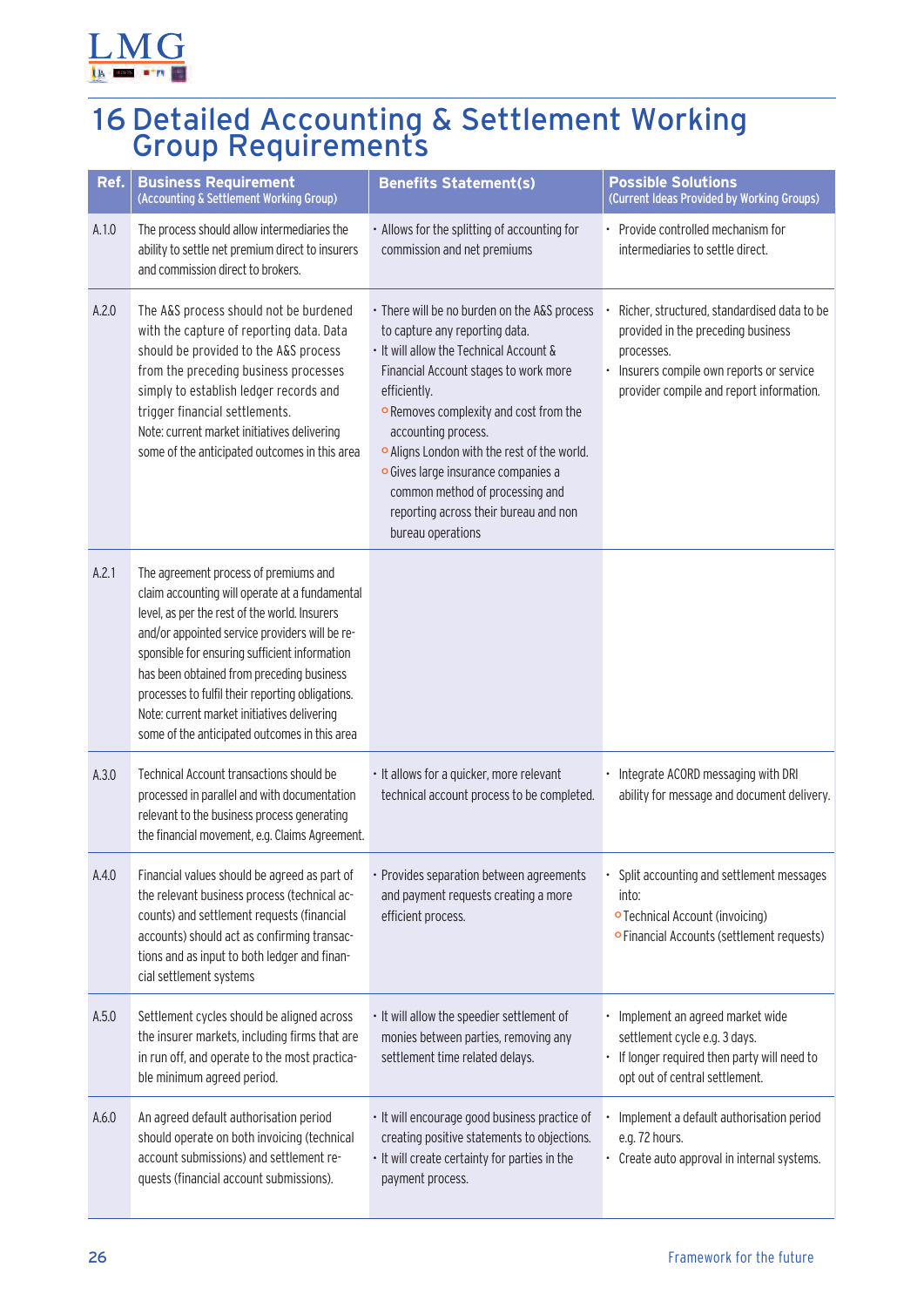

| Ref.   | <b>Business Requirement</b><br>(Accounting & Settlement Working Group)                                                                                                                                                                                                                                                                                                                                              | <b>Benefits Statement(s)</b>                                                                                                                                                                                             | <b>Possible Solutions</b><br>(Current Ideas Provided by Working Groups)                                                                                                                                |
|--------|---------------------------------------------------------------------------------------------------------------------------------------------------------------------------------------------------------------------------------------------------------------------------------------------------------------------------------------------------------------------------------------------------------------------|--------------------------------------------------------------------------------------------------------------------------------------------------------------------------------------------------------------------------|--------------------------------------------------------------------------------------------------------------------------------------------------------------------------------------------------------|
| A.7.0  | Settlement currencies should be agreed and<br>consistent across the London market.                                                                                                                                                                                                                                                                                                                                  | · Accommodating additional and more<br>complete set of settlement currencies will<br>promote efficiency in the market and allow<br>other players to enter.<br>· It will provide consistency of settlement<br>currencies. | • Implement a single set of settlement<br>currencies across the market.<br>• Currency conversion service.                                                                                              |
| A.8.0  | It should be possible for the insured or nomi-<br>nated parties to be designated as a payment<br>party/recipient of payment. This should be<br>agreed earlier in the business process cycle.<br>Payments to nominated parties will be imple-<br>mented with relevant controls (e.g. to pre-<br>vent money laundering).                                                                                              | · Insureds/other parties can be paid directly<br>and quickly.<br>· Insureds/other parties can pay other<br>parties directly and quickly.                                                                                 | Provide relevant payment information in<br>placing and/or claims process.                                                                                                                              |
| A.9.0  | It should be possible for third parties who are<br>not part of the risk contract to instigate pay-<br>ment requests for transactions such as ex-<br>pert fees via the central settlement process.                                                                                                                                                                                                                   | • Allows for third parties, such as experts<br>appointed by Insurers to instigate and<br>receive payments directly via central<br>settlement, meaning quicker payment.                                                   | • Provide controlled mechanism for third<br>parties to create Technical Account<br>messages and participate in central<br>settlement.                                                                  |
| A.10.0 | There needs to be the ability to link pay-<br>ments relating to multiple transactions so<br>that they settle simultaneously and on a net<br>basis, e.g. premium and claim bordereaux<br>settles together.                                                                                                                                                                                                           | · Single settlement of related transactions                                                                                                                                                                              | · 'Electronic staple' grouping reference<br>included in ACORD messages.                                                                                                                                |
| A.11.0 | Brokers will issue TA and FA messages at line<br>level within an overall business transaction,<br>each insurer will be responsible for agreeing<br>their own line amount. It will be possible<br>where there has been prior agreement, for<br>parties to trigger a partial settlement, even<br>where the full subscribing insurer market has<br>yet to agree to the settlement, mirroring the<br>non-bureau market. | · Allows settlement to be achieved quicker<br>without the need to wait for full agreement<br>of subscribers.<br>Brokers can operate a single process for<br>London and other markets                                     | • Mechanism put in place to allow part<br>release.<br>• Implementing a default authorisation<br>period.<br>• A single closing service to acknowledge<br>and approve payments on behalf of<br>insurers. |
| A.12.0 | Insurers should be able to follow up late pre-<br>mium payments in an electronic, structured,<br>auditable and visible manner, including the<br>renegotiation of settlement terms where<br>necessary.                                                                                                                                                                                                               | · Insurers and brokers able to receive<br>premiums or claims quicker.<br>· Insurers and brokers can be proactive<br>about monitoring monies due.                                                                         | • Optional credit control services provided<br>by service providers                                                                                                                                    |
| A.13.0 | Premium and Claim settlement payments<br>should be aggregated and net settled direct<br>to parties, to include a single payment per day.<br>A single central settlement process should<br>operate across the Market.                                                                                                                                                                                                | · Reduced costs of transaction payments<br>providing parties with a Net position.                                                                                                                                        | • A single central settlement service<br>• Two or more services operating to one<br>process                                                                                                            |
| A.14.0 | A central secure and audited facility should ad-<br>minister the registration and storage of bank<br>accounts information.                                                                                                                                                                                                                                                                                          | Clients will have confidence that bank<br>account details will be secure.<br>· Proper controls implemented to protect<br>sensitive financial information.                                                                | • A single central settlement service                                                                                                                                                                  |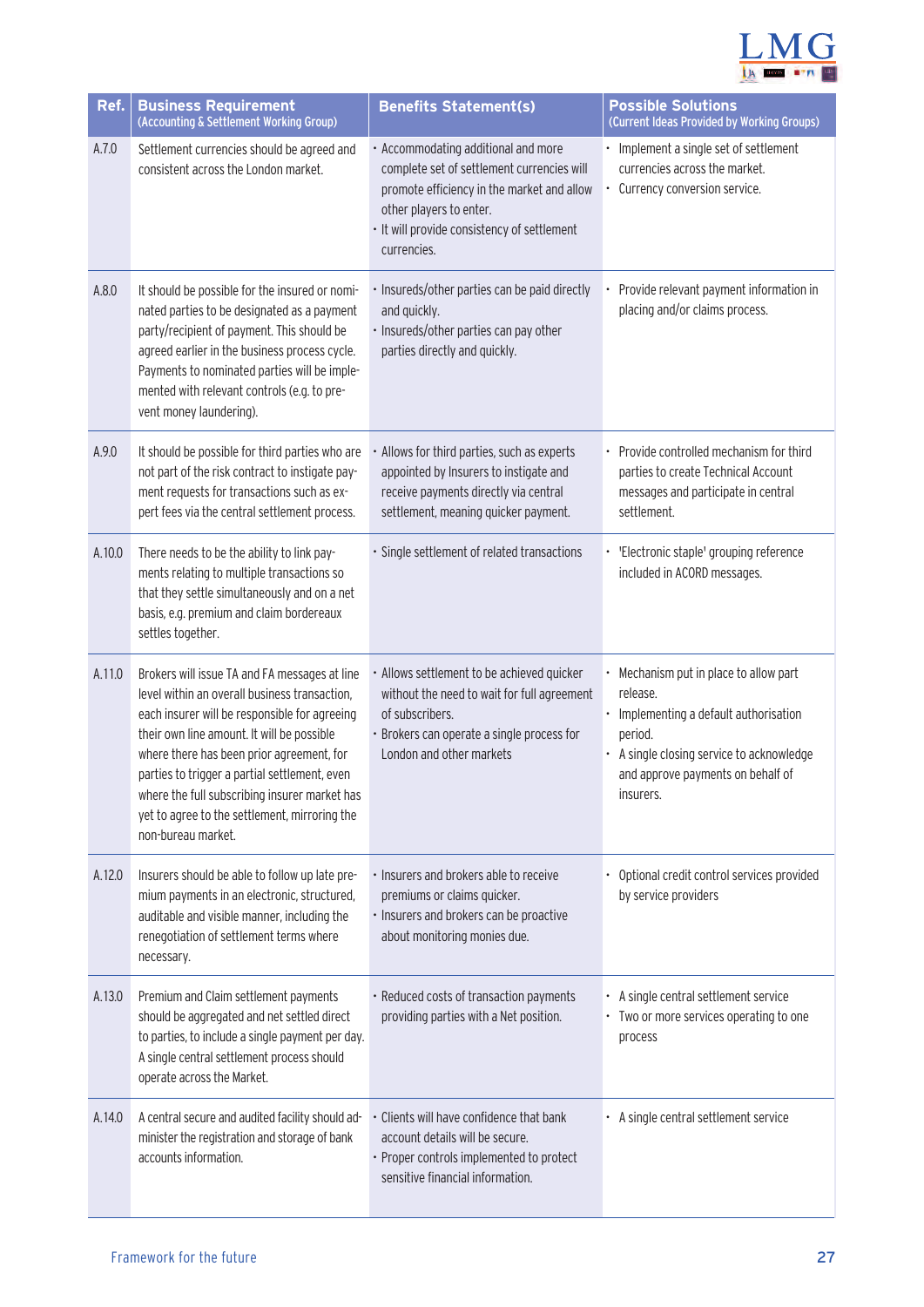

| Ref.   | <b>Business Requirement</b><br>(Accounting & Settlement Working Group)                                                                                                                                                                                                                      | <b>Benefits Statement(s)</b>                                                                                                                                                            | <b>Possible Solutions</b><br>(Current Ideas Provided by Working Groups)                                                 |
|--------|---------------------------------------------------------------------------------------------------------------------------------------------------------------------------------------------------------------------------------------------------------------------------------------------|-----------------------------------------------------------------------------------------------------------------------------------------------------------------------------------------|-------------------------------------------------------------------------------------------------------------------------|
| A.15.0 | Payment for other insurance related transac-<br>tions other than premium, claims and fees<br>should be catered for in central settlement.                                                                                                                                                   | • Non Insurance related transactions can be<br>managed on behalf of Brokers/Insurers.<br>• A single service for handling settlement of<br>all monies.                                   | • A single central settlement service                                                                                   |
| A.16.0 | Trust Fund allocation (Lloyd's only), a Trust<br>fund administration service is required to<br>control the allocation of trust fund de-<br>posits/withdrawals.<br>Note: exists in today's model                                                                                             | • No burden on Insurers to manage trust<br>fund deposits and withdrawals.                                                                                                               | • Lloyd's settlement trust fund operations                                                                              |
| A.17.0 | Currency conversion service to operate on<br>behalf of insurers that choose not to oper-<br>ate multi currency bank accounts, or indi-<br>vidual dedicated currency accounts, is<br>required to convert premiums and claims<br>settlement amounts between sterling and<br>other currencies. | · Insurers without multi currency bank<br>accounts able to write business in any<br>currency. Transactions converted to<br>sterling and other currencies.                               | • A single central service to provide<br>currency conversion                                                            |
| A.18.0 | Organisations with non ACORD messaging ca-<br>pabilities must be able to settle and autho-<br>rise transactions.                                                                                                                                                                            | · Non ACORD compliant organisations will be<br>able to participate in the settlement<br>process.<br>· Aid transition and provision of services to<br>non ACORD messaging organisations. | A web-based online enquiry service for<br>non ACORD organisations<br>• A central service for non ACORD<br>organisations |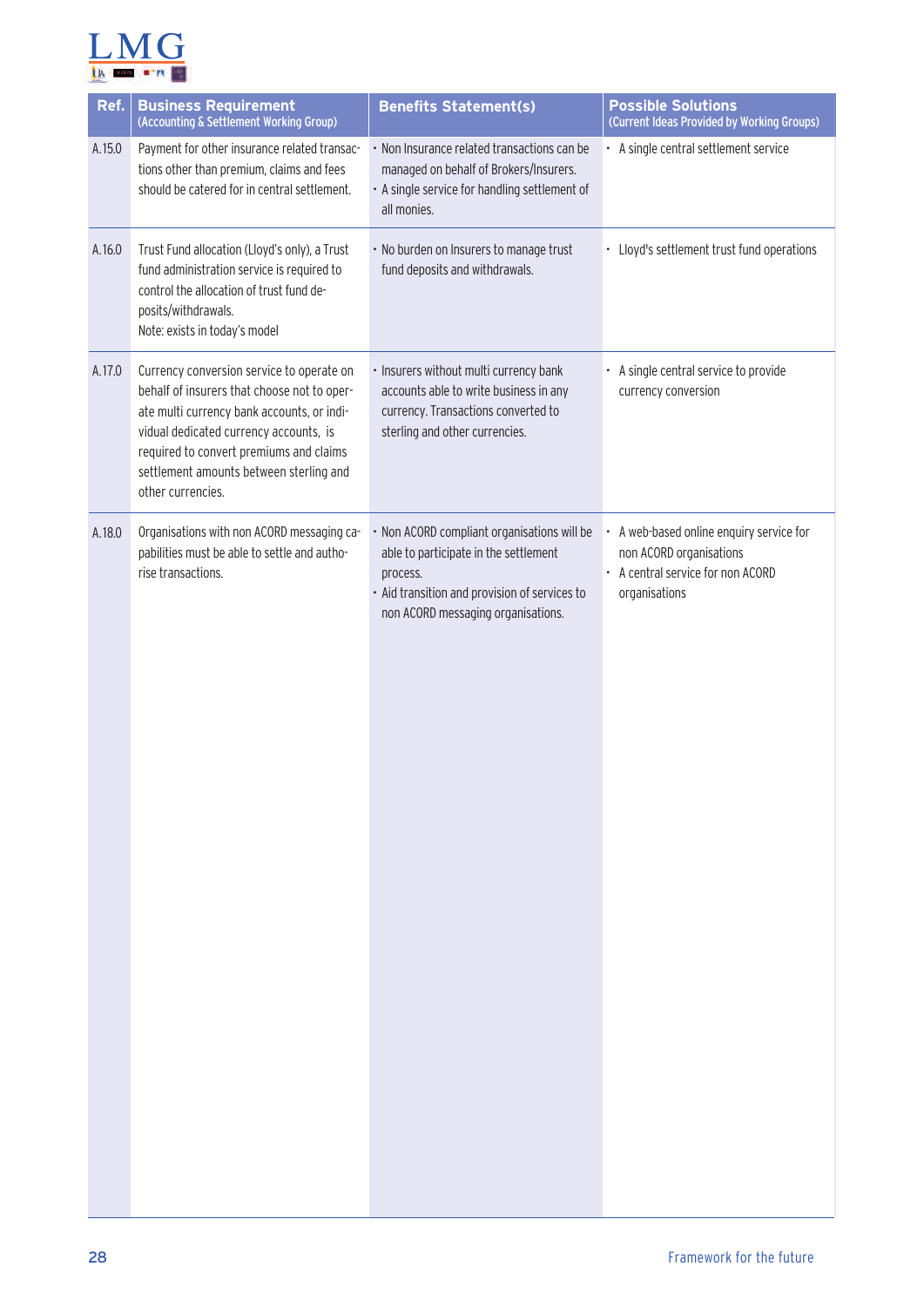

## <span id="page-29-0"></span>17 Detailed Facilities & Binders Working Group Requirements

| Ref.  | <b>Business Requirement</b><br>(Facilities & Binders Working Group)                                                                                                                                                                                                                                                                                                                                                                                          | <b>Benefits Statement(s)</b>                                                                                                                                                                                                                                                                                                                                                                                                                                                                                                                                                                                                                            | <b>Possible Solutions</b><br>(Current Ideas Provided by Working Group)                                                                                                                                                                                                                                                                                                                                                                                                                                                                                                                                                                               |
|-------|--------------------------------------------------------------------------------------------------------------------------------------------------------------------------------------------------------------------------------------------------------------------------------------------------------------------------------------------------------------------------------------------------------------------------------------------------------------|---------------------------------------------------------------------------------------------------------------------------------------------------------------------------------------------------------------------------------------------------------------------------------------------------------------------------------------------------------------------------------------------------------------------------------------------------------------------------------------------------------------------------------------------------------------------------------------------------------------------------------------------------------|------------------------------------------------------------------------------------------------------------------------------------------------------------------------------------------------------------------------------------------------------------------------------------------------------------------------------------------------------------------------------------------------------------------------------------------------------------------------------------------------------------------------------------------------------------------------------------------------------------------------------------------------------|
| F.1.0 | Responsibilities of parties: The facility terms<br>should expressly define the responsibilities<br>of the parties, including the rights to bind,<br>issue evidence of cover and agree and settle<br>claims, plus the roles and responsibilities re-<br>garding data provision. These definitions<br>should be available to all parties involved.                                                                                                             | · Establishing roles and responsibilities<br>upfront will drive the process routes to be<br>followed downstream, meaning less<br>potential for mistakes and/or duplication of<br>effort, and subsequent rework.<br>· Greater process efficiency by establishing<br>potential bottlenecks in processes earlier.<br>· Greater clarity of data provision<br>responsibilities so that data may be<br>sent/received on time by all parties. In turn<br>this saves time and effort of receiving<br>parties chasing information (especially for<br>the following market), and allows the<br>sender to easily identify who needs what<br>information, and when. | Standardised MRC for all facilities to<br>contain combination of mandatory and<br>conditional sections detailing involved<br>parties and their respective roles and<br>responsibilities.<br>Standard and structured MRC section<br>detailing information provision details<br>such as: information type (e.g. risk<br>bordereaux), regularity, submission period,<br>recipient parties etc.<br>Centralised registration system to record<br>all facilities, which are only considered<br>market-approved once this mandatory<br>information is complete and agreed.<br>Shared rules to enable facility processes<br>to follow a controlled workflow. |
| F.2.0 | Agreement Processes: When placing a facility,<br>the different agreement processes and par-<br>ties should be identified (e.g. for subsequent<br>endorsements, risks outside coverholder<br>quoting authority etc.). This should also in-<br>clude the data provision requirements in sup-<br>port of these processes. These should be<br>defined in the facility terms in addition to (or<br>as part of) the responsibilities of parties as<br>appropriate. | · Establishing roles and responsibilities<br>upfront will drive the process routes to<br>be followed downstream, meaning less<br>potential for mistakes and/or duplication<br>of effort, and subsequent rework.<br>Greater process efficiency by<br>establishing potential bottlenecks in<br>processes earlier.<br>· Allows straight-through processing e.g.<br>for risks outside coverholder quoting<br>authority, details may be automatically<br>directed to the agreement parties and<br>entered in to the open market process.                                                                                                                     | Standardised MRC for all facilities to<br>contain combination of mandatory and<br>conditional sections detailing agreement<br>processes and parties.<br>• Centralised registration system to record<br>all facilities, which are only considered<br>market-approved once this mandatory<br>information is complete and agreed.                                                                                                                                                                                                                                                                                                                       |
| F.3.0 | Standardisation and flexibility of processes:<br>The end-to-end process of setting up and<br>placing a facility, and writing risks/processing<br>claims within it, should be standardised<br>across facility types as far as possible whilst<br>maintaining the flexibility required to process<br>different facility types.                                                                                                                                 | • Generic processes allow greater economies • Established generic processes that cover<br>of scale by establishing a common<br>standard for all facility processes, e.g.<br>binders and lineslips.                                                                                                                                                                                                                                                                                                                                                                                                                                                      | two or more facility types or business<br>scenarios, which should be used as a<br>'best-practice' model. Ideally, generic<br>processes will deliver the greatest<br>benefit where they are common to all<br>facilities.<br>Established specific processes that are<br>relevant only for certain facilities or<br>business scenarios.<br>All processes to be clearly defined within<br>the future processing 'rulebook'<br>deliverable, detailing how process<br>should be followed and in what<br>scenario(s).                                                                                                                                       |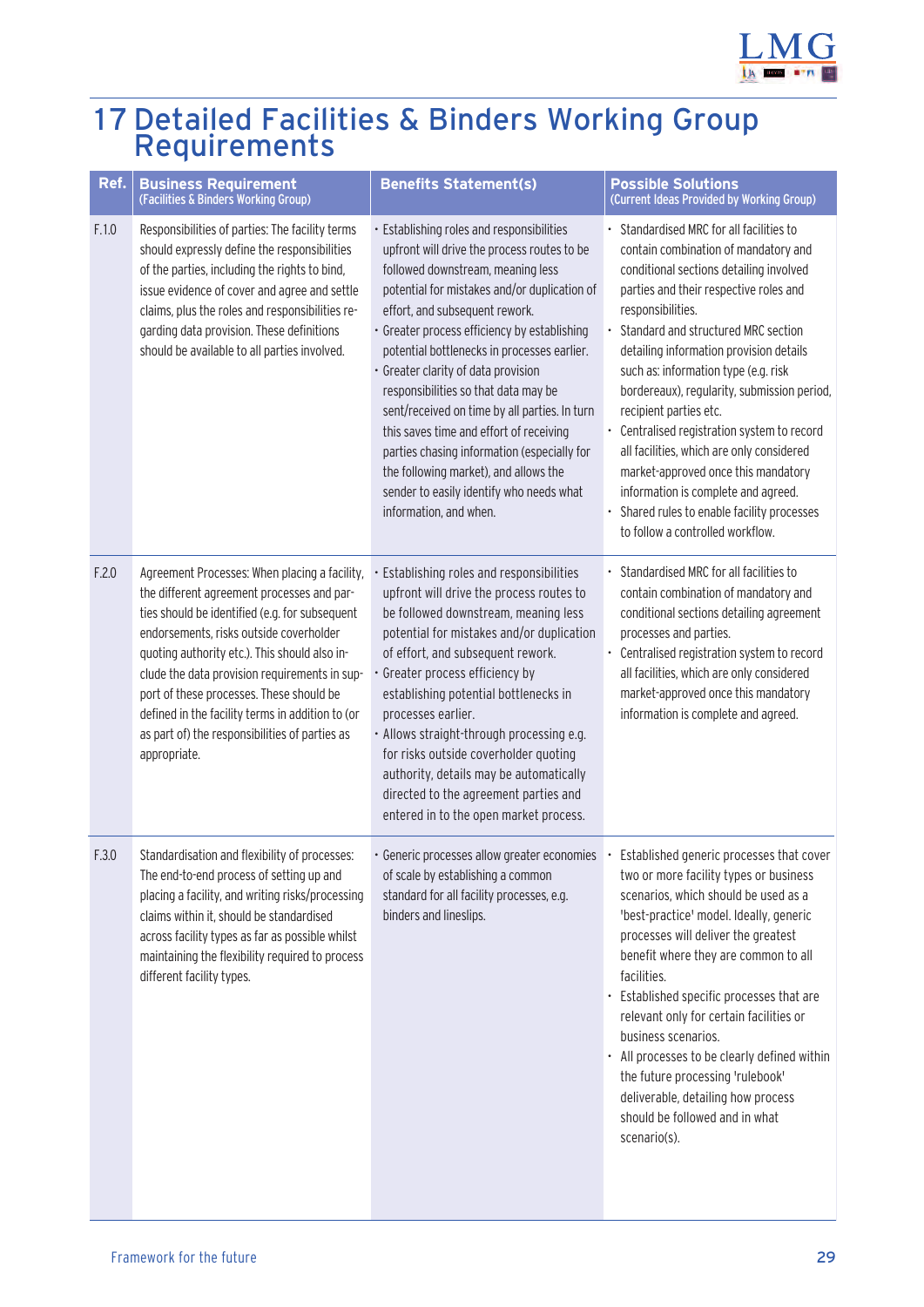

| Ref.  | <b>Business Requirement</b><br>(Facilities & Binders Working Group)                                                                                                                                                                                                                                                                                                                                     | <b>Benefits Statement(s)</b>                                                                                                                                                                                                                                                                                                                                                                                                                                                                                                                                                    | <b>Possible Solutions</b><br>(Current Ideas Provided by Working Groups)                                                                                                                                                                                                                                                                                                                                                                                                                                                                                                                                                       |
|-------|---------------------------------------------------------------------------------------------------------------------------------------------------------------------------------------------------------------------------------------------------------------------------------------------------------------------------------------------------------------------------------------------------------|---------------------------------------------------------------------------------------------------------------------------------------------------------------------------------------------------------------------------------------------------------------------------------------------------------------------------------------------------------------------------------------------------------------------------------------------------------------------------------------------------------------------------------------------------------------------------------|-------------------------------------------------------------------------------------------------------------------------------------------------------------------------------------------------------------------------------------------------------------------------------------------------------------------------------------------------------------------------------------------------------------------------------------------------------------------------------------------------------------------------------------------------------------------------------------------------------------------------------|
| F.4.0 | Standardisation and flexibility of roles:<br>The end-to-end process of setting up and<br>placing a facility, and writing risks/pro-<br>cessing claims within it, should be stan-<br>dardised and designed in such a way to<br>enable different parties to perform differ-<br>ent roles, e.g. functions to be delegated to<br>another party in the value chain; a service<br>provider to be engaged etc. | · Flexibility allows appropriate expertise<br>to be utilised in different<br>contexts/scenarios.<br>· Allows individual choice and potential<br>for competitive provision of services.                                                                                                                                                                                                                                                                                                                                                                                          | All processes and associated owners to<br>be clearly defined within the future<br>processing 'rulebook' deliverable,<br>detailing how process should be<br>followed and in what scenario(s).                                                                                                                                                                                                                                                                                                                                                                                                                                  |
| F.5.0 | Provision of Information: Information<br>gathered throughout the end to end busi-<br>ness process should be shared concur-<br>rently with all parties on risk. Where<br>appropriate, the following market should<br>have the same information available to<br>them as the leader, unless there is a spe-<br>cific reason otherwise that is agreed in ac-<br>cordance with the facility terms.           | . More accurate and complete information<br>for all parties (including the following<br>market) to input into internal<br>downstream processes allows better<br>underwriting decisions across the<br>market in general.<br>· Earlier provision of information to all<br>parties (including the following market)<br>allows faster turnaround of decisions.<br>• Concurrent sharing of information<br>across all parties reduces the<br>dependency on one or more parties to<br>pass information on, and thereby<br>removes potential bottlenecks in the<br>flow of information. | Central facility record system where<br>key details of facilities can be held and<br>accessed by all parties with appropriate<br>authority level.<br>Use of central repository to store data<br>and documents relating to a particular<br>facility OR individual parties' own<br>repositories able to communicate with<br>one another.<br>• Central workflow system OR<br>standardised workflow protocol to<br>ensure all parties perform the<br>appropriate handover of information as<br>required.<br>• Use of the Exchange to allow easier<br>routing of messages and documents to<br>all relevant parties simultaneously. |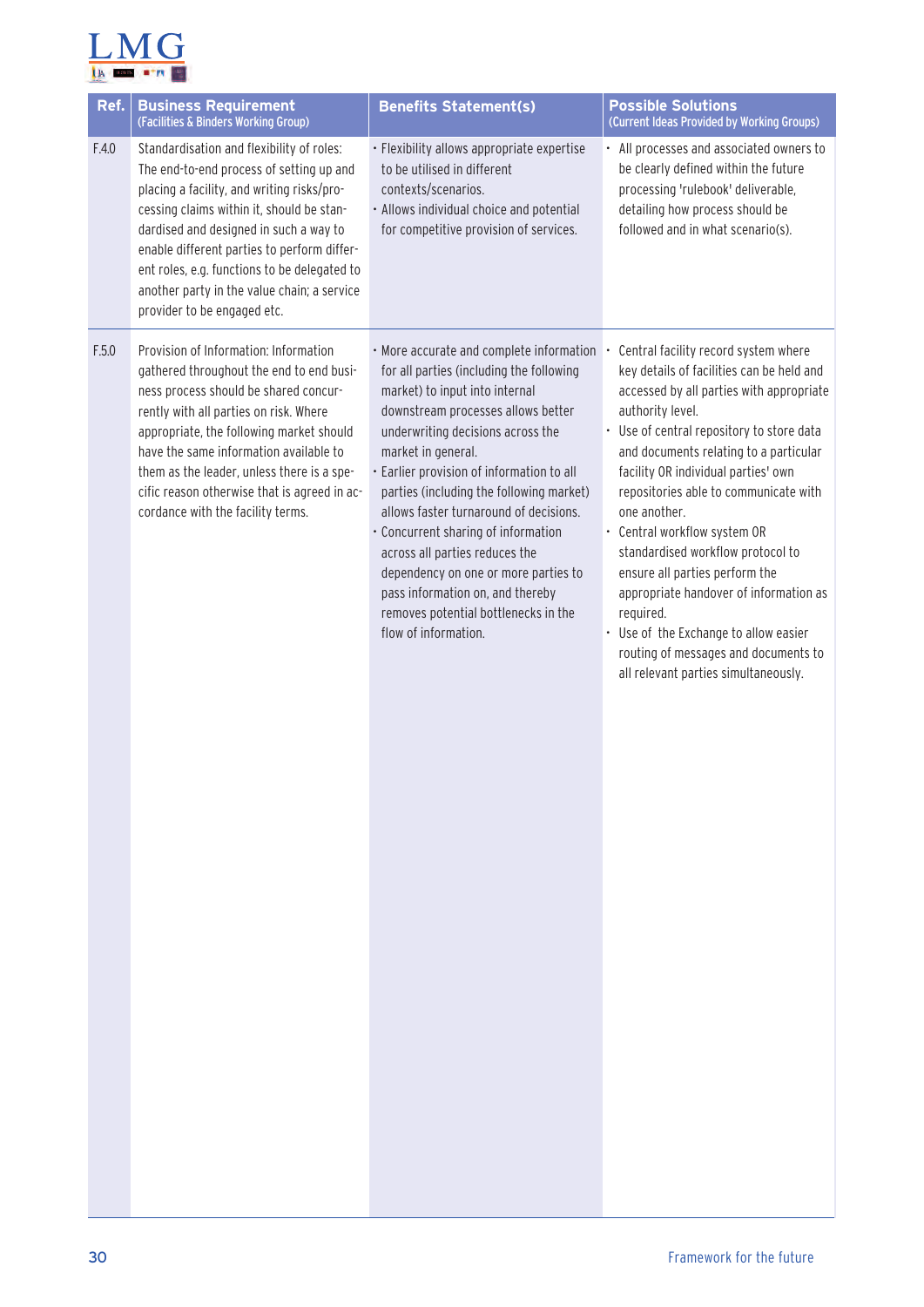

| Ref.  | <b>Business Requirement</b><br>(Facilities & Binders Working Group)                                                                                                                                                                                                                                                                                                                                          | <b>Benefits Statement(s)</b>                                                                                                                                                                                                                                                                                                                                                                                                                                                                                                                                                                                                                                                                                                                                                                                                                                                                                                                                                                                                                                                                                                                                                                                                                                                                                                                   | <b>Possible Solutions</b><br>(Current Ideas Provided by Working Groups)                                                                                                                                                                                                                                                                                                                                                                                                                                                                                                                                                                                                                                                                                                                                                                                                                                                                                                   |
|-------|--------------------------------------------------------------------------------------------------------------------------------------------------------------------------------------------------------------------------------------------------------------------------------------------------------------------------------------------------------------------------------------------------------------|------------------------------------------------------------------------------------------------------------------------------------------------------------------------------------------------------------------------------------------------------------------------------------------------------------------------------------------------------------------------------------------------------------------------------------------------------------------------------------------------------------------------------------------------------------------------------------------------------------------------------------------------------------------------------------------------------------------------------------------------------------------------------------------------------------------------------------------------------------------------------------------------------------------------------------------------------------------------------------------------------------------------------------------------------------------------------------------------------------------------------------------------------------------------------------------------------------------------------------------------------------------------------------------------------------------------------------------------|---------------------------------------------------------------------------------------------------------------------------------------------------------------------------------------------------------------------------------------------------------------------------------------------------------------------------------------------------------------------------------------------------------------------------------------------------------------------------------------------------------------------------------------------------------------------------------------------------------------------------------------------------------------------------------------------------------------------------------------------------------------------------------------------------------------------------------------------------------------------------------------------------------------------------------------------------------------------------|
| F.6.0 | Risk Declaration, Claim Advising and Ac-<br>counting: The future model should allow<br>insurers to have access to low-level infor-<br>mation relating to individual risks/claims<br>under a facility as and when it is cre-<br>ated/updated, allowing insurers the flexi-<br>bility to choose their own monitoring<br>period, whilst maintaining the economies<br>of scale benefit of aggregated settlement. | · Real-time notification of risk placement<br>allows all insurers on risk to more<br>accurately monitor their own exposure and<br>to identify risks that are exceptional with<br>respect to their own parameters.<br>· Real-time notification of claims allows all<br>insurers on risk to more accurately manage<br>their own reserves and to identify claims<br>that are exceptional with respect to their<br>own parameters.<br>· Individual risk/claim data:<br>• Allows parties to aggregate risks at<br>whatever intervals and in whichever way<br>they choose, e.g. see all risks within a<br>certain territory and class of business<br>written in the last three days.<br>• Allows parties to aggregate risk across<br>facilities and facility holders, allowing<br>greater performance monitoring and<br>portfolio management.<br>• Allows risks and claims to be matched<br>and then aggregated to find loss-making<br>classes, locations, insured profiles etc.<br>o Allows straight-through downstream<br>processing of risks/claims according to<br>whether they are within or outside of the<br>facility holder/TPA's authority.<br>· Periodic aggregated settlement maintains<br>the advantage of economies of scale of<br>spreading overheads by processing<br>multiple premium/claims settlements in a<br>single transaction. | · Standardised risk and claims bordereaux<br>as a transition state, separated in to<br><b>o</b> Risk bordereaux (risks within coverholder<br>quoting authority).<br><b>o</b> Risk bordereaux (risks outside<br>coverholder quoting authority).<br>• Claims bordereaux (claims within<br>coverholder authority).<br>· Claims bordereaux (claims outside<br>coverholder authority).<br>• End state is to report on risks/claims<br>individually, in 'real-time', and to<br>differentiate between inside/outside<br>authority risks and claims using<br>flags/statuses, giving the same 4 broad<br>options as for the bordereaux types above.<br>• In A&S the settlement will be aggregated<br>(e.g. monthly) and will require a statement<br>of paid premiums/claims, showing the<br>individual references so that the separate<br>risks/claims can be matched to the<br>settlement amounts.<br>· Structured messages for risk/claims under<br>facilities via the Exchange. |
| F.7.0 | Simplified renewal processes: Facility holders<br>should be able to follow a simple, standard<br>process for facility renewals.                                                                                                                                                                                                                                                                              | · Allows facility holder to begin renewal<br>processes sufficiently far in advance of<br>the inception of the new facility, for<br>greater contract certainty etc.<br>· Allows use of existing facility-level data to<br>be re-used so that only new or amended<br>information needs to be captured.<br>· Educates facility holders of renewal<br>procedures and therefore improves<br>general performance of renewal process<br>across market.<br>· Improves facility holder experience.<br>· Reduces potential for human<br>error/mistakes, so therefore less rework<br>and lower risk/impact on downstream<br>processes.<br>· Reduces risk of facility holder placing<br>risks under a renewing facility before it is<br>fully approved.                                                                                                                                                                                                                                                                                                                                                                                                                                                                                                                                                                                                    | • Automated trigger to alert lead insurer<br>that renewal is approaching. The insurer<br>could then send templates and guides to<br>the facility holder.<br>Alternatively, the broker may be alerted<br>and be responsible for supplying the<br>facility holder with documents.<br>· Alternatively, documents made available<br>via a central portal or system that the<br>facility holder can access.                                                                                                                                                                                                                                                                                                                                                                                                                                                                                                                                                                    |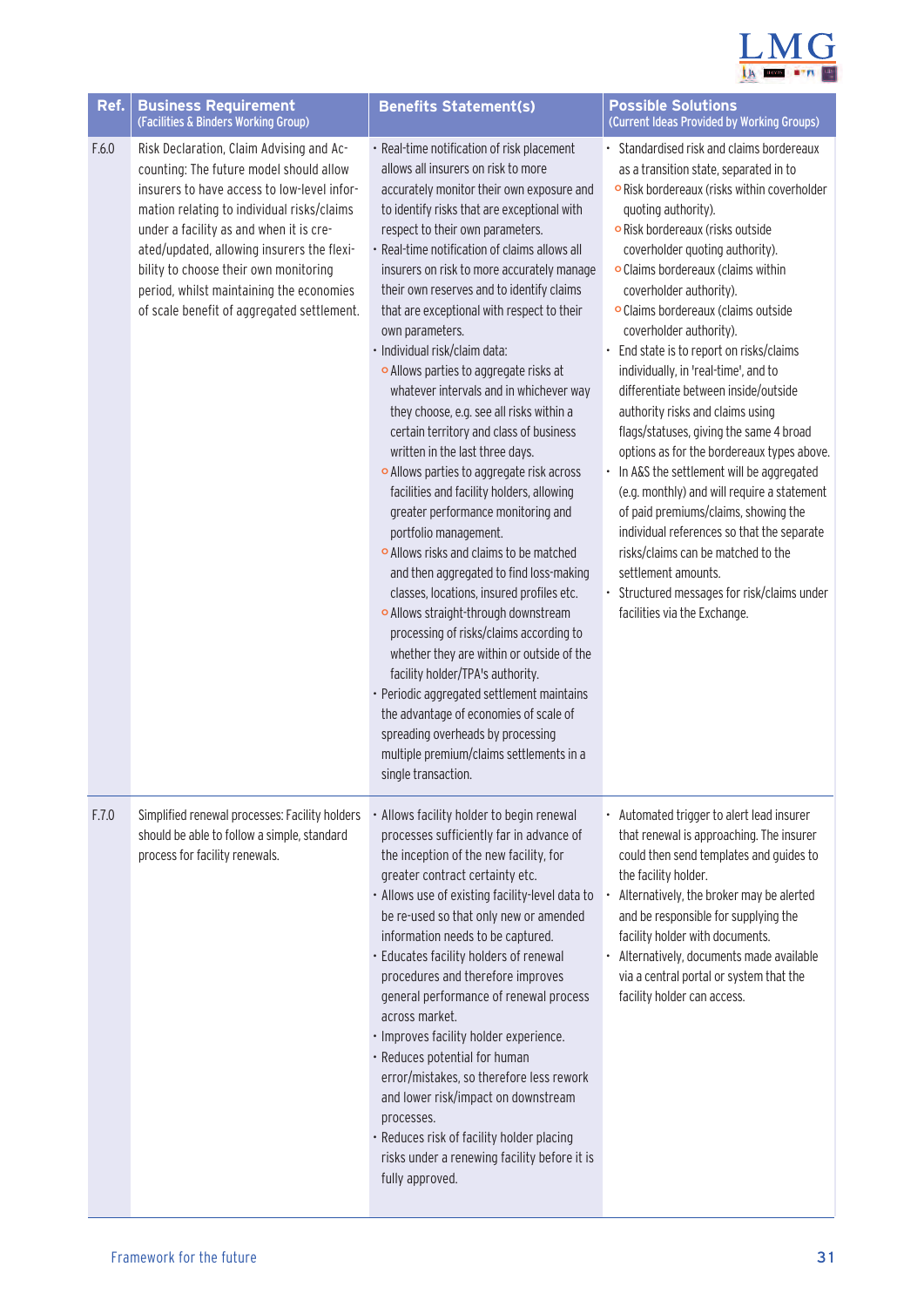

| Ref.   | <b>Business Requirement</b><br>(Facilities & Binders Working Group)                                                                                                                                                                                                                                                                                                                                                                                                | <b>Benefits Statement(s)</b>                                                                                                                                                                                                                                                                                                                                                                                                                                                                                                                                                                                | <b>Possible Solutions</b><br>(Current Ideas Provided by Working Groups)                                                                                                                                                                                                                                                                                                                                                                                                                                                                                                                                                                                                                                                                                                                                                                              |
|--------|--------------------------------------------------------------------------------------------------------------------------------------------------------------------------------------------------------------------------------------------------------------------------------------------------------------------------------------------------------------------------------------------------------------------------------------------------------------------|-------------------------------------------------------------------------------------------------------------------------------------------------------------------------------------------------------------------------------------------------------------------------------------------------------------------------------------------------------------------------------------------------------------------------------------------------------------------------------------------------------------------------------------------------------------------------------------------------------------|------------------------------------------------------------------------------------------------------------------------------------------------------------------------------------------------------------------------------------------------------------------------------------------------------------------------------------------------------------------------------------------------------------------------------------------------------------------------------------------------------------------------------------------------------------------------------------------------------------------------------------------------------------------------------------------------------------------------------------------------------------------------------------------------------------------------------------------------------|
| F.8.0  | Service level agreements (SLAs): The future<br>model should cater for the monitoring of<br>SLAs for information exchange and<br>processes between facility holders, brokers<br>and insurers.                                                                                                                                                                                                                                                                       | · Encourages better quality of processing<br>and timeliness, completeness and accuracy<br>of information from all parties.<br>· Overdue messages, transactions etc. are<br>less likely and more easily identified.<br>· Encourages competitive behaviour by<br>establishing and adhering to SLAs that<br>demonstrate excellent service.                                                                                                                                                                                                                                                                     | • One option is to have a centralised market<br>minimum standard which all participants<br>must observe, and parties can offer<br>improved SLAs on a competitive basis as<br>they wish.<br>Another option is for firms to report their<br>statuses to a central monitoring<br>system/service.                                                                                                                                                                                                                                                                                                                                                                                                                                                                                                                                                        |
| F.9.0  | Risks and claims within/outside authority:<br>The future model should allow for both risks<br>and claims that fall outside of the facility<br>holder's delegated authority to be automati-<br>cally routed and processed in a comparable<br>method to that used for open market busi-<br>ness transactions, while risks and claims<br>within the delegated authority may be han-<br>dled by the facility holder without the need to<br>refer to the London market. | · Reduced potential for bottlenecks as in the<br>current process, where the minority of<br>exceptional risks/claims can hold up the<br>majority of within-authority risks/claims in<br>the process. Separating risks/claims by the<br>authority thresholds allows them to be<br>treated separately.<br>· Consistency of market processes, across<br>open market and facilities/binders (outside<br>authority) business.<br>• Allows earlier settlement of claims fed<br>through to the facility holder via the broker,<br>as only those outside of authority need to<br>be referred by the facility holder. | Facility holder to determine whether<br>risks/claims are within their authority to<br>place/handle without referral. Those that<br>they deem outside authority would be<br>referred to the London broker to verify<br>(potentially using central facility record),<br>and pass on to the insurers/agreement<br>parties as appropriate. These would then<br>be treated in the same manner as open<br>market risks, with decisions fed back to<br>the facility holder. Risks/claims within the<br>facility holder's authority to be managed<br>entirely autonomously, and reported for<br>information but not for referral. In all<br>cases the risks/claims under the facility<br>should be referenced and linked to the<br>facility so that reported risks/claims within<br>and outside authority can be traced back<br>to the appropriate facility. |
| F.10.0 | Co-lead Claims: There should be a stream-<br>lined claims process for co-lead situations.                                                                                                                                                                                                                                                                                                                                                                          | · Streamlined process reduces overall time<br>taken to process claims.<br>· Faster payment of claims to clients<br>increases satisfaction and improves<br>London market reputation.<br>Better visibility and understanding of co-<br>lead processes.                                                                                                                                                                                                                                                                                                                                                        | Definition of agreement parties and<br>processes for co-lead claims to be made at<br>facility placement where possible, so that<br>these rules may be used in the event of a<br>co-lead claim situation.<br>• Facility holders to identify where a risk has<br>been placed across multiple facilities using<br>a flag/field.                                                                                                                                                                                                                                                                                                                                                                                                                                                                                                                         |
| F.11.0 | Continuous Contracts: The future model<br>should support rolling/continuous facility<br>contracts, with a robust cancellation process<br>and appropriate due diligence of facility hold-<br>ers. The use of rolling/continuous contracts<br>should be optional.                                                                                                                                                                                                    | · Reduces dependency and burden of<br>lengthy renewal processes on insurers and<br>brokers, and minimises non-value add tasks<br>for long-standing facilities.<br>· Improves facility holder experience and<br>their relationships with brokers/insurers,<br>making the renewal process less<br>demanding.<br>· Maintains importance on appropriate due<br>diligence and audit procedures.<br>· Optional use of continuous contract<br>arrangement allows insurers/brokers<br>freedom of choice to maintain 'normal'<br>renewal structure.                                                                  | Replacement of standard 12-month<br>contract term with a longer-term contract,<br>including a robust cancellation procedure.<br>Standard binder schedule templates for<br>٠<br>continuous contracts.<br>• Clear definition of future due diligence and<br>audit timelines within facility terms.<br>Optional use of continuous contract<br>structure (to be agreed by lead insurer<br>during placement).                                                                                                                                                                                                                                                                                                                                                                                                                                             |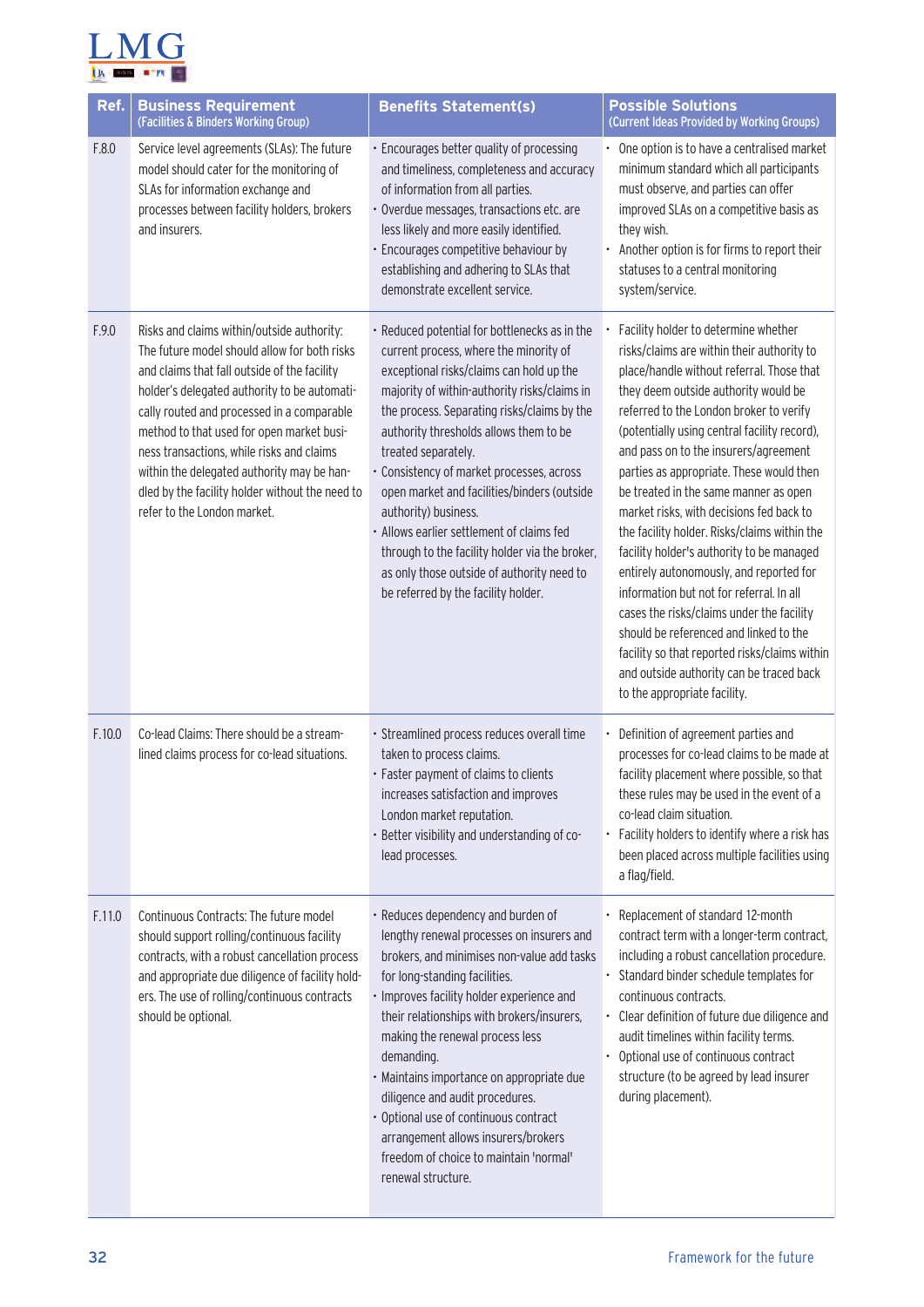

| Ref.   | <b>Business Requirement</b><br>(Placing Support Working Group)                                                                                                                                                                                                                                          | <b>Benefits Statement(s)</b>                                                                                                                                                                                                                                                                                                                                                                                                           | <b>Possible Solutions</b><br>(Current Ideas Provided by Working Groups)                                                                                                                                                                                                                                                                                                                                                                                                                                                                                                        |
|--------|---------------------------------------------------------------------------------------------------------------------------------------------------------------------------------------------------------------------------------------------------------------------------------------------------------|----------------------------------------------------------------------------------------------------------------------------------------------------------------------------------------------------------------------------------------------------------------------------------------------------------------------------------------------------------------------------------------------------------------------------------------|--------------------------------------------------------------------------------------------------------------------------------------------------------------------------------------------------------------------------------------------------------------------------------------------------------------------------------------------------------------------------------------------------------------------------------------------------------------------------------------------------------------------------------------------------------------------------------|
| F.12.0 | Reporting standards: The future model<br>should have an established common stan-<br>dard for reporting risks, premiums and<br>claims for facility and binding authority<br>business.<br>Note: current market initiatives delivering<br>some of the anticipated outcomes in this<br>area.                | · Drives consistency of information<br>received from facility holders.<br>· Allows straight-through processing and<br>automation of data validation, routing etc. •<br>· Allows consolidation and aggregation<br>of data.                                                                                                                                                                                                              | • Definition of common standard<br>format(s) for risk, premium and claims<br>bordereaux.<br>Definition of common standard<br>format(s) for low-level data concerning<br>risks, premiums and claims.                                                                                                                                                                                                                                                                                                                                                                            |
| F.13.0 | Risk and claim data checking: There<br>should be the ability for data to be vali-<br>dated (for risks and claims) and checked<br>for inside/outside authority status within<br>the facility.                                                                                                            | · Up-front data validation before<br>information is shared across the market,<br>thereby catching errors before they<br>expand.<br>· Automated identification of risks/claims<br>within/outside authority allowing the<br>appropriate processes to be followed<br>accordingly.<br>· Identification of single risks/claims<br>across multiple facilities determines co-<br>insurance, potential data errors, or<br>fraudulent activity. | • Optional service providers or in-house<br>capability to check risks/claims data.<br>These systems would need to<br>communicate with internal systems<br>storing facility terms and/or the central<br>facility record.<br>• Alternatively, a central system that<br>automatically checks all risk/claim data,<br>which must be in standard formats. The<br>system would need to communicate<br>with (or be part of) the central facility<br>record registration system in order to<br>check whether risks/claims are<br>within/outside authority.                             |
| F.14.0 | Electronic facility agreement: The agree-<br>ment processes between<br>broker/insurer/coverholder for set-ups,<br>renewals, endorsements and cancellations<br>of facilities should be supported electroni-<br>cally, while keeping a face-to-face element<br>where it adds value.                       | · Provides more efficient method of<br>completing all required tasks.<br>· Retention of face-to-face element where<br>it adds value, i.e. in complex<br>negotiations or specialist business,<br>means that the London market's<br>expertise can be utilised.                                                                                                                                                                           | • Use of the Exchange for messaging and<br>information transmission between<br>parties.<br>• ACORD messaging used where<br>appropriate.<br>• Use of portals, web forms etc. to<br>capture information.<br>• Central workflow system OR multiple<br>systems communicating via common<br>protocol, to control workflow of<br>agreement processes through the end-<br>to-end chain.                                                                                                                                                                                               |
| F.15.0 | Net settlement: There must be the capa-<br>bility for premium and claim payments to<br>be notified via a single technical message,<br>enabling a single payment to move be-<br>tween the facility holder and the broker,<br>and another between the broker and in-<br>surer (for each insurer on risk). | . Consistent with open market A&S<br>processes.<br>· Ensures no party is left with a shortfall.<br>· Reduced overhead of transaction<br>processing                                                                                                                                                                                                                                                                                     | · Future open market Accounting &<br>Settlement processes used; net<br>settlement of premiums and claims<br>between brokers and insurers. Where a<br>coverholder/TPA is involved, the A&S<br>process will need to ensure<br>settlements between coverholder/TPA<br>and broker, and broker and insurer, are<br>coordinated so that no party is left<br>with a shortfall.<br>• Referencing structure used to ensure<br>individual premiums/claims can be<br>reconciled against bulked/net<br>payments which my be made across<br>multiple facilities and/or years of<br>account. |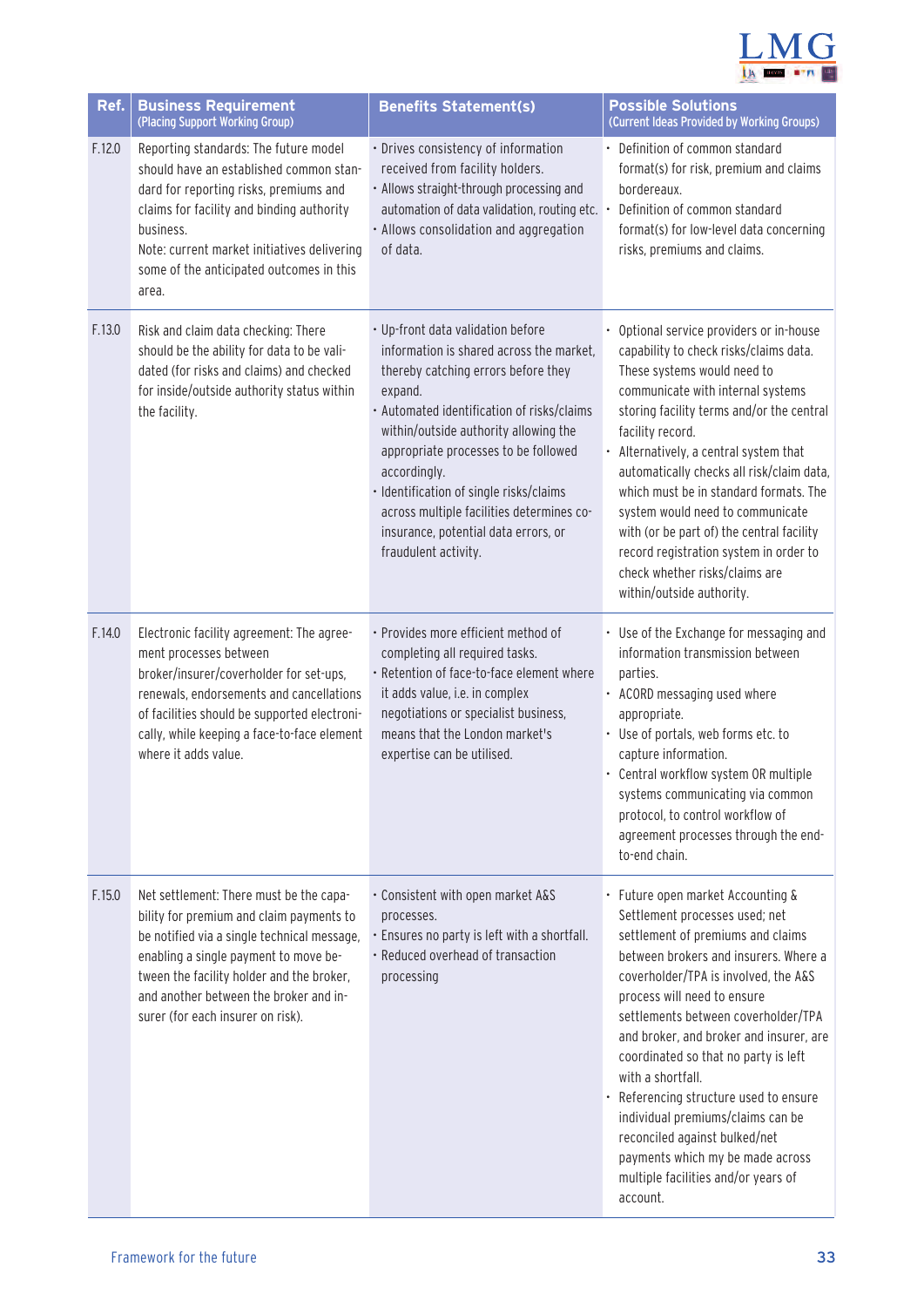

| Ref.   | <b>Business Requirement</b><br>(Facilities & Binders Working Group)                                                                                                                                                                                                                                                                                                                                                                                                                               | <b>Benefits Statement(s)</b>                                                                                                                                                                                                                                                                                                                                                                                                                                                                                                                                     | <b>Possible Solutions</b><br>(Current Ideas Provided by Working Groups)                                                                                                                                                                                                                                                                                                                                                                                                                                                                                                                                    |
|--------|---------------------------------------------------------------------------------------------------------------------------------------------------------------------------------------------------------------------------------------------------------------------------------------------------------------------------------------------------------------------------------------------------------------------------------------------------------------------------------------------------|------------------------------------------------------------------------------------------------------------------------------------------------------------------------------------------------------------------------------------------------------------------------------------------------------------------------------------------------------------------------------------------------------------------------------------------------------------------------------------------------------------------------------------------------------------------|------------------------------------------------------------------------------------------------------------------------------------------------------------------------------------------------------------------------------------------------------------------------------------------------------------------------------------------------------------------------------------------------------------------------------------------------------------------------------------------------------------------------------------------------------------------------------------------------------------|
| F.16.0 | Facility holder/coverholder processes: There<br>must be rules provided to the facility holder,<br>instructing how they must provide risk, pre-<br>mium and claims information to London bro-<br>kers and insurers so that data can be fed in<br>to downstream business processes.                                                                                                                                                                                                                 | Helps ensure the facility<br>holder/coverholder is able to fulfil<br>contractual obligations of information<br>provision (i.e. risk, premium and claims<br>reporting).<br>· Helps facility holder/coverholder assess<br>risks and determine premiums.<br>· Helps facility holder/coverholder produce<br>and issue policy documentation more<br>quickly and efficiently.<br>Improves facility holder/coverholder<br>experience.                                                                                                                                   | • 'Portal(s)' provided by brokers and/or<br>insurers which facility holders/coverholders<br>can have access to. Brokers/insurers would<br>be likely to offer this on an individual basis<br>and use them competitively - where<br>broker/insurer relationships exist they may<br>commission the portal as a joint venture.<br>• 'Portals' will vary in functionality and may,<br>for example, offer one or more of the<br>following features: Rating engine; Policy<br>creation; risk/premium/claims bordereaux<br>generator; Exposure monitoring; Portfolio<br>management; reporting.                     |
| F.17.0 | Data consistency: Brokers and insurers<br>should be able to receive risk, premium<br>and claims information from facility hold-<br>ers or other parties in a consistent man-<br>ner and in accordance with the standards<br>provided to the facility holder.<br>Note: current market initiatives delivering<br>some of the anticipated outcomes in this<br>area.                                                                                                                                  | · Reduces potential queries and rework<br>arising due to data discrepancies.<br>· Allows risk, premium and claims data to be<br>stored and/or used in downstream<br>processes more efficiently, increasing the<br>potential for STP.<br>Allows easier, and potentially automated,<br>validation of data against business rules<br>and/or facility terms (e.g. to check for risks<br>outside coverholder quoting authority).<br>· ACORD data allows messaging via the<br>Exchange                                                                                 | Software solution(s) which are able to<br>transform multiple incoming file formats<br>in to a single standard format (or a small<br>set of formats), which could be used for<br>the conversion of risk, premium and<br>claims bordereaux to a market-approved<br>ACORD format (e.g. xml). This would serve<br>as an intermediate step to achieving real-<br>time structured risk/claims data.<br>• The provision of these solutions may be<br>done by a single central provider or by<br>multiple providers and used optionally by<br>brokers/insurers. It is likely the latter<br>approach would be used. |
| F.18.0 | Central approvals and facility record: For<br>Lloyd's business at least, and potentially<br>for the London market as a whole, there<br>should be a single registration and ap-<br>proval process that ensures facility hold-<br>ers and the facility contract are approved<br>and complete before the processing of<br>risks commences. Details of the facility<br>holder and contract should be available to<br>the broker and all insurers on risk<br>throughout the lifecycle of the facility. | · Ensures a single version of the truth<br>across the market for facility holder<br>and contract details.<br>· Provides a basis upon which to verify<br>risks/claims against facility terms and<br>authority levels.<br>· Ensures facility holders can only enter<br>in to contracts for which they have the<br>appropriate approval.<br>· Prevents risks being processed against<br>a facility before it has been fully<br>approved/renewed.<br>· Provides details of renewal dates etc.<br>that can be used to trigger renewal<br>processes across the market. | • Central registration and approval<br>system used to hold all facility details,<br>progress of facility holder approvals etc.<br>Also used to prevent the placement of<br>new risks in the renewal year before<br>the facility is fully in place. This facility<br>should also allow renewal processes to<br>be triggered a suitable period in<br>advance and allow contracts to operate<br>on a rolling basis.                                                                                                                                                                                           |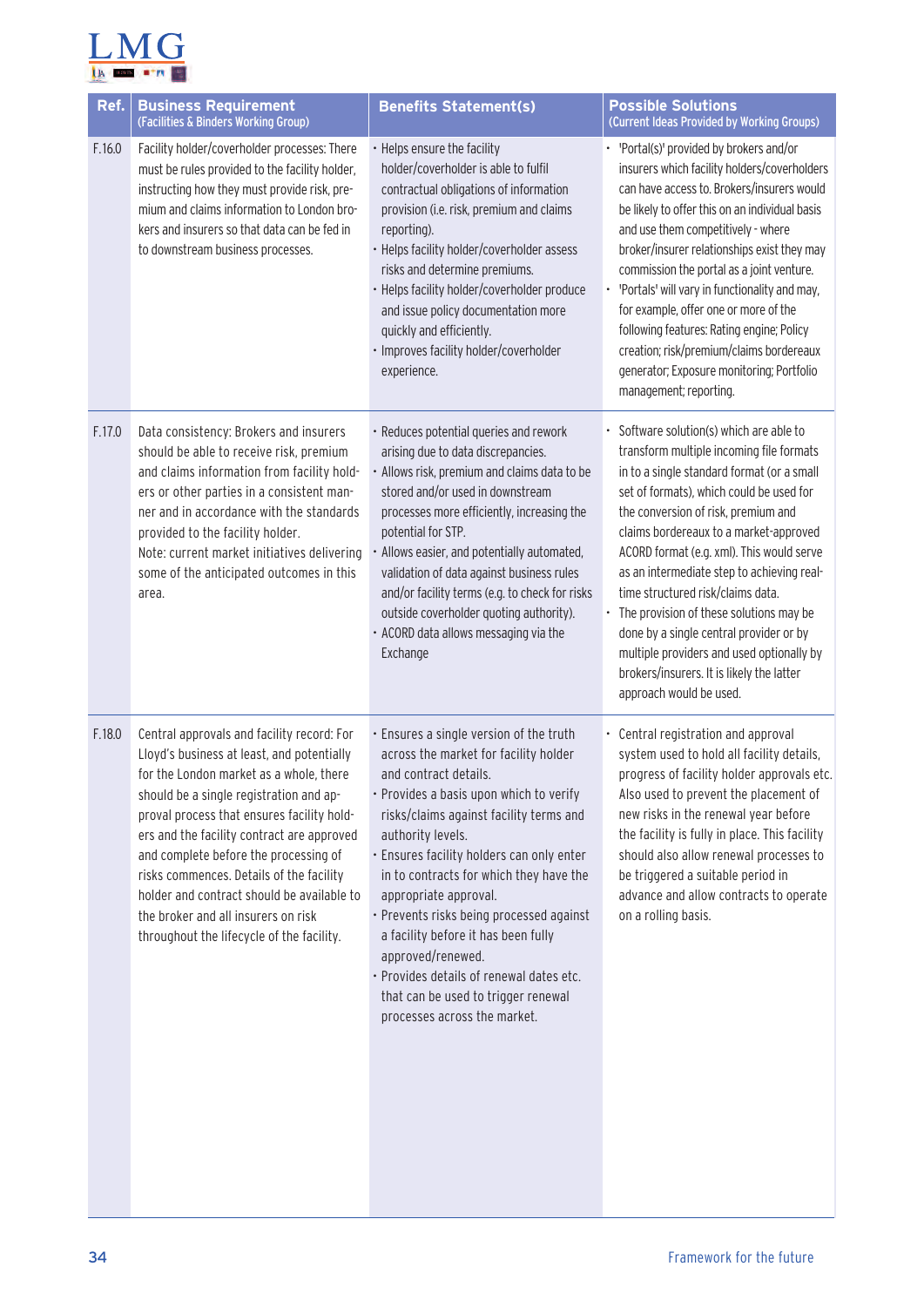

## <span id="page-35-0"></span>18 Detailed Claims Working Group Requirements

| Ref.  | <b>Business Requirement</b><br>(Claims Working Group)                                                                                                                                                                                                                                                                                          | <b>Benefits Statement(s)</b>                                                                                                                                                                                                                                                 | <b>Possible Solutions</b><br>(Current Ideas Provided by Working Groups)                                                                                                                                                                   |
|-------|------------------------------------------------------------------------------------------------------------------------------------------------------------------------------------------------------------------------------------------------------------------------------------------------------------------------------------------------|------------------------------------------------------------------------------------------------------------------------------------------------------------------------------------------------------------------------------------------------------------------------------|-------------------------------------------------------------------------------------------------------------------------------------------------------------------------------------------------------------------------------------------|
| C.1.0 | The process must allow transactions to be<br>grouped together e.g. claim across multiple<br>layers/contracts                                                                                                                                                                                                                                   | · Improves speed, efficiency, clarity &<br>transparency<br>· Maintain links between related transactions                                                                                                                                                                     | • A referencing structure must be<br>developed for the future model<br>Overcome current security issues to<br>enable transactions across multiple<br>layers/contracts to be grouped together                                              |
| C.2.0 | Default agreement parties, and the circum-<br>stances in which they can act as an agree-<br>ment party, must be agreed at placing, 3rd<br>party experts where possible should be<br>agreed at placing.                                                                                                                                         | · Faster, more efficient handling of claims<br>• Potential for automatic routing of claims to<br>appropriate agreement parties<br>· Greater clarity on receipt of a claim, leading<br>to prompt processing                                                                   | • Detailed placing message for storage in<br>internal systems<br>• A central record of placing data for<br>reference during claims handling<br>· Indication in the placing documentation as<br>to which claim scheme or protocol applies. |
| C.3.0 | The methods for reporting and agreement of<br>claims should by best practice be agreed at<br>placing.                                                                                                                                                                                                                                          | · Faster, more efficient handling of claims<br>• Potential for automatic routing of claims to<br>appropriate agreement parties<br>· Greater clarity on receipt of a claim, leading<br>to prompt processing                                                                   | • Detailed placing message for storage in<br>internal systems<br>• A central record of placing data for<br>reference during claims handling                                                                                               |
| C.4.0 | The process must be able support a change<br>in agreement parties, with the consent of<br>all parties, where circumstances require it<br>e.g. conflict of interests, commutation, dif-<br>ferent expertise<br>(note: current market initiatives delivering<br>some of the anticipated outcomes in this<br>area)                                | · Flexibility in agreement parties will mean<br>fewer bottlenecks in the determination of a<br>claim<br>· Supports capital protection<br>· Meets regulatory requirements<br>· Enables brokers to secure partial<br>agreement/payment of a claim on behalf of<br>their client | • A claims platform would store details of<br>the agreement parties and allow these to<br>be changed.<br>The possibility for this to be conducted via<br>ACORD messaging without the need for a<br>platform must be investigated          |
| C.5.0 | Brokers maintain their relationship with In-<br>surers and should have the option to seek<br>agreement from each insurer to assist in the<br>resolution of issues or as necessary.                                                                                                                                                             | • Brokers remain close to the process and<br>are able to represent their clients' interests<br>• This supports the need for transparency in<br>the claims process<br>· Enables brokers to secure partial<br>agreement/payment of a claim on behalf of<br>their client        | · Internal broker systems would hold up to<br>date information in relation to the<br>progress of the claim<br>• Access to a claims platform would enable<br>brokers to monitor the progress of the<br>claim and identify any issues       |
| C.6.0 | Insurers must have the ability to define<br>the level of handling that each claim re-<br>quires based on parameters defined in-<br>ternally, with the potential to automate<br>within systems e.g. value of claim, class<br>of business<br>(note: current market initiatives deliver-<br>ing some of the anticipated outcomes in<br>this area) | · Faster claims agreement (less time spent<br>on low value claims)<br>· More efficient process by removing<br>potential bottlenecks<br>· Allows individual insurer choice                                                                                                    | · A claims platform would enable each<br>insurer to set their own parameters<br>• Parameters could be developed in<br>Insurers' internal systems to support peer-<br>to-peer notification of claims                                       |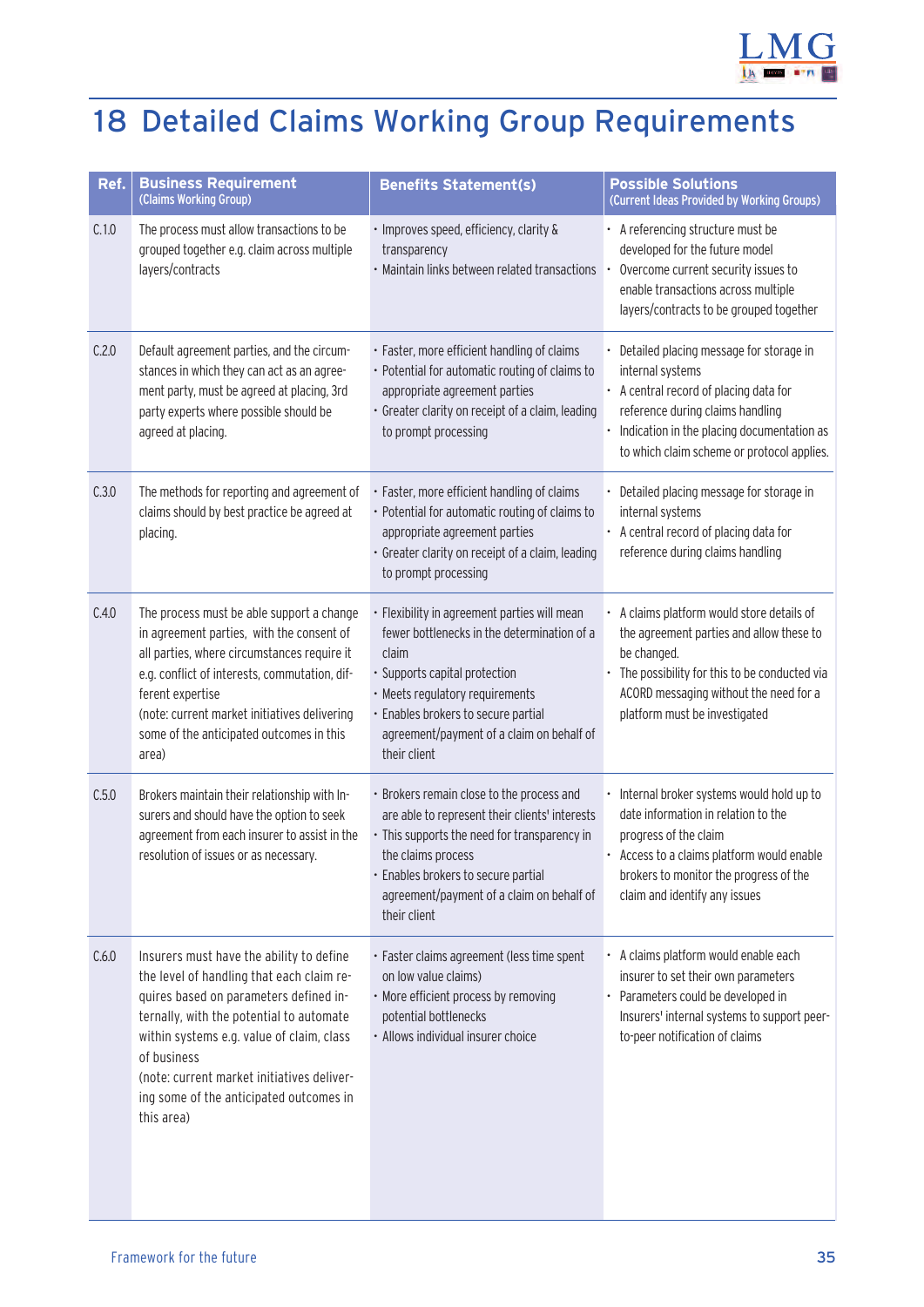

| Ref.   | <b>Business Requirement</b><br>(Claims Working Group)                                                                                                                                                                                                                                            | <b>Benefits Statement(s)</b>                                                                                                                                                                                                                                                                               | <b>Possible Solutions</b><br>(Current Ideas Provided by Working Groups)                                                                                                                                                                                                                                                |
|--------|--------------------------------------------------------------------------------------------------------------------------------------------------------------------------------------------------------------------------------------------------------------------------------------------------|------------------------------------------------------------------------------------------------------------------------------------------------------------------------------------------------------------------------------------------------------------------------------------------------------------|------------------------------------------------------------------------------------------------------------------------------------------------------------------------------------------------------------------------------------------------------------------------------------------------------------------------|
| C.7.0  | The future process should support any cur-<br>rent or envisaged claims protocol imple-<br>mented by the market. This should include a<br>default agreement period for the following<br>market on an informed consent basis                                                                       | · Tacit agreement of claims would improve<br>the timescales at which the market<br>operates for subscription claims<br>· Improves speed, efficiency, clarity &<br>transparency<br>· Supports capital protection<br>• Meets regulatory requirements                                                         | • A claims platform would be designed to<br>support the protocol<br>· Internal insurer systems could be updated<br>to include the tacit agreement period<br>• A central function for the manual triage &<br>routing of claims                                                                                          |
| C.8.0  | An initial point of contact for each claim must<br>be allocated by each organisation involved in<br>the claim. The contact details must be com-<br>municated to all other appropriate parties<br>and maintained in the event of any changes                                                      | Enable faster communication in the event<br>of an issue<br>· Improves speed, efficiency, clarity &<br>transparency                                                                                                                                                                                         | A claims platform would hold the contact<br>details for each organisation<br>Internal insurer systems could be updated to<br>hold contact details for each organisation.<br>The details must then be incorporated into<br>an ACORD standard message                                                                    |
| C.9.0  | The model must allow for any party to de-<br>clare an Individual or a corporate conflict of<br>interest in relation to any claim on which<br>they participate.<br>(note: current market initiatives delivering<br>some of the anticipated outcomes in this<br>area)                              | · Ensure that any changes to agreement<br>parties etc are made as promptly as<br>possible<br>· Supports capital protection<br>· Meets regulatory requirements                                                                                                                                              | · A claims platform would enable each<br>insurer to declare their position<br>ACORD messaging could be used to notify<br>all parties of a conflict of interest. Internal<br>systems would need to be updated.<br>Email could be used to notify all parties of<br>a conflict of interest. Any emails must be<br>stored. |
| C.10.0 | Details of any additional payments (premium<br>or claim) to be taken into account in the<br>event of a claim must be made clear at the<br>time of placing. Where applicable these pay-<br>ments must be highlighted to the claims<br>community to allow net amounts payable to<br>be calculated. | Ensures that all parties are fully aware of<br>any additional payments incurred in the<br>event of a claim<br>• Provides clarity regarding claim amounts<br>· Aligns the processing of premium<br>transactions<br>· Improves speed, efficiency, clarity &<br>transparency<br>· Supports capital protection | Detailed placing message for storage in<br>internal systems<br>• A central record of placing data for<br>reference during claims handling                                                                                                                                                                              |
| C.11.0 | Standardised structured risk data should be<br>captured as early as possible, and no later<br>than when the first line is written.                                                                                                                                                               | · Enables faster validation of claims<br>· Improves speed, efficiency, clarity &<br>transparency<br>• Avoid rekeying errors and associated costs                                                                                                                                                           | Detailed placing message for storage in<br>internal systems<br>• A central record of placing data for<br>reference during claims handling<br>Placing data required from claims needs to<br>be defined and incorporated in the<br>appropriate Placing messages                                                          |
| C.12.0 | Further standardised structured claim data<br>should be captured at the earliest point in<br>the claim e.g. could be provided by clients                                                                                                                                                         | · Enables faster validation of claims<br>· Improves speed, efficiency, clarity &<br>transparency<br>• Avoid rekeying errors and associated costs                                                                                                                                                           | Definition of a standard web form for<br>client submission of claim information<br>• Definition of standard data required in an<br>ACORD message                                                                                                                                                                       |
| C.13.0 | Insurers will only have access to placing in-<br>formation that is relevant to their participa-<br>tion e.g. they would not see differing rates<br>that may have been agreed with other insur-<br>ers (as per the BIPAR principles)<br>(exists in today's model)                                 | · Maintains competitive position of individual<br>insurers<br>· Ensures security of sensitive & confidential<br>information<br>• Meets regulatory requirements                                                                                                                                             | A central document storage facility, with<br>sufficient access control<br>Individual document repository to store<br>documents communicated via ACORD<br>messages<br>Market-wide standard for version control                                                                                                          |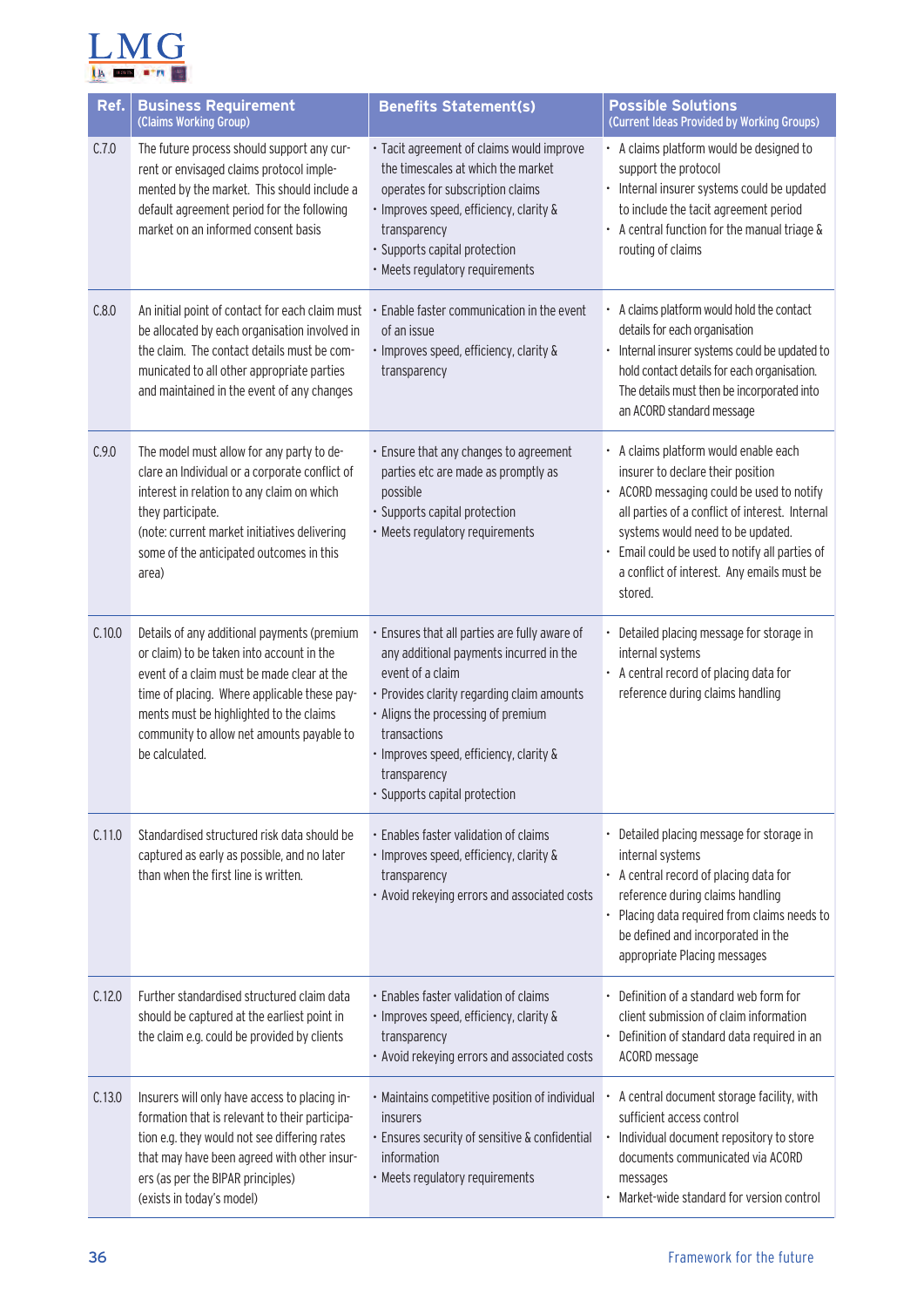

| Ref.   | <b>Business Requirement</b><br>(Claims Working Group)                                                                                                                                                                                                                                                                                                                                                                                                                                                                                                                                                             | <b>Benefits Statement(s)</b>                                                                                                                                                                                                     | <b>Possible Solutions</b><br>(Current Ideas Provided by Working Groups)                                                                                                              |
|--------|-------------------------------------------------------------------------------------------------------------------------------------------------------------------------------------------------------------------------------------------------------------------------------------------------------------------------------------------------------------------------------------------------------------------------------------------------------------------------------------------------------------------------------------------------------------------------------------------------------------------|----------------------------------------------------------------------------------------------------------------------------------------------------------------------------------------------------------------------------------|--------------------------------------------------------------------------------------------------------------------------------------------------------------------------------------|
| C.14.0 | Where an endorsement is agreed by the lead<br>insurer on behalf of the market, all supple-<br>mentary information relating to the endorse-<br>ment will be made available to the following<br>market.                                                                                                                                                                                                                                                                                                                                                                                                             | Ensures consistent access to risk<br>information<br>· Improves speed, efficiency, clarity &<br>transparency<br>· Supports capital protection                                                                                     | • ACORD standard messages<br>· Secure document storage                                                                                                                               |
| C.15.0 | Agreement Parties must have access to the<br>conditions of all the parties that they are<br>agreeing on behalf of                                                                                                                                                                                                                                                                                                                                                                                                                                                                                                 | · Improves speed, efficiency, clarity &<br>transparency                                                                                                                                                                          | · Secure document storage<br>• A central claims platform                                                                                                                             |
| C.16.0 | Validation of claims data to be conducted au-<br>tomatically where possible.                                                                                                                                                                                                                                                                                                                                                                                                                                                                                                                                      | • Reduces need for manual intervention in<br>the validation of claims<br>· Supports faster claims processing through<br>the removal of manual validation<br>· Improves speed, efficiency, clarity &<br>transparency              | • ACORD standard messages and validator                                                                                                                                              |
| C.17.0 | Where agreed at placing, claims can be re-<br>ported to the insurer by the Retail Broker<br>without Wholesale Broker involvement. How-<br>ever the Wholesale Broker must be kept up to<br>date with the claim, including having access<br>to information, so that any issues with the<br>claim can be raised & dealt with in London.<br>The Retail Broker & the Wholesale Broker<br>must have the same information regarding<br>the claim at all times. Where a claim is re-<br>ported directly to the insurer without any<br>broker involvement, the broker(s) must be<br>given visibility of the claim details. | Ensures that the London Broker can<br>become involved in the resolution of any<br><i>issues</i><br>Ensure that the London Broker maintains<br>complete client records<br>· Improves speed, efficiency, clarity &<br>transparency | • A central claims platform, with Broker<br>access, would ensure that they are<br>appraised of the claim details<br>• ACORD standard messages must be copied<br>to the London Broker |
| C.18.0 | A protocol will define the approach to dis-<br>pute resolution between insurers. Brokers<br>may be asked to assist in the management<br>of this process.                                                                                                                                                                                                                                                                                                                                                                                                                                                          | · Impartial mediation in the event of disputes<br>· Improves speed, efficiency, clarity &<br>transparency                                                                                                                        | • Dispute resolution should be conducted<br>face to face where possible<br>A claims platform could provide storage of<br>any meeting notes etc                                       |
| C.19.0 | The leader is responsible for the appointment<br>of 3rd party experts. The leader will also be<br>responsible for specifying the 3rd party's ac-<br>cess rights to risk records and documents,<br>and any restrictions that need to apply. The<br>reasons for 3rd party access to claim details<br>should be documented.                                                                                                                                                                                                                                                                                          | Improves speed, efficiency, clarity &<br>transparency<br>• Avoid rekeying errors and associated costs<br>· Managed access to sensitive information<br>· Single management of third parties                                       | • A central claims platform with access<br>control<br>Access to Lead Insurer systems/document<br>repository                                                                          |
| C.20.0 | The process must support the implementa-<br>tion of operational protocols for the handling<br>of claims, e.g. target response times.                                                                                                                                                                                                                                                                                                                                                                                                                                                                              | · Improved performance monitoring<br>• Meets regulatory requirements                                                                                                                                                             | • A central body for the monitoring of<br>performance against standards                                                                                                              |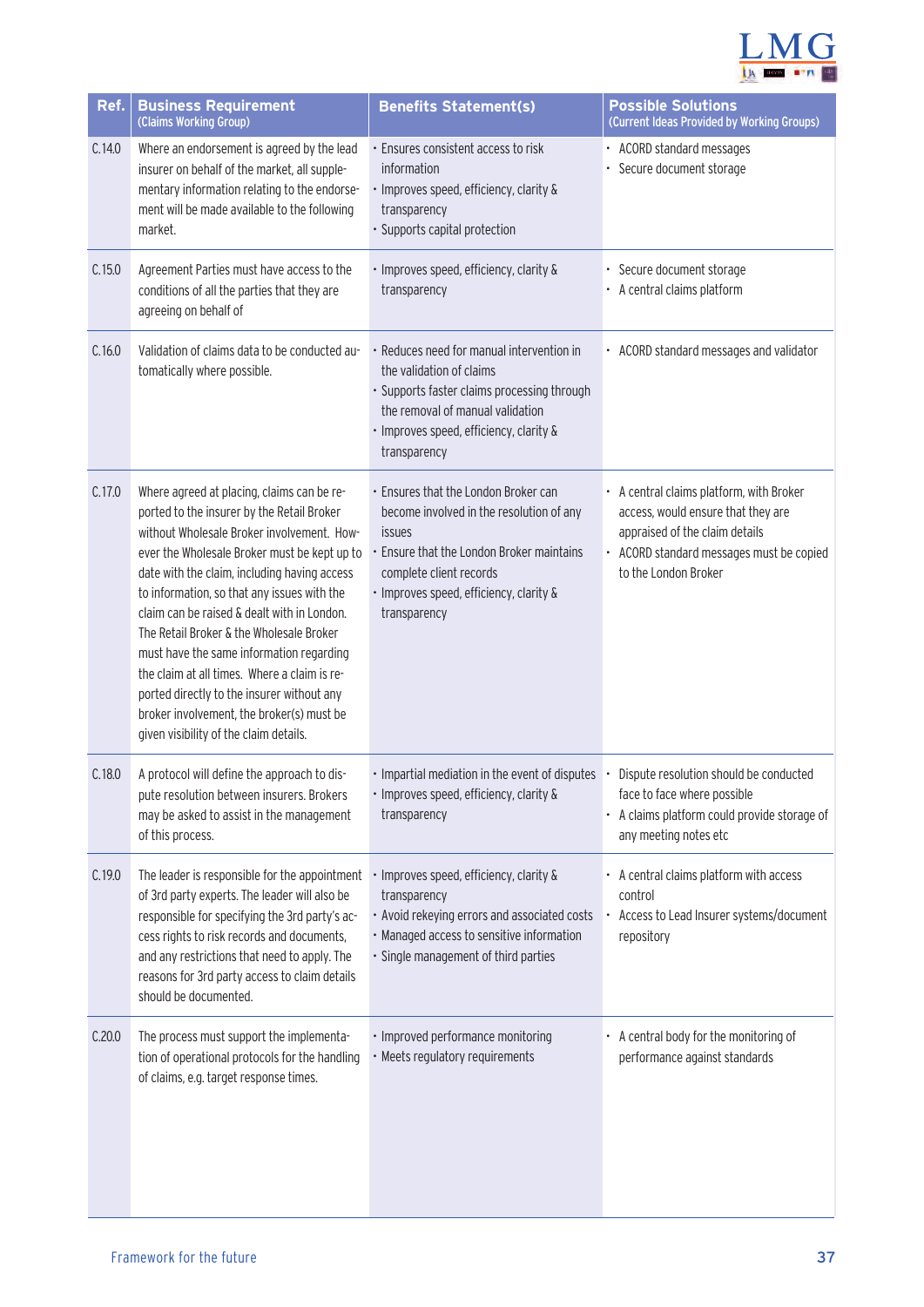

| Ref.   | <b>Business Requirement</b><br>(Claims Working Group)                                                                                                                                                                                                                                                                                                                                                                                                                            | <b>Benefits Statement(s)</b>                                                                                                                                                                                                                                                    | <b>Possible Solutions</b><br>(Current Ideas Provided by Working Groups)                                                                                                                                                                                                                                                                            |
|--------|----------------------------------------------------------------------------------------------------------------------------------------------------------------------------------------------------------------------------------------------------------------------------------------------------------------------------------------------------------------------------------------------------------------------------------------------------------------------------------|---------------------------------------------------------------------------------------------------------------------------------------------------------------------------------------------------------------------------------------------------------------------------------|----------------------------------------------------------------------------------------------------------------------------------------------------------------------------------------------------------------------------------------------------------------------------------------------------------------------------------------------------|
| C.21.0 | The new process must ensure that, for<br>claims involving a Lloyd's syndicate, Lloyd's<br>continue to have access to all claims data<br>throughout the life of a claim, in line with the<br>Underwriting Byelaw. This is in order to fa-<br>cilitate performance and regulatory moni-<br>toring of the Lloyd's managing agents and<br>syndicates.<br>(exists in today's model)                                                                                                   | · Improved management and performance<br>reporting for the Lloyd's market<br>• Avoid rekeying errors and associated costs<br>· Supports capital protection<br>· Meets regulatory requirements                                                                                   | • The copying of ACORD messages to Lloyd's<br>• Access to claims platform details for<br>Lloyd's<br>• Access to document storage for Lloyd's<br>Data dump to Lloyd's                                                                                                                                                                               |
| C.22.0 | Secure reporting should be available for cov-<br>erage issues so that they can be dealt with<br>by participating insurers.                                                                                                                                                                                                                                                                                                                                                       | · Improved communication between parties<br>in relation to coverage issues<br>· Improves speed, efficiency, clarity &<br>transparency<br>· Avoid rekeying errors and associated costs<br>· Supports capital protection                                                          | Ability for ACORD messages to handle this<br>must be investigated<br>Secure/restricted areas on the Claims<br>Platform                                                                                                                                                                                                                             |
| C.23.0 | The process must cater for the reporting of<br>claims prior to complete allocation of pre-<br>mium. The broker must be able to present a<br>claim to those insurers already on risk, even<br>if agreement has not been reached with all<br>insurers approached, i.e. it should be possible<br>to initiate the claims advice process if a claim<br>occurs before the premium has been<br>processed but not to progress to settlement<br>until premium settlement has taken place. | · Faster notification of claims (don't have to<br>wait to know the signing number & date)<br>· Improves speed, efficiency, clarity &<br>transparency<br>· Enables brokers to secure partial<br>agreement/payment of a claim on behalf of<br>their client                        | Development of a referencing structure<br>which allocates a unique, market wide,<br>reference to a 'risk' at the earliest stage<br>e.g. request for quote and is maintained<br>throughout the life of the 'risk'<br>Broker signing of premiums through the<br>'delinked scheme' with an original signing<br>number & date of the date of inception |
| C.24.0 | Data and documents associated to that claim<br>must be accessible to all insurers. This should<br>be managed with appropriate access control<br>and may be configured to integrate with in-<br>house systems.<br>(note: current market initiatives delivering<br>some of the anticipated outcomes in this area)                                                                                                                                                                  | · 'aligned version of the truth'<br>· Consistent information available to all<br>parties<br>· Improves speed, efficiency, clarity &<br>transparency<br>• Avoid rekeying errors and associated costs<br>• Meets regulatory requirements                                          | • A central claims platform                                                                                                                                                                                                                                                                                                                        |
| C.25.0 | The process must cater for other parties cre-<br>ating the claim record, e.g. clients, coverhold-<br>ers, TPA's, MGA's.                                                                                                                                                                                                                                                                                                                                                          | · Faster reporting of claims from outside<br>London<br>· Support the ability for organisations to<br>outsource the handling of claims<br>· Improves speed, efficiency, clarity &<br>transparency<br>• Avoid rekeying errors and associated costs                                | • Access to a claims platform (if it is<br>implemented)<br>• ACORD messages to be routed<br>appropriately<br>• A portal for use by third parties to report<br>claims, using a minimum data set                                                                                                                                                     |
| C.26.0 | The capability for the management, notifica-<br>tion and consistent naming of catastrophe<br>and PCS coded events must exist. Catastro-<br>phe codes must be defined to a standard and<br>communicated to the market.                                                                                                                                                                                                                                                            | • Consistency in the classification of claims<br>against a catastrophe<br>· Greater understanding of the market<br>impact of a catastrophe<br>· Improved MI<br>• Avoid rekeying errors and associated costs<br>· Supports capital protection<br>• Meets regulatory requirements | • Communication of codes by Lloyd's and/or<br>PCS<br>Establishing a central body to define codes<br>and communicate them<br>Drop down menus for relevant codes sets<br>incorporated into claims system                                                                                                                                             |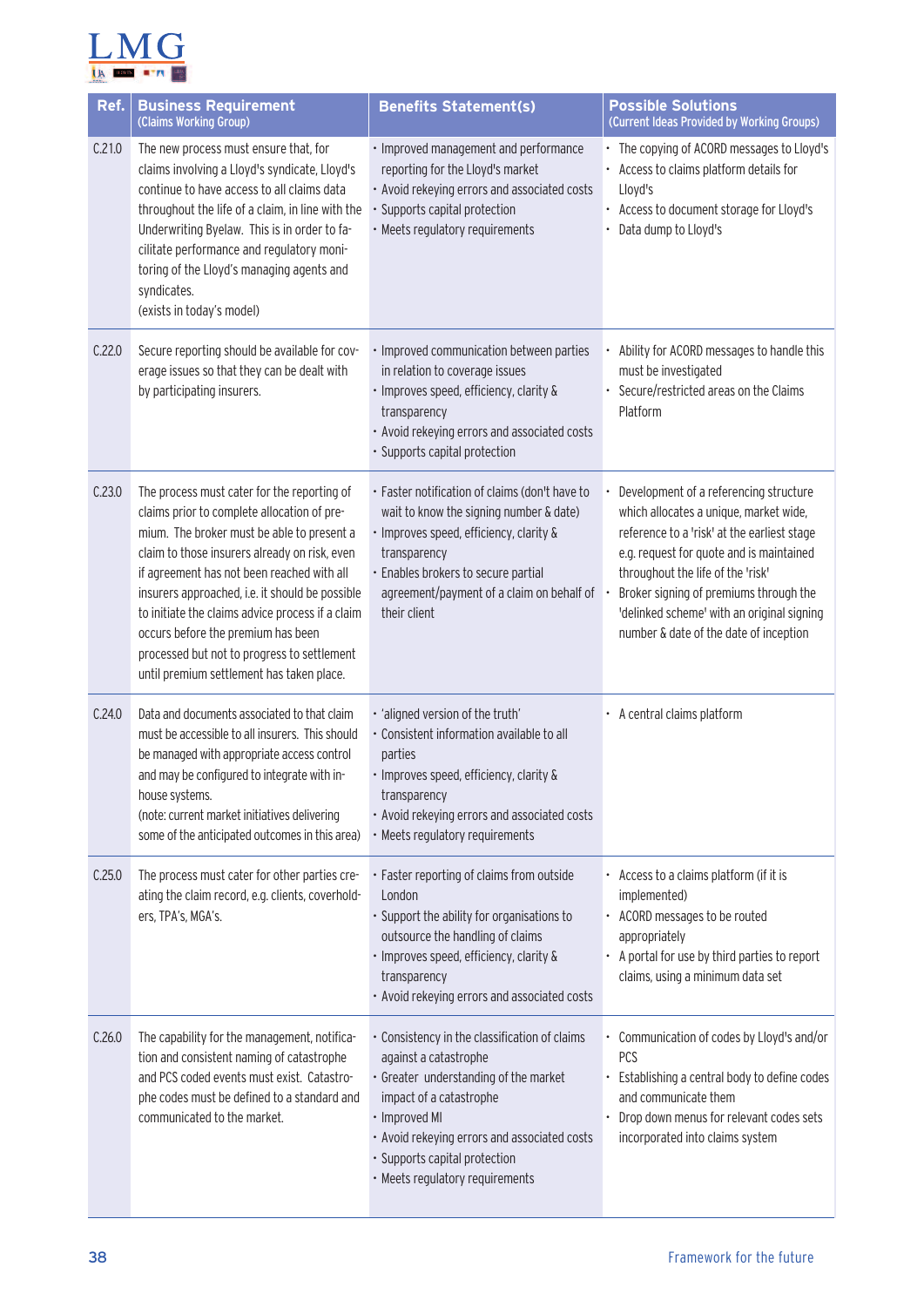

| Ref.   | <b>Business Requirement</b><br>(Claims Working Group)                                                                                                                                                                 | <b>Benefits Statement(s)</b>                                                                                                                                                     | <b>Possible Solutions</b><br>(Current Ideas Provided by Working Groups)                                                                                                                                                                                         |
|--------|-----------------------------------------------------------------------------------------------------------------------------------------------------------------------------------------------------------------------|----------------------------------------------------------------------------------------------------------------------------------------------------------------------------------|-----------------------------------------------------------------------------------------------------------------------------------------------------------------------------------------------------------------------------------------------------------------|
| C.27.0 | A common format for the presentation of<br>claims, including claims reported under a<br>binding authority (both inside & outside<br>authority) must be provided.                                                      | · Ensures minimum standards are met<br>· Improves speed, efficiency, clarity &<br>transparency<br>· Avoid rekeying errors and associated<br>costs                                | • Definition of standard data required in<br>an ACORD message<br>· Standard bordereau developed in<br>accordance with ACORD standards for<br>those unable provide messages<br>• Definition of a standard web form for<br>client submission of claim information |
| C.28.0 | A common format for the calculation of<br>aggregate erosions must be provided                                                                                                                                         | · Ensures a consistent method of<br>calculation across all parties<br>· Improves speed, efficiency, clarity &<br>transparency<br>· Avoid rekeying errors and associated<br>costs | • Definition of standard data required in<br>an ACORD message<br>• A common formula communicated<br>(and incorporated into systems)<br>• A central admin function used to<br>calculate against standard formula<br>• Definition of a standard web form          |
| C.29.0 | The new process should provide the abil-<br>ity for firms to triage claims from first<br>notification of loss.<br>(note: current market initiatives deliver-<br>ing some of the anticipated outcomes in<br>this area) | · Improves speed, efficiency, clarity &<br>transparency                                                                                                                          | · Triage claims services provided on a<br>competitive basis<br>· Tables holding values relevant to an<br>insurer for their routing and<br>automated agreement of claims                                                                                         |
| C.30.0 | A claim must be linked to the appropriate<br>risk & premium data (e.g. reinstatement<br>premiums)                                                                                                                     | · Allows the identification of related<br>transactions<br>· Avoid rekeying errors and associated<br>costs<br>· Supports capital protection                                       | • A full referencing structure must be<br>developed to ensure that each<br>transaction can be uniquely identified<br>• ACORD messages must be adapted to<br>include the defined referencing<br>structure                                                        |
| C.31.0 | The first notification of loss must be ad-<br>vised to all parties potentially at risk of<br>loss                                                                                                                     | . Earlier notification of claims to market<br>· Faster reserving<br>· Avoid rekeying errors and associated<br>costs<br>· Supports capital protection                             | · Broker (or party notifying loss) to<br>advise all insurers on risk of potential<br>loss                                                                                                                                                                       |
| C.32.0 | A unique reference should be allocated<br>to each claim                                                                                                                                                               | · Easy identification of individual claims                                                                                                                                       | • A referencing structure must be<br>developed for the future model                                                                                                                                                                                             |
| C.33.0 | Every claim should be advised to all par-<br>ties in risk concurrently                                                                                                                                                | · 'Aligned version of the truth'<br>· Consistent information available to all<br>parties<br>· Avoid rekeying errors and associated<br>costs<br>· Supports capital protection     | • Message routing should ensure<br>concurrent communication                                                                                                                                                                                                     |
| C.34.0 | The insurer (or a service provider ap-<br>pointed by them) is responsible for al-<br>locating a claim to meet their<br>regulatory reporting obligations                                                               | · Supports capital protection                                                                                                                                                    | • A claims platform with links to<br>internal systems.                                                                                                                                                                                                          |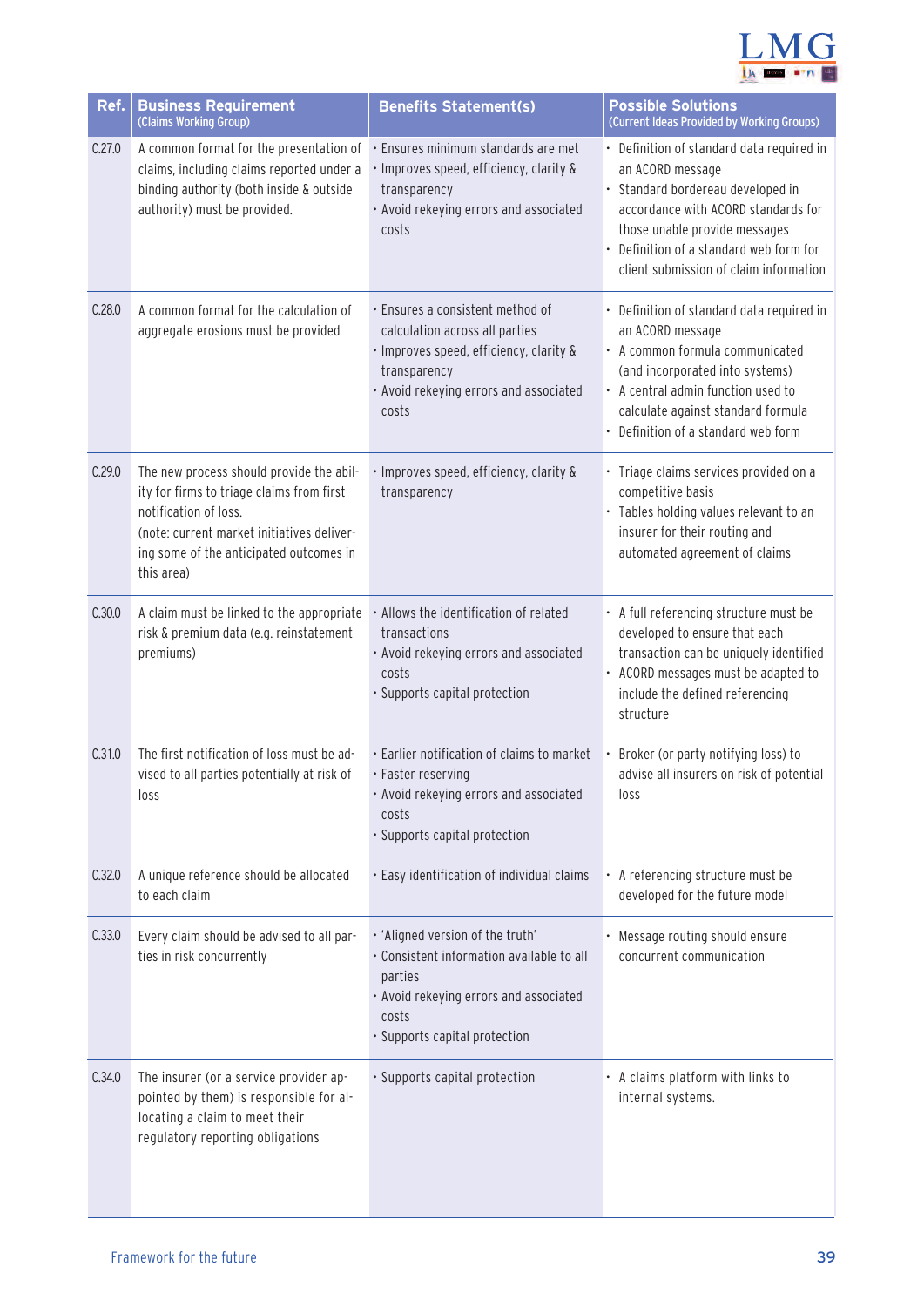

| Ref.   | <b>Business Requirement</b><br>(Claims Working Group)                                                                                                                                 | <b>Benefits Statement(s)</b>                                                                                                                                                                                                                                                            | <b>Possible Solutions</b><br>(Current Ideas Provided by Working Groups)                                                                                                                      |
|--------|---------------------------------------------------------------------------------------------------------------------------------------------------------------------------------------|-----------------------------------------------------------------------------------------------------------------------------------------------------------------------------------------------------------------------------------------------------------------------------------------|----------------------------------------------------------------------------------------------------------------------------------------------------------------------------------------------|
| C.35.0 | Requirements for other parts of the transaction<br>Up to date risk information, including any en-<br>dorsements, must be made available to<br>claims examiners (Placing)              | · Visibility of the current position of a risk e.g.<br>the progress of any endorsements<br>· Access to structured risk data<br>· Supports 'aligned version of the truth'<br>• Avoid rekeying errors and associated costs<br>· Supports capital protection                               | A common central record, maintained with<br>any changes<br>• ACORD messages sent to all parties<br>whenever there is a change to the risk,<br>and stored in individual systems               |
| C.36.0 | The claims agreement process should not<br>be burdened with tax & regulatory reporting<br>activity. (Reporting)                                                                       | · Simpler claims process                                                                                                                                                                                                                                                                | Data required for regulatory reporting<br>must be identified and incorporated into<br>claims & placing messages. This can then<br>be extracted for reporting purposes                        |
| C.37.0 | The method for reporting and paying claims<br>must be agreed at placing. (Placing)                                                                                                    | · Faster, more efficient handling of claims<br>· Faster payment of claims<br>· Improves speed, efficiency, clarity &<br>transparency                                                                                                                                                    | • Must be included in GPD/ACORD placing<br>message                                                                                                                                           |
| C.38.0 | Insurer payment of claims should be capable<br>of being made on an individual insurer basis,<br>rather than waiting for the whole market to<br>be ready to pay. (A&S)                 | · Insurers can manage their internal finances<br>better<br>· Less complicated process<br>· Improves speed, efficiency, clarity &<br>transparency<br>· Meets regulatory requirements<br>· Enables brokers to secure partial<br>agreement/payment of a claim on behalf of<br>their client | Central settlement facility must be able to<br>cater for this                                                                                                                                |
| C.39.0 | The agreement of a claim must be separate<br>from the payment of a claim (A&S)                                                                                                        | · Enable netting of payments in a single<br>amount<br>· Supports capital protection                                                                                                                                                                                                     | Claims agreement can be communicated<br>via a Claims Movement message, which<br>does not have to be submitted at the same<br>time as the technical account or financial<br>account messages. |
| C.40.0 | A central capability should be provided, to<br>enable the settlement of funds. There should<br>also be provision for settlement of funds to<br>third parties on a direct basis. (A&S) | · Faster money movement<br>· More cost effective<br>· Improves speed, efficiency, clarity &<br>transparency<br>• Avoid rekeying errors and associated costs                                                                                                                             | • Direct settlement process needs to be<br>established<br>• A central settlement facility must be in<br>place                                                                                |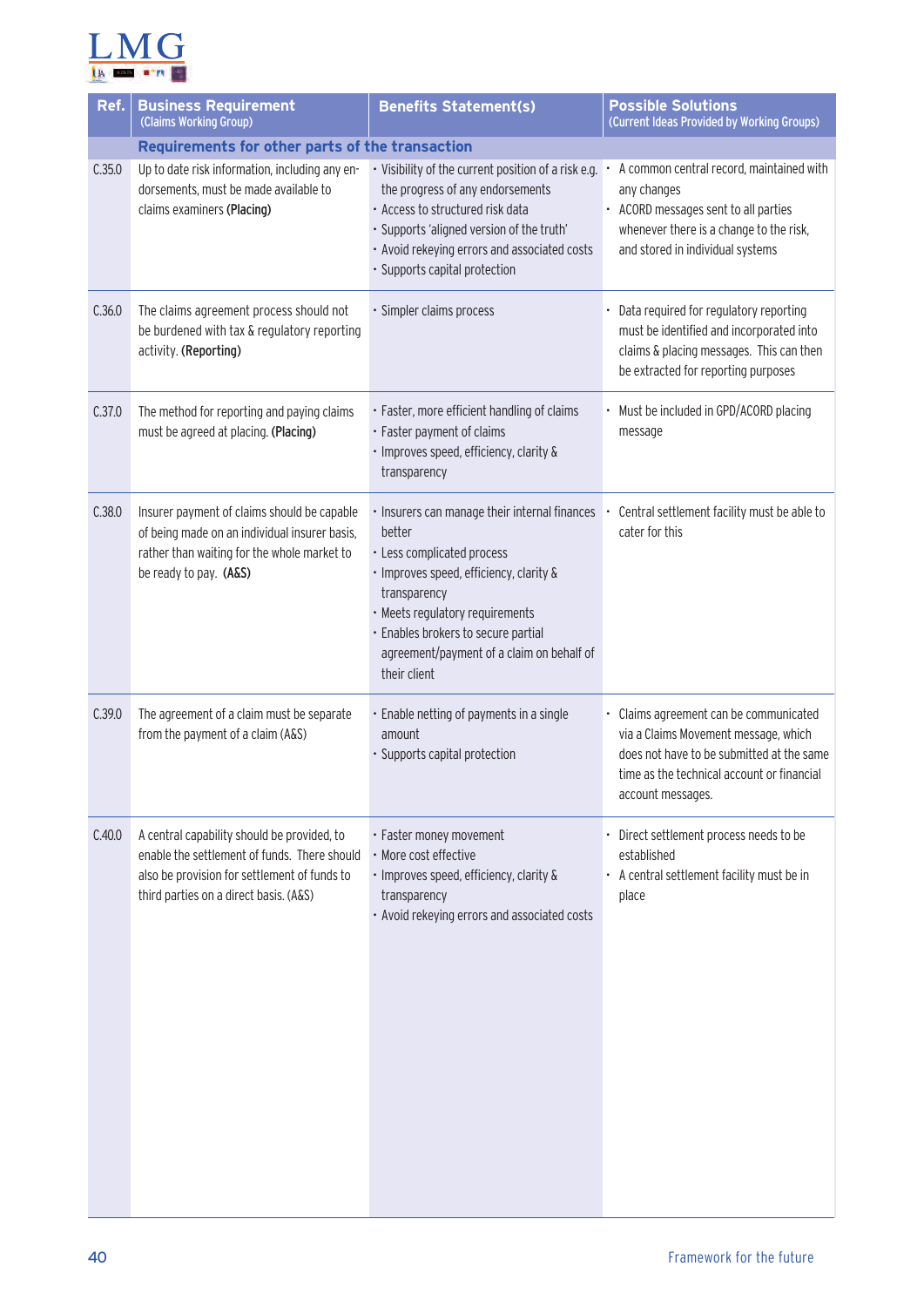

## <span id="page-41-0"></span>19 Appendix 1: Future Processing Model Principles & Assumptions

#### 19.1 Introduction

- 19.1.1 During the work carried out in 2009 a number of principles and assumptions were developed. This document details those principles and assumptions. These are seen as being pre-requisites for a successful change programme and will underpin the future processing model that we are proposing in the main body of this document.
- 19.1.2 This is seen as a "living list" and will be something we continue to use and maintain as we progress our work.

#### 19.2 General

- 19.2.1 The future processing model assumes that the "Finish What We've Started" initiative has been completed.
- 19.2.2 The future processing model must be cheaper in real terms at an aggregate level in comparison to the current model.
- 19.2.3 Lloyd's continues to report to regulators and manage tax authority relationships on behalf of its members.
- 19.2.4 Insurers have the choice to perform certain functions themselves or to outsource to a third party.
- 19.2.5 Contractually service providers are positioned behind their client insurer; the broker relationship is with the insurer not the service provider, although, in physical terms, system rules and routing could enable broker to service provider interaction.
- 19.2.6 The future processing model will support both face-to-face and entirely electronic trading and negotiation.
- 19.2.7 The future processing model should benefit all practitioner firms in the London Market.
- 19.2.8 The future processing model should retain the benefits of the subscription market, such as economies of scale, risk diversification, standards enforcement etc.
- 19.2.9 There will be a core central service that monitors the overall status of transactions and which aggregates carrier responses in support of subscription business processing.
- 19.2.10The future processing model should not preclude the use of verticalised placing.
- 19.2.11The provision of central services will not change the relationship between the client and broker.
- 19.2.12The future processing model will make it easier for broker and carrier entrants to process within the London Market.
- 19.2.13Brokers should experience no greater overhead for transacting business in London compared to other global markets, for similar business.
- 19.2.14Brokers and Insurers will sign up to an agreed set of business rules, workflow standards and target service level commitments; including the approach to agreement periods where no response is received.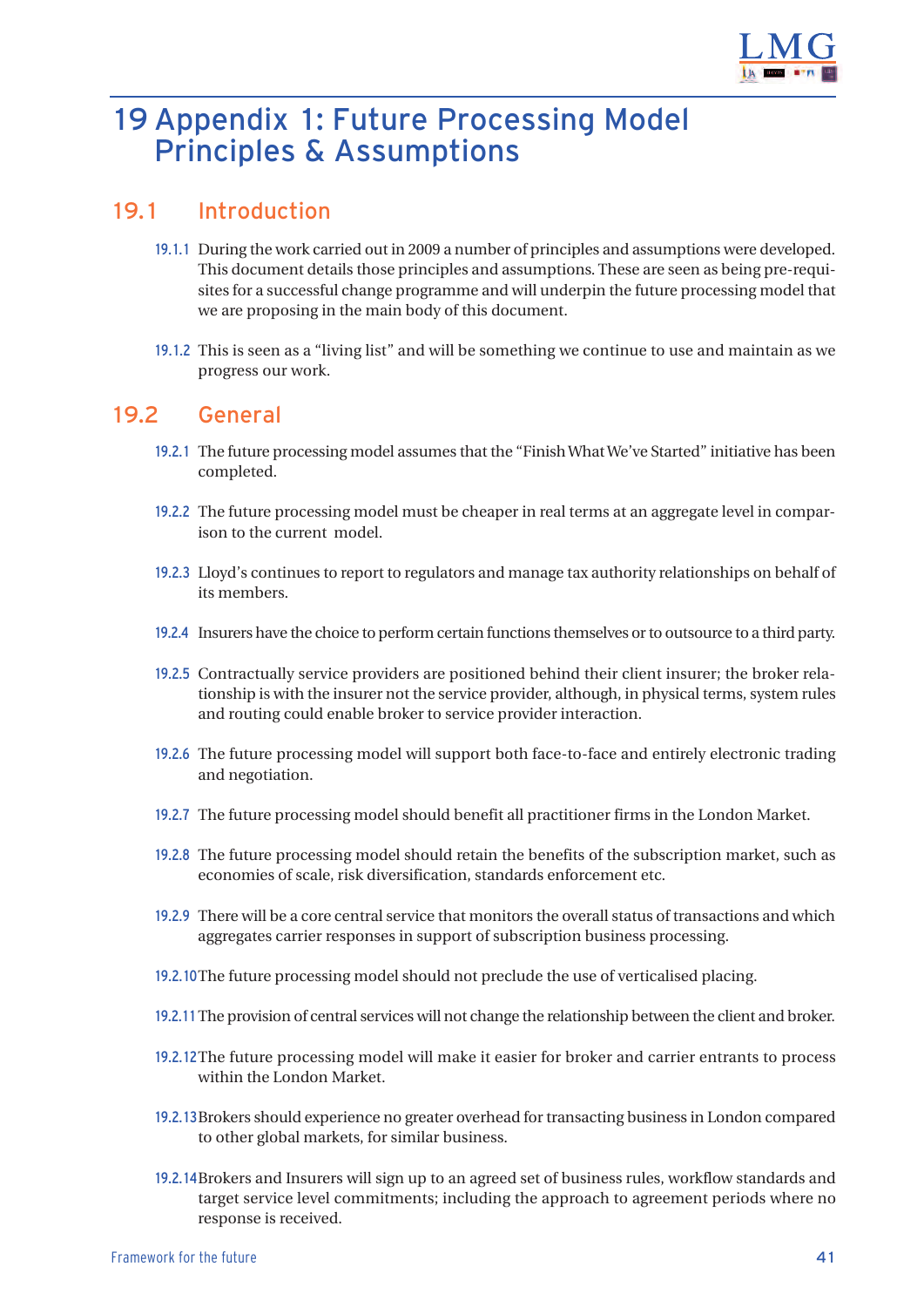

19.2.15The business rules will be published with instructions for processing different types of business (much like the "Systems, Processes & Procedures" document that supports ECF).

#### 19.3 ACORD

- 19.3.1 The assumption has been made that all participating organisations will adopt common ACORD standards across their organisations, with the following exception:
- 19.3.2 For binders and other facilities business; Coverholders, Brokers and other intermediaries will be encouraged to provide bordereau information in ACORD format but the process model will need to cater for multiple formats.
- 19.3.3 The assumption has been made that an agreed market wide referencing structure (based on ACORD "your ref / my ref") is available for implementation across all business processes.
- 19.3.4 ACORD message designs must support the new business processes.
- 19.3.5 ACORD messages must be adequate to support the data required for carrier reporting purposes.
- 19.3.6 The amount of information re-keyed across the business processes is reduced to a minimum.

#### 19.4 Client Service

- 19.4.1 The future process model must allow an improved service to the client compared with today's processes.
- 19.4.2 Clients should see their coverage and claims service as being provided by a cohesive vehicle i.e. the London Market but via the constituent brands.
- 19.4.3 Clients should receive a single delivery of contract documentation for the full subscribing market.
- 19.4.4 Clients pay one premium for the full subscribing market.
- 19.4.5 Clients will (typically) receive a single claim payment from the subscribing market.

#### 19.5 Infrastructure

- 19.5.1 The provision of central infrastructure will be managed separately from contracts to supply services.
- 19.5.2 A central not-for-profit body (e.g. following the concept of LIMNET Limited) should be appointed by and represent the market in the governance of supplier contracts.
- 19.5.3 Either this body or a further market representative team will set processing standards and monitor market performance against the service levels and processing rules.
- 19.5.4 One market area cannot provide, manage or own a core central service.
- 19.5.5 The central infrastructure will monitor the overall status of transactions e.g. full agreement to a subscription market claim.
- 19.5.6 Individual firm or service provider applications will be used to effect the processing of transactions at line level, e.g. agreement to a claim.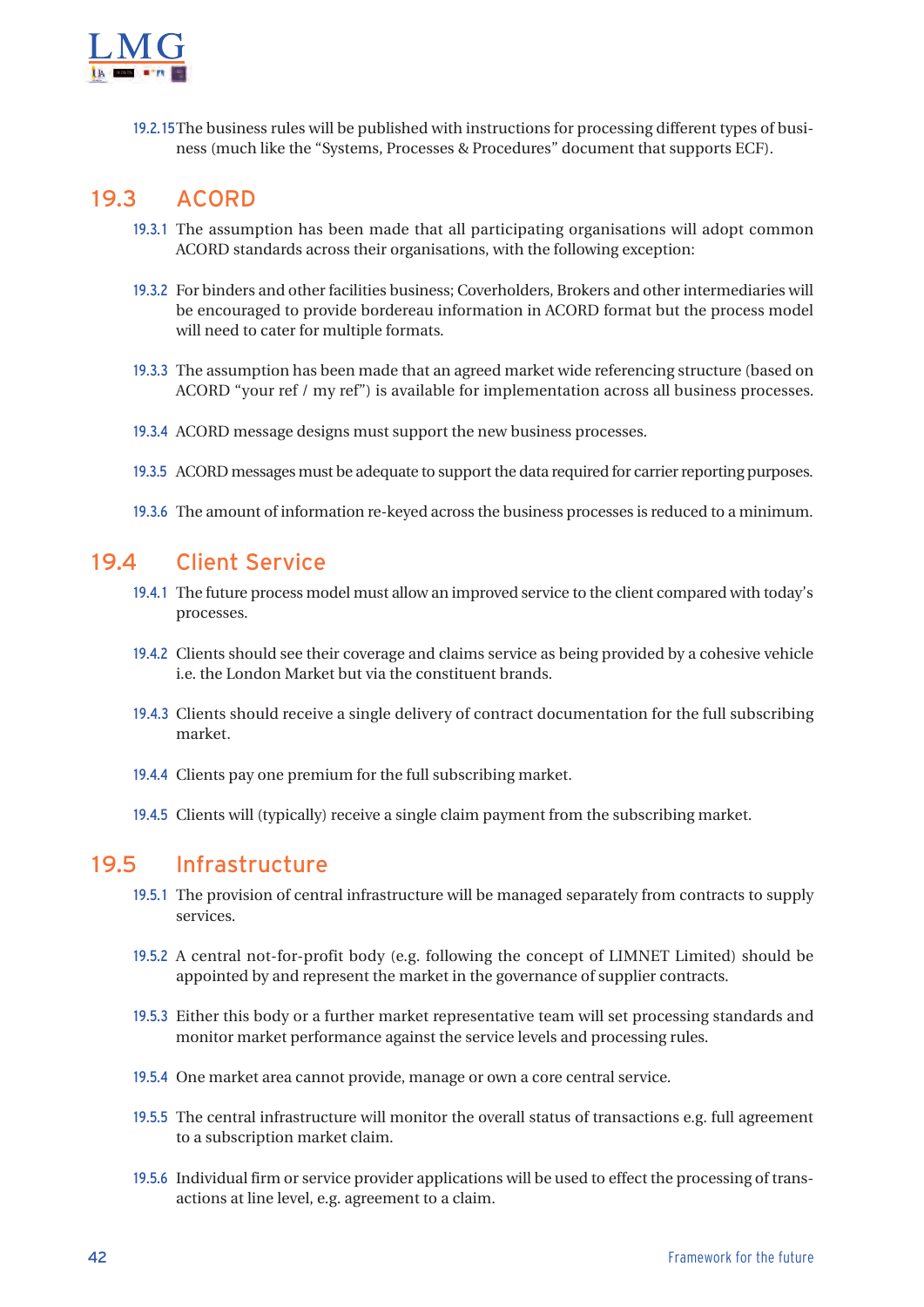

- 19.5.7 There is potential for a single service provider for each of the infrastructure components, eg for the messaging hub, for the utility repository etc and multiple service providers for business applications and services.
- 19.5.8 The cost of implementing the new infrastructure must be commercially viable for a service provider, i.e. the introduction of choice and multiple service providers must not make the new model an untenable option.
- 19.5.9 Central services will be provided in a modular fashion, to enable flexibility with regards to provision, development and changes in service supply.